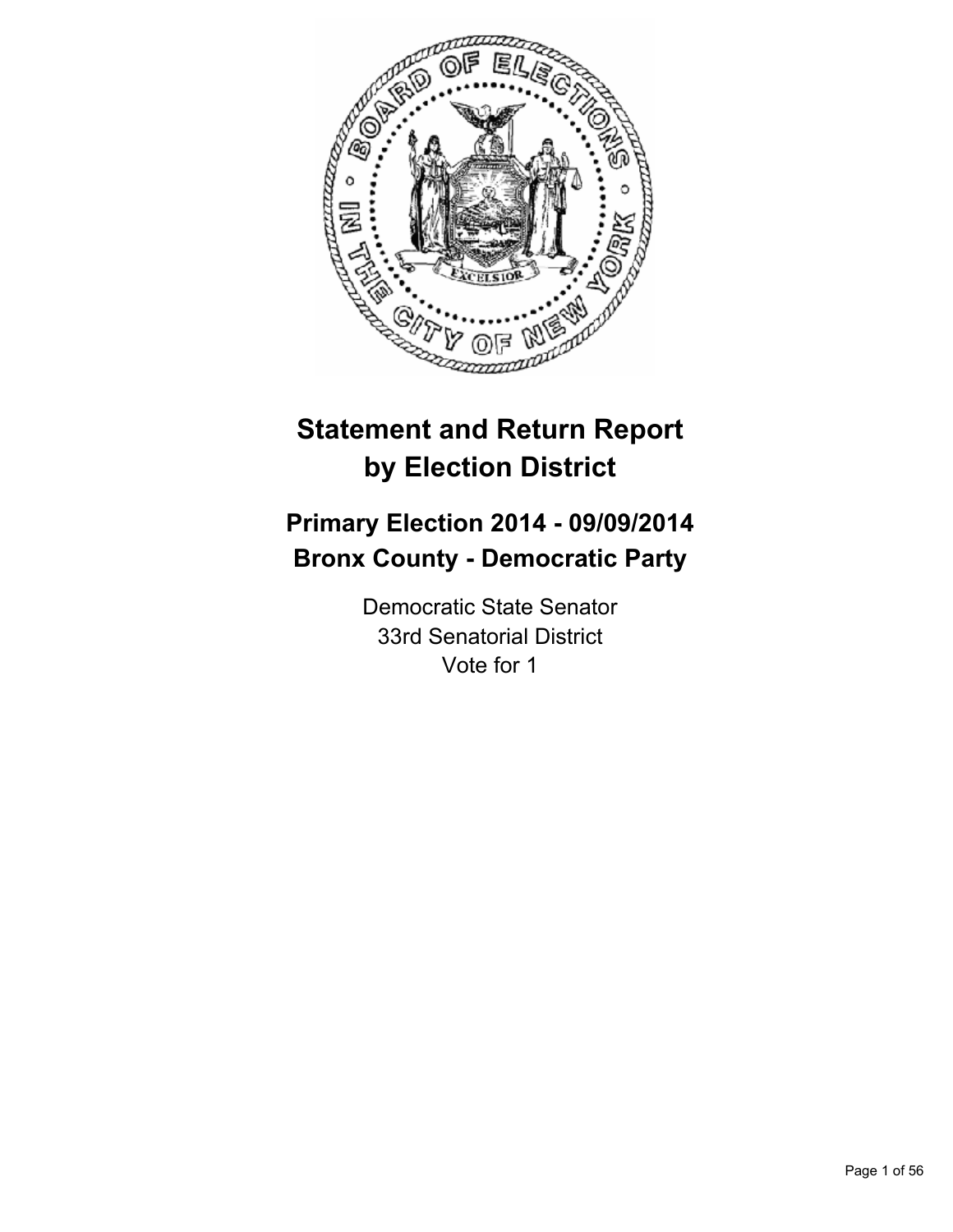

| PUBLIC COUNTER                                           | 19 |
|----------------------------------------------------------|----|
| <b>EMERGENCY</b>                                         | 0  |
| ABSENTEE/MILITARY                                        | 3  |
| <b>FEDERAL</b>                                           | 0  |
| <b>AFFIDAVIT</b>                                         | 2  |
| <b>Total Ballots</b>                                     | 24 |
| Less - Inapplicable Federal/Special Presidential Ballots | 0  |
| <b>Total Applicable Ballots</b>                          | 24 |
| <b>J. GUSTAVO RIVERA</b>                                 | 14 |
| <b>FERNANDO CABRERA</b>                                  | 7  |
| <b>Total Votes</b>                                       | 21 |
| Unrecorded                                               | 3  |

## **029/77**

| <b>PUBLIC COUNTER</b>                                    | 19       |
|----------------------------------------------------------|----------|
| <b>EMERGENCY</b>                                         | 0        |
| <b>ABSENTEE/MILITARY</b>                                 |          |
| <b>FEDERAL</b>                                           | 0        |
| <b>AFFIDAVIT</b>                                         | 0        |
| <b>Total Ballots</b>                                     | 20       |
| Less - Inapplicable Federal/Special Presidential Ballots | $\Omega$ |
| <b>Total Applicable Ballots</b>                          | 20       |
| J. GUSTAVO RIVERA                                        | 13       |
| <b>FERNANDO CABRERA</b>                                  | 7        |
| <b>Total Votes</b>                                       | 20       |
|                                                          |          |

| <b>PUBLIC COUNTER</b>                                    | 48 |
|----------------------------------------------------------|----|
| <b>EMERGENCY</b>                                         | 0  |
| ABSENTEE/MILITARY                                        | 3  |
| <b>FEDERAL</b>                                           | 0  |
| <b>AFFIDAVIT</b>                                         | 0  |
| <b>Total Ballots</b>                                     | 51 |
| Less - Inapplicable Federal/Special Presidential Ballots | 0  |
| <b>Total Applicable Ballots</b>                          | 51 |
| <b>J. GUSTAVO RIVERA</b>                                 | 29 |
| <b>FERNANDO CABRERA</b>                                  | 20 |
| <b>Total Votes</b>                                       | 49 |
| Unrecorded                                               | 2  |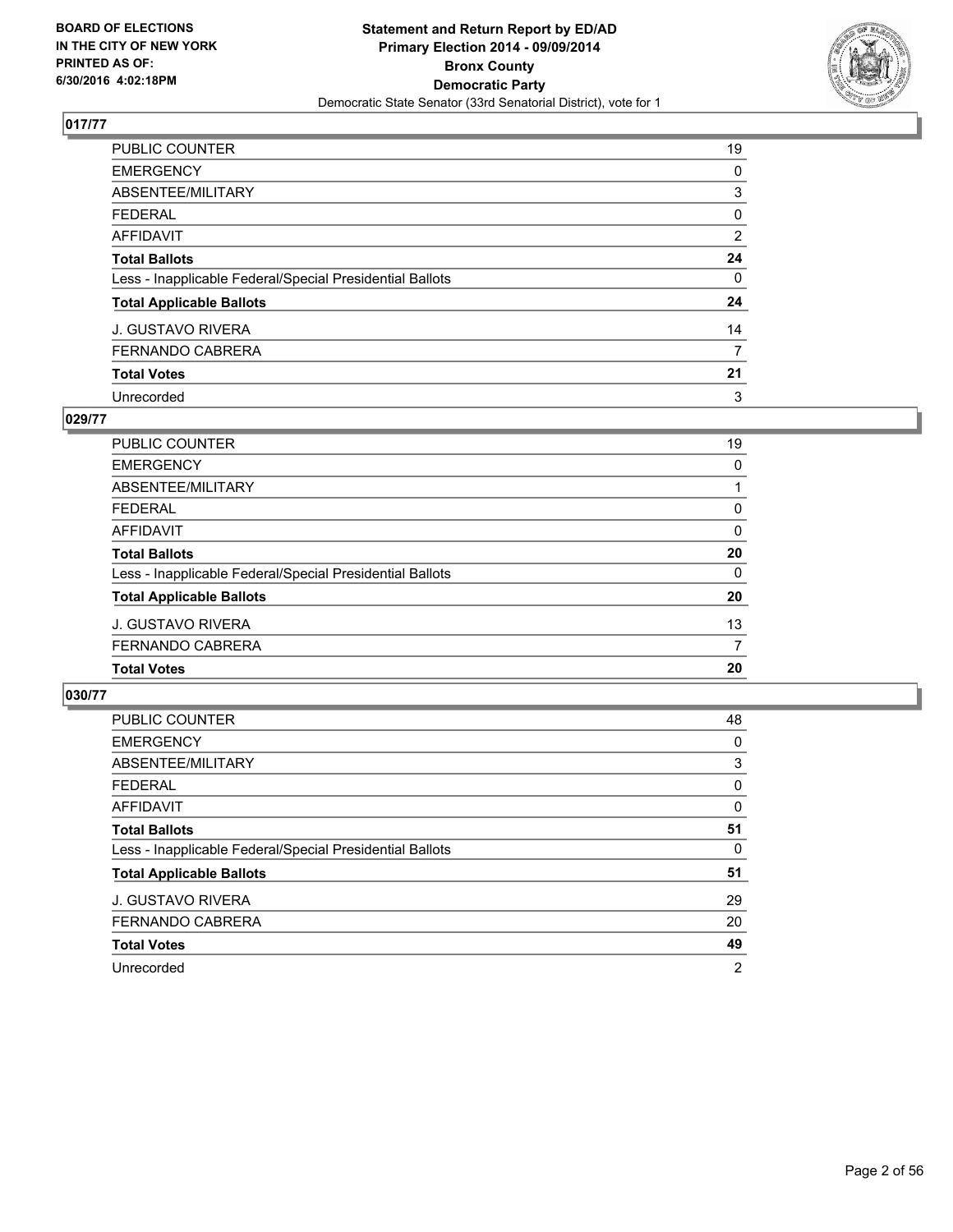

| PUBLIC COUNTER                                           | 16 |
|----------------------------------------------------------|----|
| EMERGENCY                                                | 0  |
| ABSENTEE/MILITARY                                        | 0  |
| FEDERAL                                                  | 0  |
| AFFIDAVIT                                                | 0  |
| <b>Total Ballots</b>                                     | 16 |
| Less - Inapplicable Federal/Special Presidential Ballots | 0  |
| <b>Total Applicable Ballots</b>                          | 16 |
| J. GUSTAVO RIVERA                                        | 8  |
| FERNANDO CABRERA                                         | 8  |
| <b>Total Votes</b>                                       | 16 |

## **037/77**

| PUBLIC COUNTER                                           | 76 |
|----------------------------------------------------------|----|
| <b>EMERGENCY</b>                                         | 0  |
| <b>ABSENTEE/MILITARY</b>                                 | 4  |
| <b>FEDERAL</b>                                           | 0  |
| <b>AFFIDAVIT</b>                                         |    |
| <b>Total Ballots</b>                                     | 81 |
| Less - Inapplicable Federal/Special Presidential Ballots | 0  |
| <b>Total Applicable Ballots</b>                          | 81 |
| J. GUSTAVO RIVERA                                        | 48 |
| <b>FERNANDO CABRERA</b>                                  | 29 |
| <b>Total Votes</b>                                       | 77 |
| Unrecorded                                               | 4  |
|                                                          |    |

| <b>PUBLIC COUNTER</b>                                    | 34             |
|----------------------------------------------------------|----------------|
| <b>EMERGENCY</b>                                         | 0              |
| ABSENTEE/MILITARY                                        |                |
| <b>FEDERAL</b>                                           | 0              |
| AFFIDAVIT                                                | 0              |
| <b>Total Ballots</b>                                     | 35             |
| Less - Inapplicable Federal/Special Presidential Ballots | 0              |
| <b>Total Applicable Ballots</b>                          | 35             |
| <b>J. GUSTAVO RIVERA</b>                                 | 13             |
| <b>FERNANDO CABRERA</b>                                  | 20             |
| <b>Total Votes</b>                                       | 33             |
| Unrecorded                                               | $\overline{2}$ |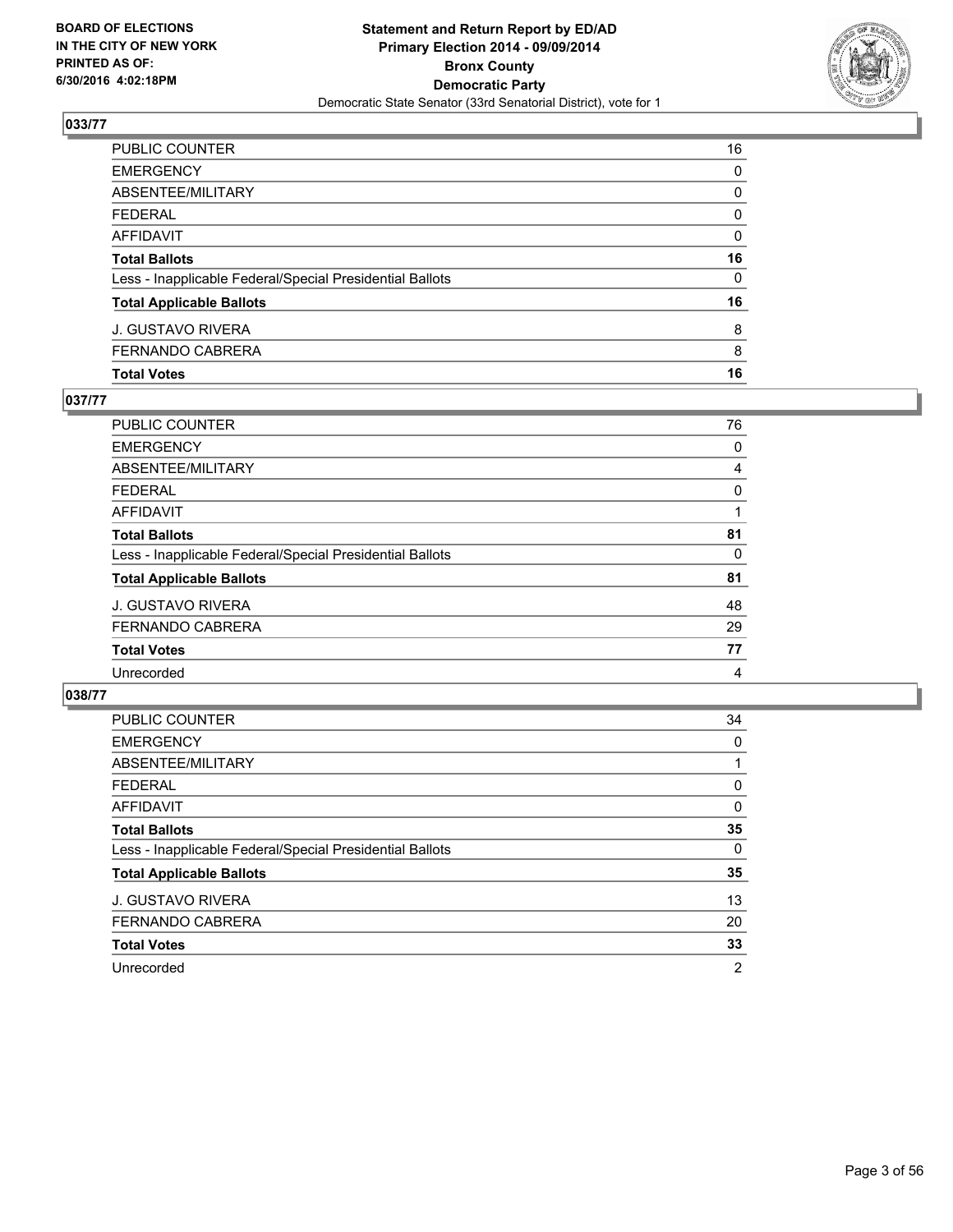

| <b>PUBLIC COUNTER</b>                                    | 91       |
|----------------------------------------------------------|----------|
| <b>EMERGENCY</b>                                         | 0        |
| ABSENTEE/MILITARY                                        |          |
| <b>FEDERAL</b>                                           | 0        |
| <b>AFFIDAVIT</b>                                         | $\Omega$ |
| <b>Total Ballots</b>                                     | 92       |
| Less - Inapplicable Federal/Special Presidential Ballots | 0        |
| <b>Total Applicable Ballots</b>                          | 92       |
| <b>J. GUSTAVO RIVERA</b>                                 | 62       |
| <b>FERNANDO CABRERA</b>                                  | 22       |
| UNATTRIBUTABLE WRITE-IN (WRITE-IN)                       |          |
| <b>Total Votes</b>                                       | 85       |
| Unrecorded                                               | 7        |

## **042/77**

| PUBLIC COUNTER                                           | 38             |
|----------------------------------------------------------|----------------|
| <b>EMERGENCY</b>                                         | 0              |
| ABSENTEE/MILITARY                                        | 0              |
| <b>FEDERAL</b>                                           | 0              |
| AFFIDAVIT                                                | 0              |
| <b>Total Ballots</b>                                     | 38             |
| Less - Inapplicable Federal/Special Presidential Ballots | 0              |
| <b>Total Applicable Ballots</b>                          | 38             |
| <b>J. GUSTAVO RIVERA</b>                                 | 16             |
| <b>FERNANDO CABRERA</b>                                  | 19             |
| UNATTRIBUTABLE WRITE-IN (WRITE-IN)                       | 1              |
| <b>Total Votes</b>                                       | 36             |
| Unrecorded                                               | $\overline{2}$ |

| PUBLIC COUNTER                                           | 74 |
|----------------------------------------------------------|----|
| <b>EMERGENCY</b>                                         | 0  |
| ABSENTEE/MILITARY                                        | 4  |
| <b>FEDERAL</b>                                           | 0  |
| <b>AFFIDAVIT</b>                                         | 0  |
| <b>Total Ballots</b>                                     | 78 |
| Less - Inapplicable Federal/Special Presidential Ballots | 0  |
| <b>Total Applicable Ballots</b>                          | 78 |
| <b>J. GUSTAVO RIVERA</b>                                 | 47 |
| <b>FERNANDO CABRERA</b>                                  | 21 |
| <b>Total Votes</b>                                       | 68 |
| Unrecorded                                               | 10 |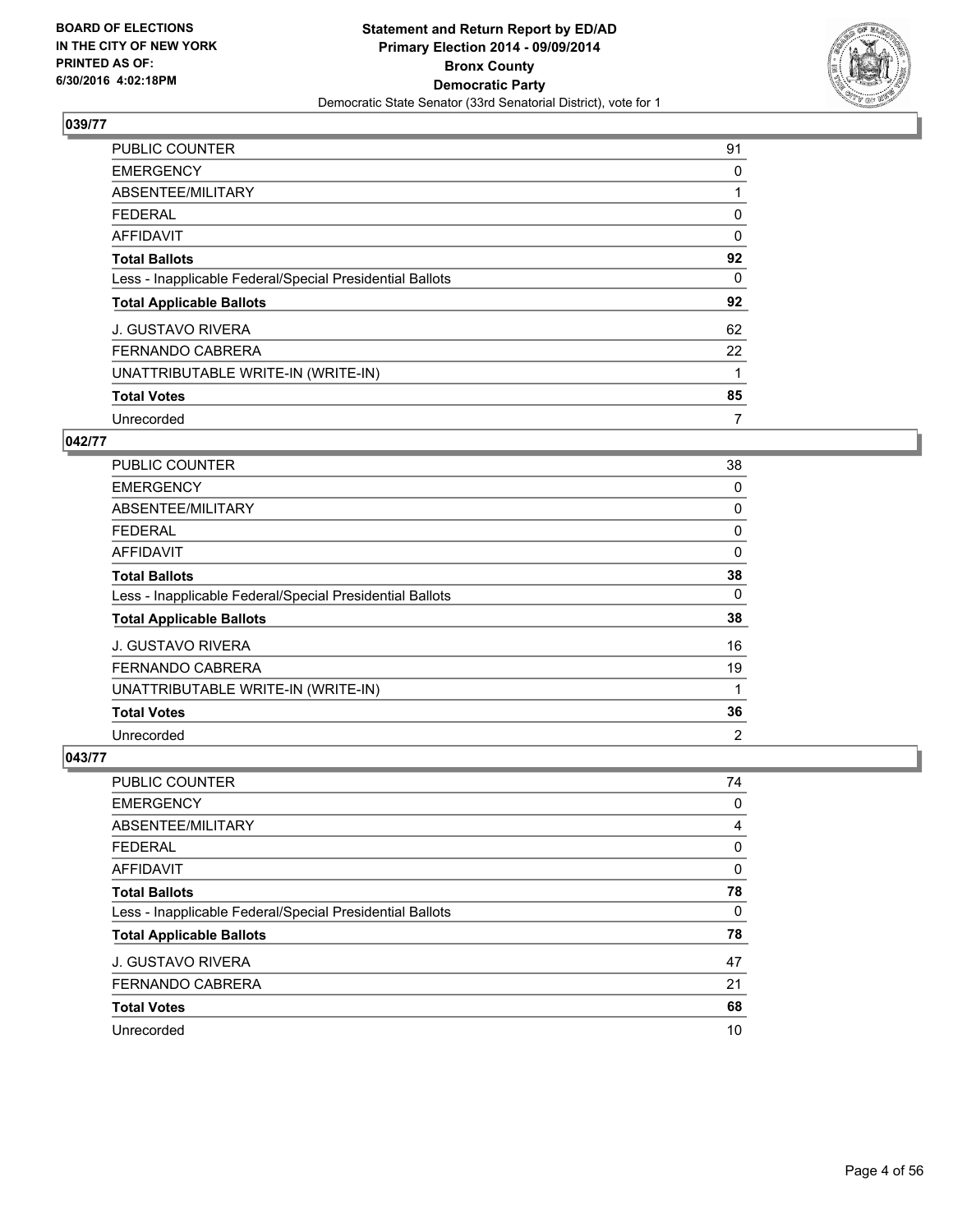

| <b>PUBLIC COUNTER</b>                                    | 57             |
|----------------------------------------------------------|----------------|
| <b>EMERGENCY</b>                                         | 0              |
| ABSENTEE/MILITARY                                        |                |
| <b>FEDERAL</b>                                           | 0              |
| <b>AFFIDAVIT</b>                                         | $\overline{2}$ |
| <b>Total Ballots</b>                                     | 60             |
| Less - Inapplicable Federal/Special Presidential Ballots | 0              |
| <b>Total Applicable Ballots</b>                          | 60             |
| <b>J. GUSTAVO RIVERA</b>                                 | 34             |
| <b>FERNANDO CABRERA</b>                                  | 19             |
| UNATTRIBUTABLE WRITE-IN (WRITE-IN)                       | 1              |
| <b>Total Votes</b>                                       | 54             |
| Unrecorded                                               | 6              |

#### **045/77**

| <b>PUBLIC COUNTER</b>                                    | 80 |
|----------------------------------------------------------|----|
| <b>EMERGENCY</b>                                         | 0  |
| ABSENTEE/MILITARY                                        | 3  |
| <b>FEDERAL</b>                                           | 0  |
| AFFIDAVIT                                                | 0  |
| <b>Total Ballots</b>                                     | 83 |
| Less - Inapplicable Federal/Special Presidential Ballots | 0  |
| <b>Total Applicable Ballots</b>                          | 83 |
| <b>J. GUSTAVO RIVERA</b>                                 | 56 |
| <b>FERNANDO CABRERA</b>                                  | 23 |
| <b>Total Votes</b>                                       | 79 |
| Unrecorded                                               | 4  |

| <b>Total Votes</b>                                       | 0 |
|----------------------------------------------------------|---|
| <b>FERNANDO CABRERA</b>                                  | 0 |
| <b>J. GUSTAVO RIVERA</b>                                 | 0 |
| <b>Total Applicable Ballots</b>                          | 0 |
| Less - Inapplicable Federal/Special Presidential Ballots | 0 |
| <b>Total Ballots</b>                                     | 0 |
| <b>AFFIDAVIT</b>                                         | 0 |
| <b>FEDERAL</b>                                           | 0 |
| ABSENTEE/MILITARY                                        | 0 |
| <b>EMERGENCY</b>                                         | 0 |
| PUBLIC COUNTER                                           | 0 |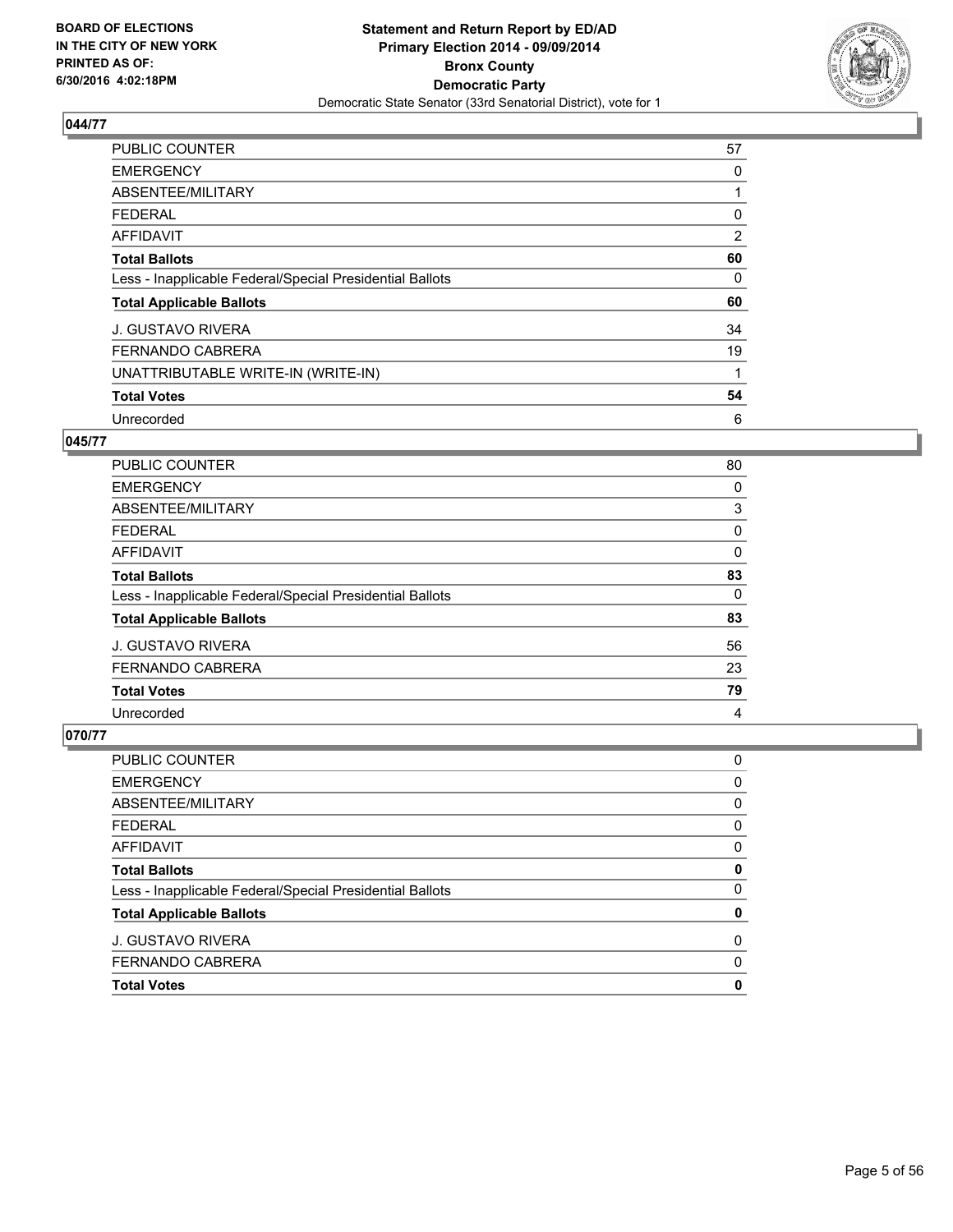

| PUBLIC COUNTER                                           | 57 |
|----------------------------------------------------------|----|
| <b>EMERGENCY</b>                                         | 0  |
| ABSENTEE/MILITARY                                        |    |
| <b>FEDERAL</b>                                           | 0  |
| <b>AFFIDAVIT</b>                                         |    |
| <b>Total Ballots</b>                                     | 59 |
| Less - Inapplicable Federal/Special Presidential Ballots | 0  |
| <b>Total Applicable Ballots</b>                          | 59 |
| <b>J. GUSTAVO RIVERA</b>                                 | 38 |
| <b>FERNANDO CABRERA</b>                                  | 19 |
| JOSE PADILLA JR. (WRITE-IN)                              |    |
| <b>Total Votes</b>                                       | 58 |
| Unrecorded                                               | 1  |

## **002/78**

| <b>PUBLIC COUNTER</b>                                    | 106            |
|----------------------------------------------------------|----------------|
| <b>EMERGENCY</b>                                         | 0              |
| ABSENTEE/MILITARY                                        | $\overline{2}$ |
| <b>FEDERAL</b>                                           | 0              |
| <b>AFFIDAVIT</b>                                         | 0              |
| <b>Total Ballots</b>                                     | 108            |
| Less - Inapplicable Federal/Special Presidential Ballots | 0              |
| <b>Total Applicable Ballots</b>                          | 108            |
| <b>J. GUSTAVO RIVERA</b>                                 | 85             |
| <b>FERNANDO CABRERA</b>                                  | 16             |
| <b>Total Votes</b>                                       | 101            |
| Unrecorded                                               | 7              |

| PUBLIC COUNTER                                           | 44 |
|----------------------------------------------------------|----|
| <b>EMERGENCY</b>                                         | 0  |
| ABSENTEE/MILITARY                                        | 2  |
| FEDERAL                                                  | 0  |
| AFFIDAVIT                                                | 0  |
| <b>Total Ballots</b>                                     | 46 |
| Less - Inapplicable Federal/Special Presidential Ballots | 0  |
| <b>Total Applicable Ballots</b>                          | 46 |
| <b>J. GUSTAVO RIVERA</b>                                 | 27 |
| <b>FERNANDO CABRERA</b>                                  | 12 |
| JOSE PADILLA JR (WRITE-IN)                               | 2  |
| JOSE PADILLA JR. (WRITE-IN)                              | 4  |
| <b>Total Votes</b>                                       | 45 |
| Unrecorded                                               | 1  |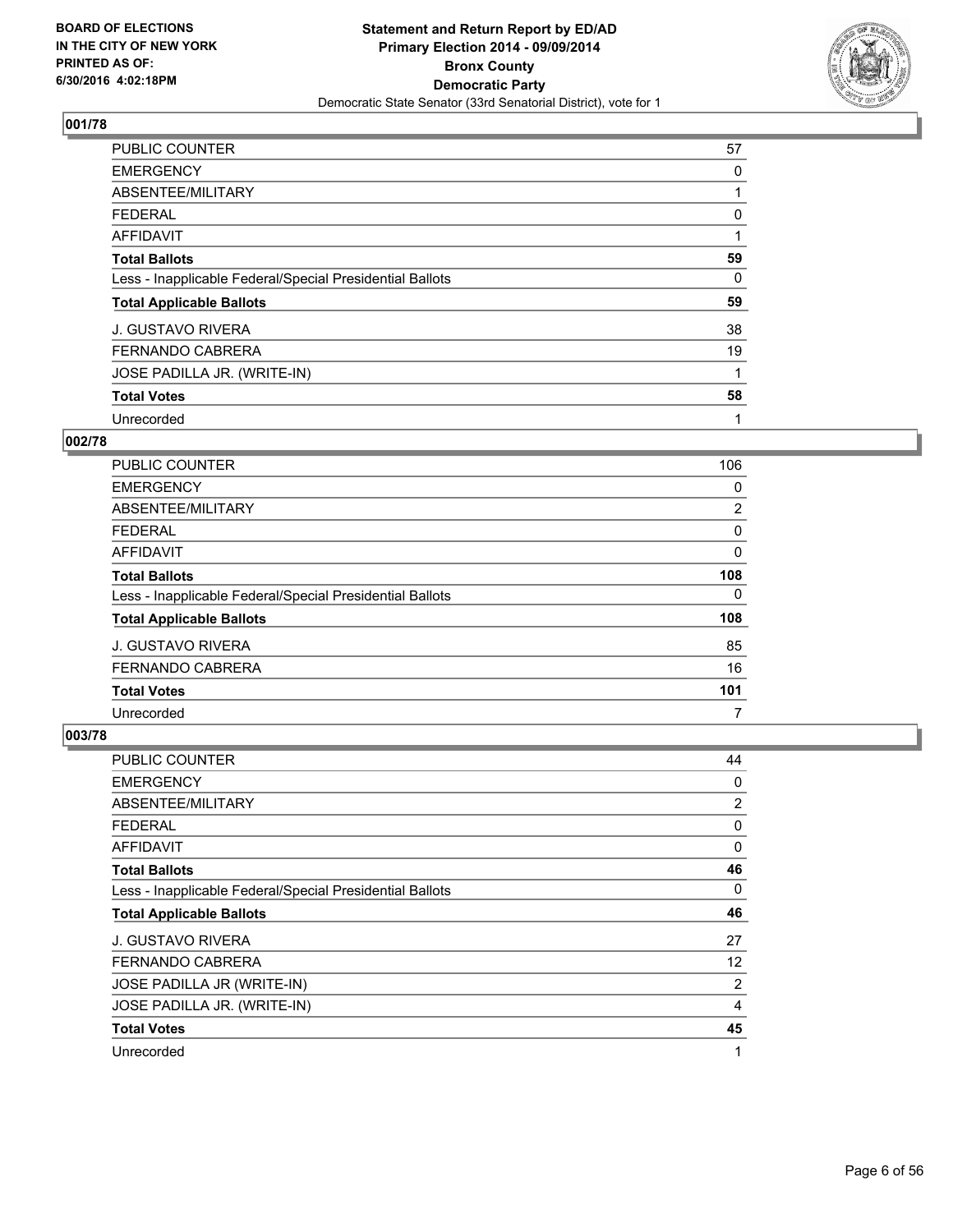

| PUBLIC COUNTER                                           | 71 |
|----------------------------------------------------------|----|
| <b>EMERGENCY</b>                                         | 0  |
| ABSENTEE/MILITARY                                        | 4  |
| <b>FEDERAL</b>                                           | 0  |
| <b>AFFIDAVIT</b>                                         | 3  |
| <b>Total Ballots</b>                                     | 78 |
| Less - Inapplicable Federal/Special Presidential Ballots | 0  |
| <b>Total Applicable Ballots</b>                          | 78 |
| <b>J. GUSTAVO RIVERA</b>                                 | 58 |
| <b>FERNANDO CABRERA</b>                                  | 17 |
| <b>Total Votes</b>                                       | 75 |
| Unrecorded                                               | 3  |

#### **005/78**

| PUBLIC COUNTER                                           | 78 |
|----------------------------------------------------------|----|
| <b>EMERGENCY</b>                                         | 0  |
| ABSENTEE/MILITARY                                        | 0  |
| <b>FEDERAL</b>                                           | 0  |
| <b>AFFIDAVIT</b>                                         | 0  |
| <b>Total Ballots</b>                                     | 78 |
| Less - Inapplicable Federal/Special Presidential Ballots | 0  |
| <b>Total Applicable Ballots</b>                          | 78 |
| <b>J. GUSTAVO RIVERA</b>                                 | 51 |
| <b>FERNANDO CABRERA</b>                                  | 24 |
| <b>Total Votes</b>                                       | 75 |
| Unrecorded                                               | 3  |

| PUBLIC COUNTER                                           | 102            |
|----------------------------------------------------------|----------------|
| <b>EMERGENCY</b>                                         | 0              |
| ABSENTEE/MILITARY                                        | $\overline{2}$ |
| <b>FEDERAL</b>                                           | 0              |
| <b>AFFIDAVIT</b>                                         | $\overline{2}$ |
| <b>Total Ballots</b>                                     | 106            |
| Less - Inapplicable Federal/Special Presidential Ballots | 0              |
| <b>Total Applicable Ballots</b>                          | 106            |
| <b>J. GUSTAVO RIVERA</b>                                 | 60             |
| <b>FERNANDO CABRERA</b>                                  | 42             |
| <b>Total Votes</b>                                       | 102            |
| Unrecorded                                               | 4              |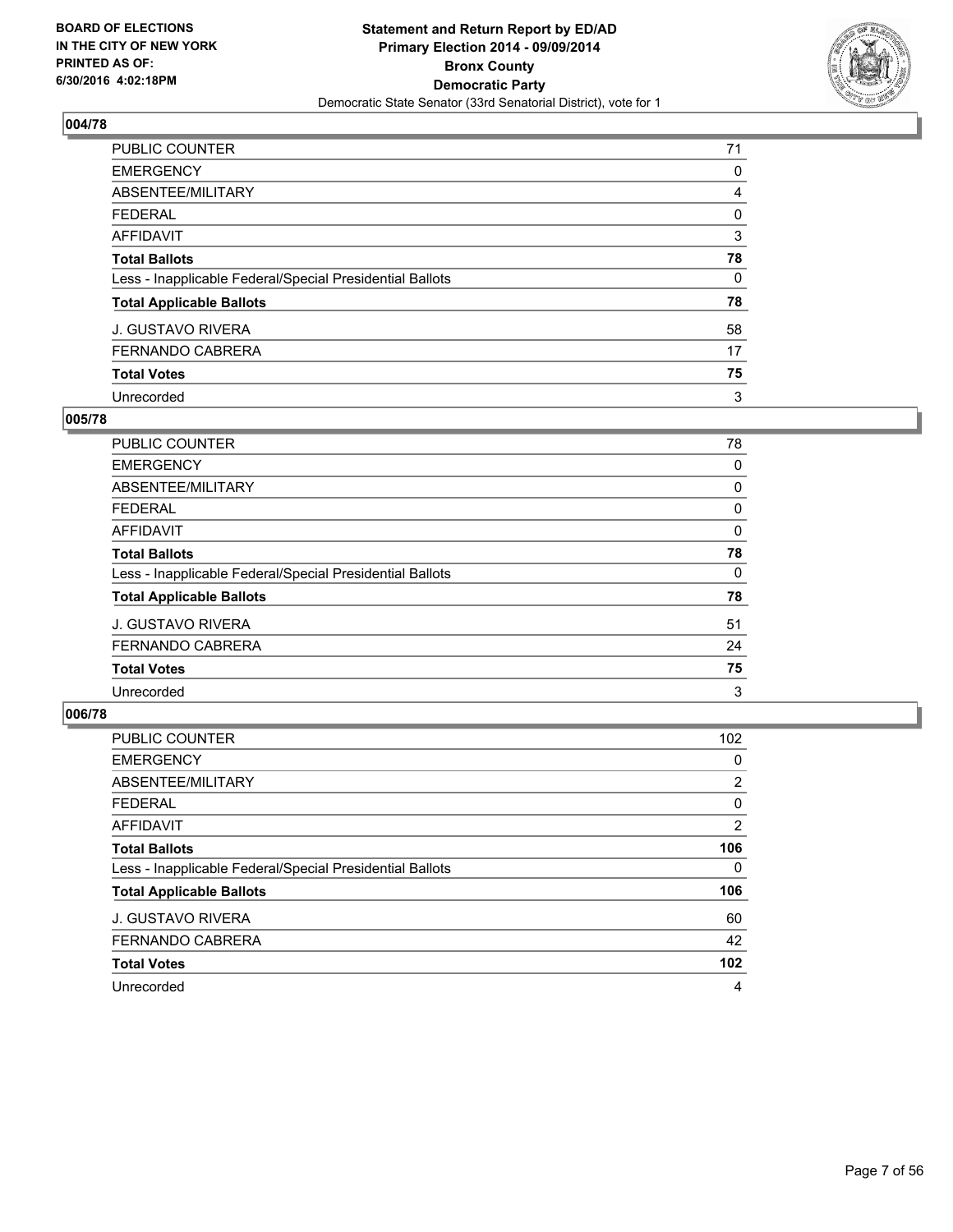

| <b>PUBLIC COUNTER</b>                                    | 22             |
|----------------------------------------------------------|----------------|
| <b>EMERGENCY</b>                                         | 0              |
| ABSENTEE/MILITARY                                        | $\overline{2}$ |
| <b>FEDERAL</b>                                           | 0              |
| <b>AFFIDAVIT</b>                                         | 0              |
| <b>Total Ballots</b>                                     | 24             |
| Less - Inapplicable Federal/Special Presidential Ballots | 0              |
| <b>Total Applicable Ballots</b>                          | 24             |
| <b>J. GUSTAVO RIVERA</b>                                 | 13             |
| <b>FERNANDO CABRERA</b>                                  | 8              |
| JOSE PADILLA JR. (WRITE-IN)                              |                |
| <b>Total Votes</b>                                       | 22             |
| Unrecorded                                               | 2              |

# **009/78**

| PUBLIC COUNTER                                           | 74             |
|----------------------------------------------------------|----------------|
| <b>EMERGENCY</b>                                         | 0              |
| ABSENTEE/MILITARY                                        | $\overline{2}$ |
| <b>FEDERAL</b>                                           | 0              |
| AFFIDAVIT                                                | 0              |
| <b>Total Ballots</b>                                     | 76             |
| Less - Inapplicable Federal/Special Presidential Ballots | 0              |
| <b>Total Applicable Ballots</b>                          | 76             |
| <b>J. GUSTAVO RIVERA</b>                                 | 52             |
| <b>FERNANDO CABRERA</b>                                  | 18             |
| UNATTRIBUTABLE WRITE-IN (WRITE-IN)                       |                |
| <b>Total Votes</b>                                       | 71             |
| Unrecorded                                               | 5              |

| PUBLIC COUNTER                                           | 67 |
|----------------------------------------------------------|----|
| <b>EMERGENCY</b>                                         | 0  |
| ABSENTEE/MILITARY                                        | 3  |
| FEDERAL                                                  | 0  |
| <b>AFFIDAVIT</b>                                         |    |
| <b>Total Ballots</b>                                     | 71 |
| Less - Inapplicable Federal/Special Presidential Ballots | 0  |
| <b>Total Applicable Ballots</b>                          | 71 |
| <b>J. GUSTAVO RIVERA</b>                                 | 45 |
| <b>FERNANDO CABRERA</b>                                  | 21 |
| <b>Total Votes</b>                                       | 66 |
| Unrecorded                                               | 5  |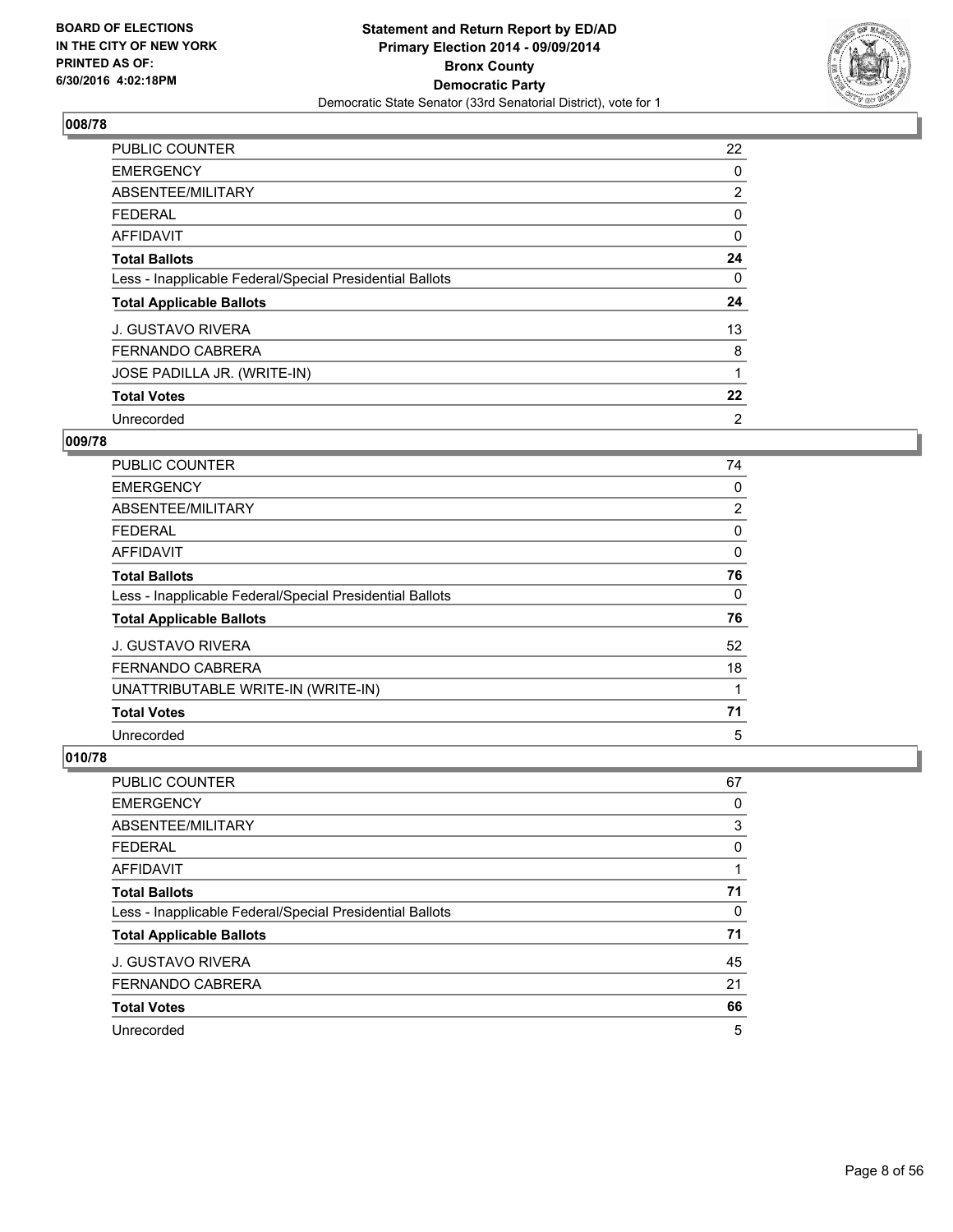

| PUBLIC COUNTER                                           | 44 |
|----------------------------------------------------------|----|
| <b>EMERGENCY</b>                                         | 0  |
| ABSENTEE/MILITARY                                        | 3  |
| <b>FEDERAL</b>                                           | 0  |
| <b>AFFIDAVIT</b>                                         | 0  |
| <b>Total Ballots</b>                                     | 47 |
| Less - Inapplicable Federal/Special Presidential Ballots | 0  |
| <b>Total Applicable Ballots</b>                          | 47 |
| <b>J. GUSTAVO RIVERA</b>                                 | 31 |
| <b>FERNANDO CABRERA</b>                                  | 13 |
| <b>Total Votes</b>                                       | 44 |
| Unrecorded                                               | 3  |

## **012/78**

| PUBLIC COUNTER                                           | 91 |
|----------------------------------------------------------|----|
| <b>EMERGENCY</b>                                         | 0  |
| ABSENTEE/MILITARY                                        | 2  |
| <b>FEDERAL</b>                                           | 0  |
| <b>AFFIDAVIT</b>                                         |    |
| <b>Total Ballots</b>                                     | 94 |
| Less - Inapplicable Federal/Special Presidential Ballots | 0  |
| <b>Total Applicable Ballots</b>                          | 94 |
| <b>J. GUSTAVO RIVERA</b>                                 | 58 |
| <b>FERNANDO CABRERA</b>                                  | 31 |
| <b>Total Votes</b>                                       | 89 |
| Unrecorded                                               | 5  |
|                                                          |    |

| PUBLIC COUNTER                                           | 72             |
|----------------------------------------------------------|----------------|
| <b>EMERGENCY</b>                                         | 0              |
| ABSENTEE/MILITARY                                        | 2              |
| <b>FEDERAL</b>                                           | 0              |
| <b>AFFIDAVIT</b>                                         | 0              |
| <b>Total Ballots</b>                                     | 74             |
| Less - Inapplicable Federal/Special Presidential Ballots | 0              |
| <b>Total Applicable Ballots</b>                          | 74             |
| <b>J. GUSTAVO RIVERA</b>                                 | 45             |
| <b>FERNANDO CABRERA</b>                                  | 27             |
| <b>Total Votes</b>                                       | 72             |
| Unrecorded                                               | $\overline{2}$ |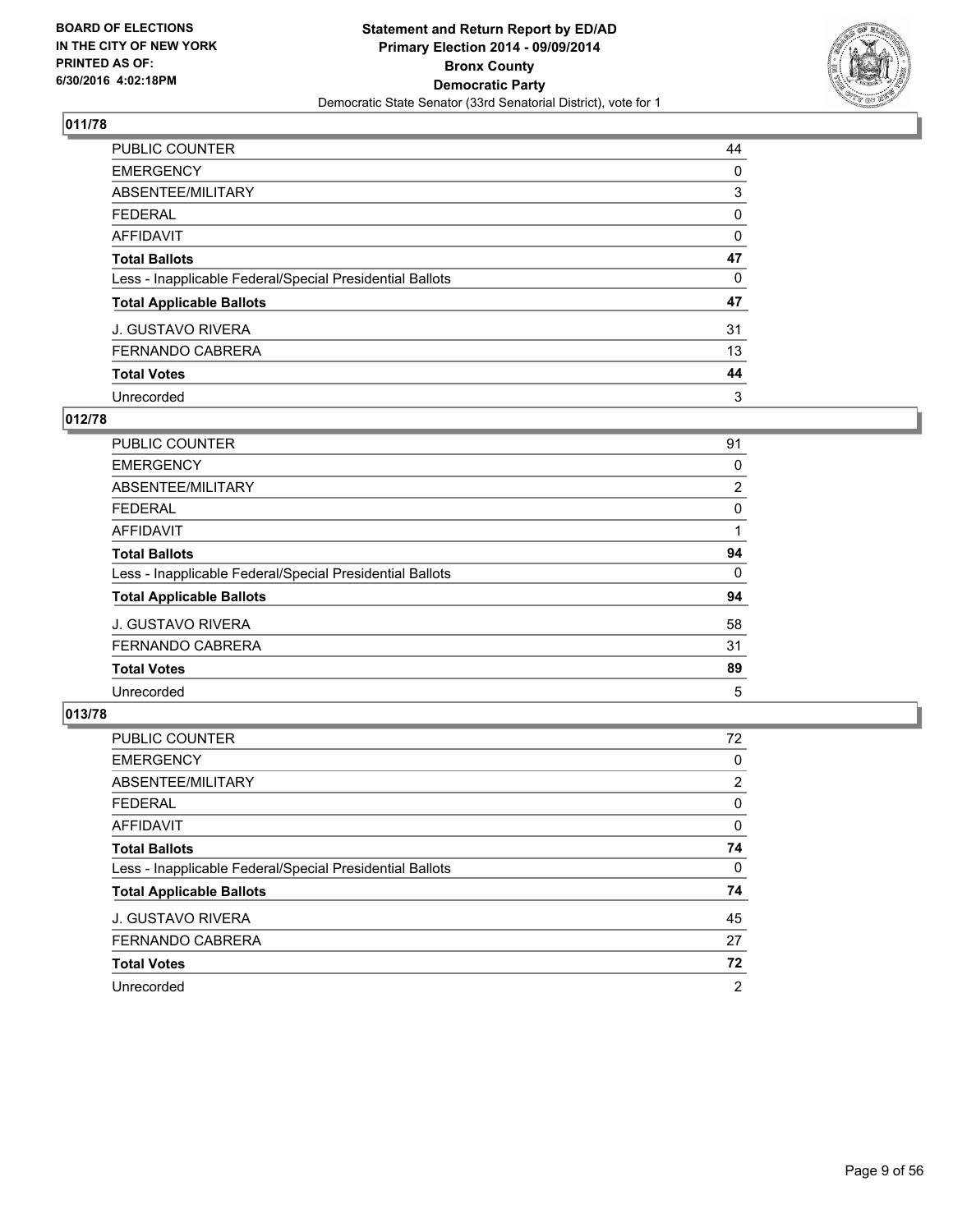

| PUBLIC COUNTER                                           | 49             |
|----------------------------------------------------------|----------------|
| <b>EMERGENCY</b>                                         | 0              |
| ABSENTEE/MILITARY                                        | $\overline{2}$ |
| <b>FEDERAL</b>                                           | 0              |
| <b>AFFIDAVIT</b>                                         |                |
| <b>Total Ballots</b>                                     | 52             |
| Less - Inapplicable Federal/Special Presidential Ballots | 0              |
| <b>Total Applicable Ballots</b>                          | 52             |
| <b>J. GUSTAVO RIVERA</b>                                 | 39             |
| <b>FERNANDO CABRERA</b>                                  | 12             |
| <b>Total Votes</b>                                       | 51             |
| Unrecorded                                               |                |

## **015/78**

| PUBLIC COUNTER                                           | 24 |
|----------------------------------------------------------|----|
| <b>EMERGENCY</b>                                         | 0  |
| ABSENTEE/MILITARY                                        |    |
| <b>FEDERAL</b>                                           | 0  |
| <b>AFFIDAVIT</b>                                         | 0  |
| <b>Total Ballots</b>                                     | 25 |
| Less - Inapplicable Federal/Special Presidential Ballots | 0  |
| <b>Total Applicable Ballots</b>                          | 25 |
| <b>J. GUSTAVO RIVERA</b>                                 | 14 |
| <b>FERNANDO CABRERA</b>                                  | 7  |
| <b>Total Votes</b>                                       | 21 |
| Unrecorded                                               | 4  |
|                                                          |    |

| <b>PUBLIC COUNTER</b>                                    | 34 |
|----------------------------------------------------------|----|
| <b>EMERGENCY</b>                                         | 0  |
| ABSENTEE/MILITARY                                        | 0  |
| <b>FEDERAL</b>                                           | 0  |
| <b>AFFIDAVIT</b>                                         | 0  |
| <b>Total Ballots</b>                                     | 34 |
| Less - Inapplicable Federal/Special Presidential Ballots | 0  |
| <b>Total Applicable Ballots</b>                          | 34 |
| <b>J. GUSTAVO RIVERA</b>                                 | 14 |
| FERNANDO CABRERA                                         | 19 |
| <b>Total Votes</b>                                       | 33 |
| Unrecorded                                               |    |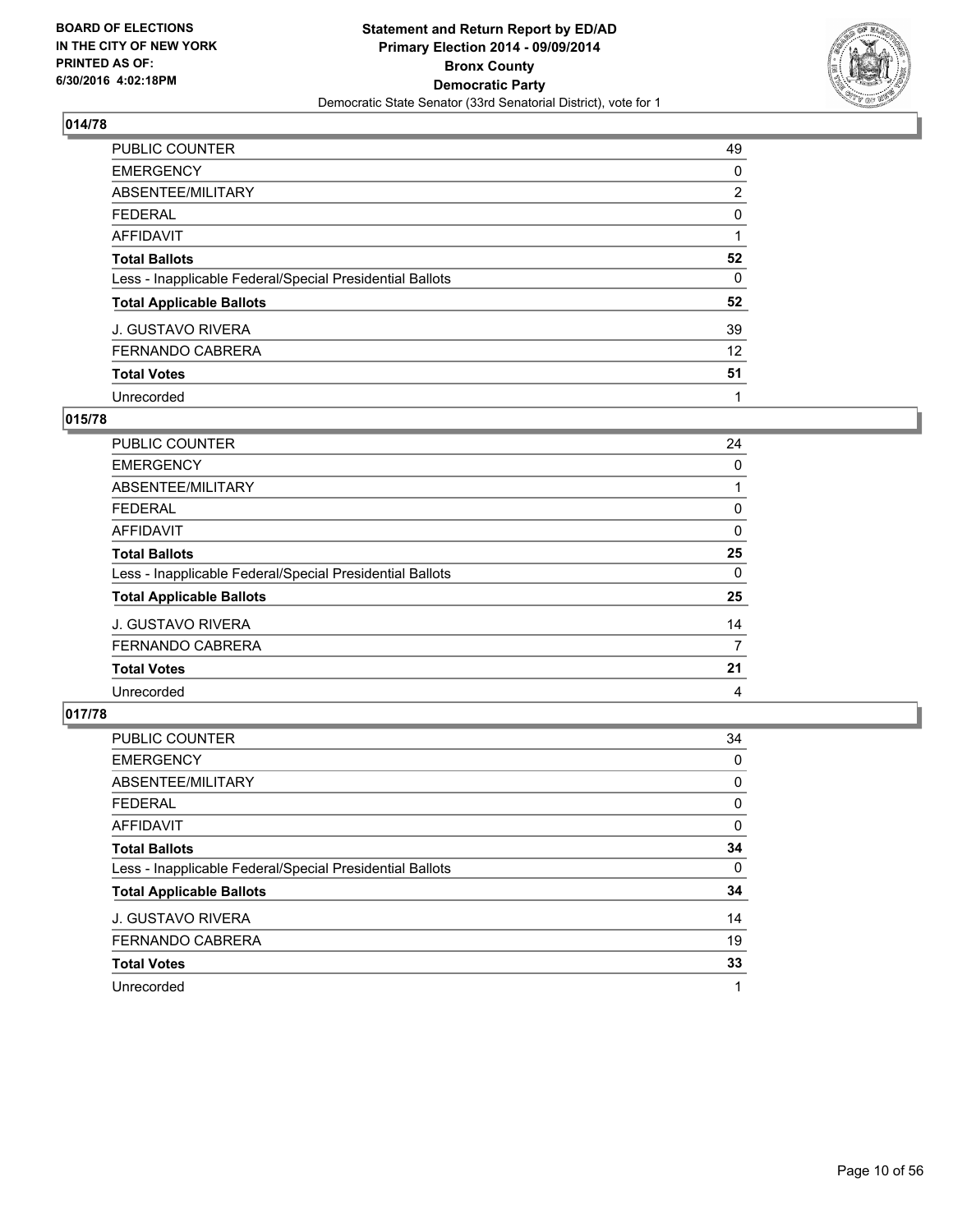

| <b>PUBLIC COUNTER</b>                                    | 53             |
|----------------------------------------------------------|----------------|
| <b>EMERGENCY</b>                                         | 0              |
| ABSENTEE/MILITARY                                        |                |
| <b>FEDERAL</b>                                           | 0              |
| <b>AFFIDAVIT</b>                                         | 3              |
| <b>Total Ballots</b>                                     | 57             |
| Less - Inapplicable Federal/Special Presidential Ballots | 0              |
| <b>Total Applicable Ballots</b>                          | 57             |
| <b>J. GUSTAVO RIVERA</b>                                 | 21             |
| <b>FERNANDO CABRERA</b>                                  | 34             |
| <b>Total Votes</b>                                       | 55             |
| Unrecorded                                               | $\overline{2}$ |

## **019/78**

| <b>PUBLIC COUNTER</b>                                    | 42             |
|----------------------------------------------------------|----------------|
| <b>EMERGENCY</b>                                         | 0              |
| ABSENTEE/MILITARY                                        | $\overline{2}$ |
| <b>FEDERAL</b>                                           | 0              |
| <b>AFFIDAVIT</b>                                         |                |
| <b>Total Ballots</b>                                     | 45             |
| Less - Inapplicable Federal/Special Presidential Ballots | 0              |
| <b>Total Applicable Ballots</b>                          | 45             |
| <b>J. GUSTAVO RIVERA</b>                                 | 32             |
| <b>FERNANDO CABRERA</b>                                  | 11             |
| <b>Total Votes</b>                                       | 43             |
| Unrecorded                                               | 2              |

| <b>PUBLIC COUNTER</b>                                    | 57             |
|----------------------------------------------------------|----------------|
| <b>EMERGENCY</b>                                         | 0              |
| ABSENTEE/MILITARY                                        | 2              |
| <b>FEDERAL</b>                                           | 0              |
| <b>AFFIDAVIT</b>                                         | $\overline{2}$ |
| <b>Total Ballots</b>                                     | 61             |
| Less - Inapplicable Federal/Special Presidential Ballots | 0              |
| <b>Total Applicable Ballots</b>                          | 61             |
| <b>J. GUSTAVO RIVERA</b>                                 | 36             |
| <b>FERNANDO CABRERA</b>                                  | 21             |
| <b>Total Votes</b>                                       | 57             |
| Unrecorded                                               | 4              |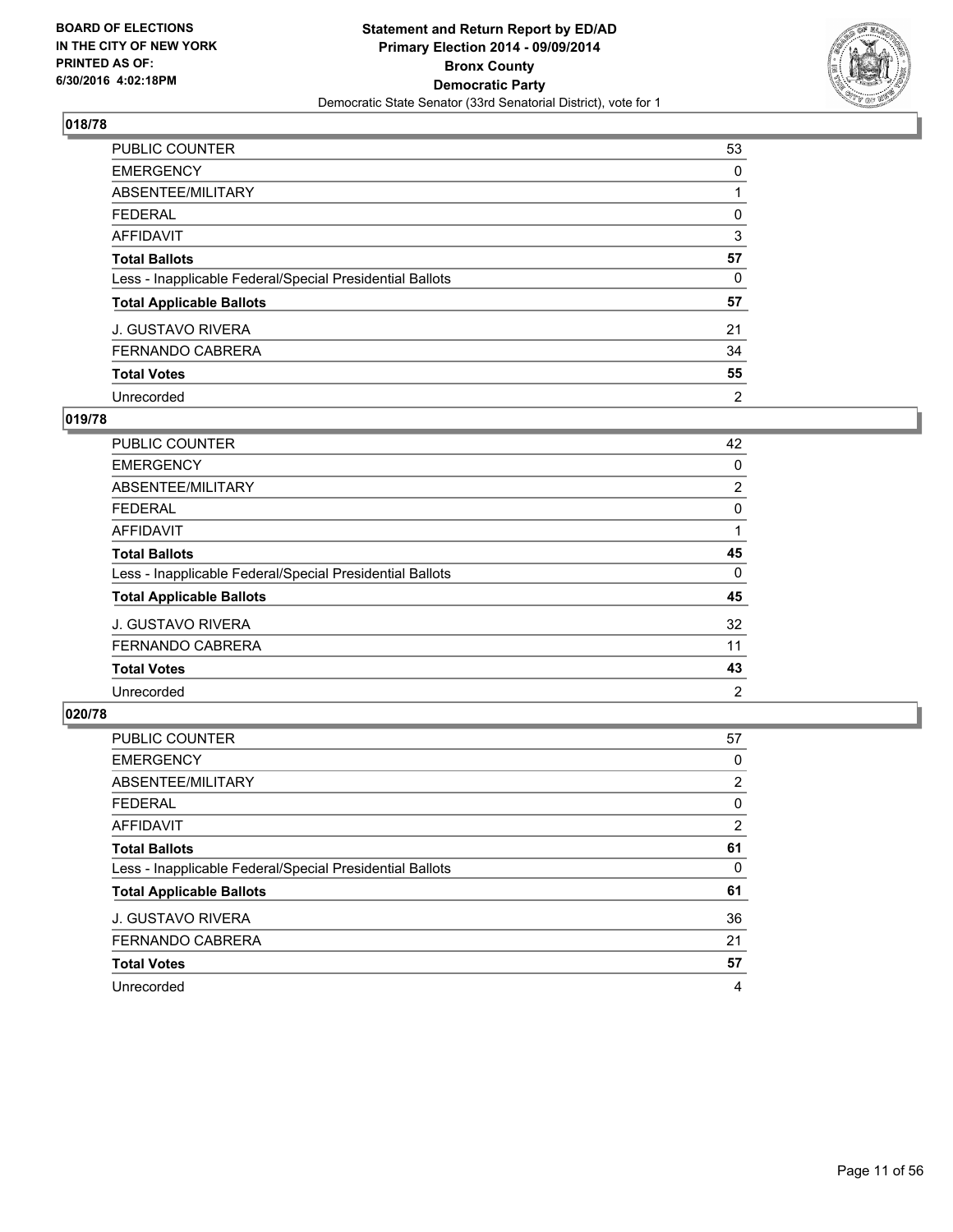

| <b>PUBLIC COUNTER</b>                                    | 65 |
|----------------------------------------------------------|----|
| <b>EMERGENCY</b>                                         | 0  |
| ABSENTEE/MILITARY                                        | 3  |
| <b>FEDERAL</b>                                           | 0  |
| <b>AFFIDAVIT</b>                                         |    |
| <b>Total Ballots</b>                                     | 69 |
| Less - Inapplicable Federal/Special Presidential Ballots | 0  |
| <b>Total Applicable Ballots</b>                          | 69 |
| <b>J. GUSTAVO RIVERA</b>                                 | 44 |
| <b>FERNANDO CABRERA</b>                                  | 22 |
| UNATTRIBUTABLE WRITE-IN (WRITE-IN)                       |    |
| <b>Total Votes</b>                                       | 67 |
| Unrecorded                                               | 2  |

# **022/78**

| <b>PUBLIC COUNTER</b>                                    | 61             |
|----------------------------------------------------------|----------------|
| <b>EMERGENCY</b>                                         | 0              |
| ABSENTEE/MILITARY                                        | 4              |
| <b>FEDERAL</b>                                           | 0              |
| AFFIDAVIT                                                | 0              |
| <b>Total Ballots</b>                                     | 65             |
| Less - Inapplicable Federal/Special Presidential Ballots | 0              |
| <b>Total Applicable Ballots</b>                          | 65             |
| <b>J. GUSTAVO RIVERA</b>                                 | 40             |
| <b>FERNANDO CABRERA</b>                                  | 23             |
| <b>Total Votes</b>                                       | 63             |
| Unrecorded                                               | $\overline{2}$ |

| PUBLIC COUNTER                                           | 85             |
|----------------------------------------------------------|----------------|
| <b>EMERGENCY</b>                                         | 0              |
| ABSENTEE/MILITARY                                        | $\overline{2}$ |
| <b>FEDERAL</b>                                           | 0              |
| AFFIDAVIT                                                |                |
| <b>Total Ballots</b>                                     | 88             |
| Less - Inapplicable Federal/Special Presidential Ballots | 0              |
| <b>Total Applicable Ballots</b>                          | 88             |
| <b>J. GUSTAVO RIVERA</b>                                 | 44             |
| FERNANDO CABRERA                                         | 43             |
| <b>Total Votes</b>                                       | 87             |
| Unrecorded                                               | 1              |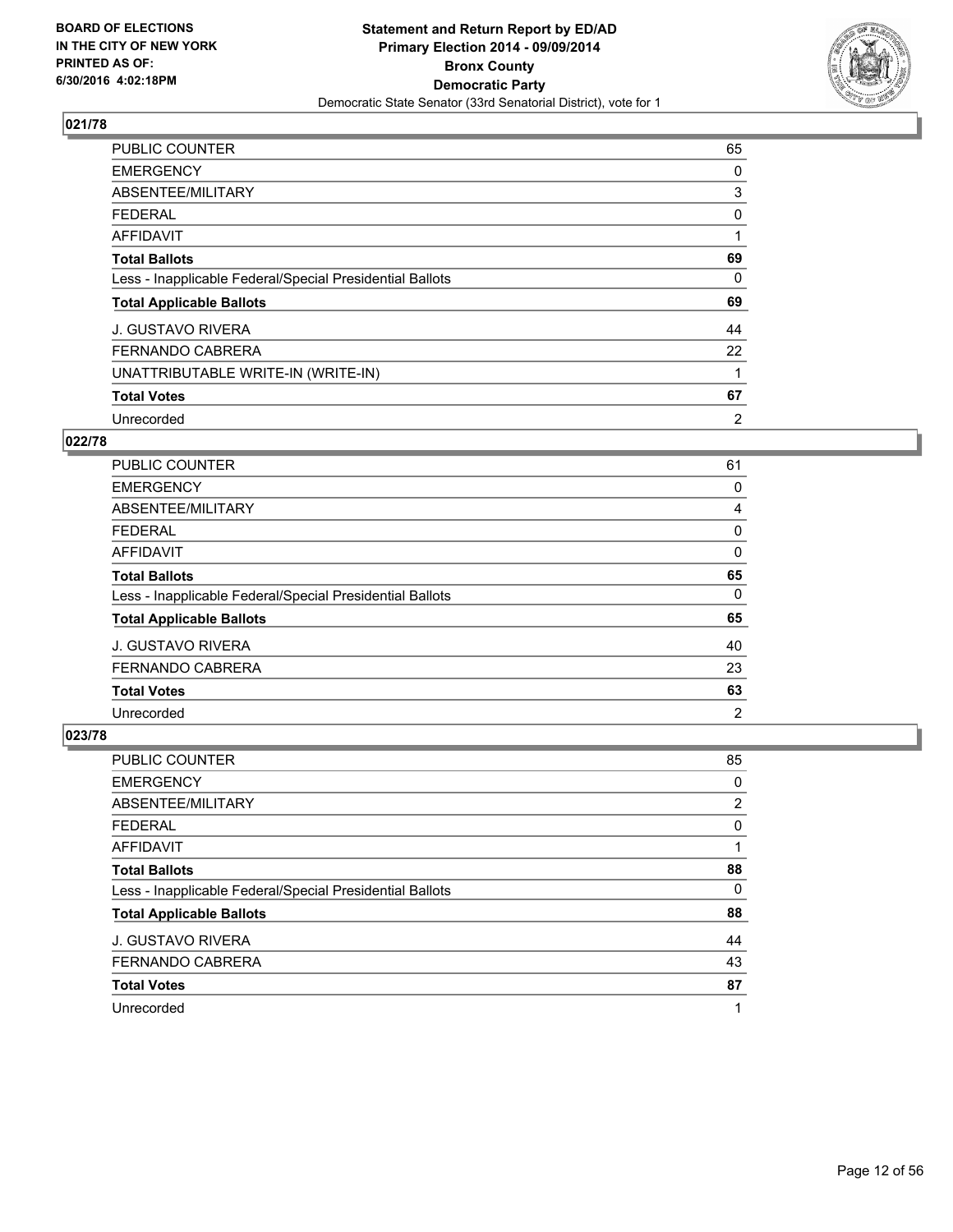

| <b>PUBLIC COUNTER</b>                                    | 83 |
|----------------------------------------------------------|----|
| <b>EMERGENCY</b>                                         | 0  |
| ABSENTEE/MILITARY                                        |    |
| <b>FEDERAL</b>                                           | 0  |
| <b>AFFIDAVIT</b>                                         |    |
| <b>Total Ballots</b>                                     | 85 |
| Less - Inapplicable Federal/Special Presidential Ballots | 0  |
| <b>Total Applicable Ballots</b>                          | 85 |
| <b>J. GUSTAVO RIVERA</b>                                 | 36 |
| <b>FERNANDO CABRERA</b>                                  | 45 |
| UNATTRIBUTABLE WRITE-IN (WRITE-IN)                       |    |
| <b>Total Votes</b>                                       | 82 |
| Unrecorded                                               | 3  |

# **025/78**

| PUBLIC COUNTER                                           | 28 |
|----------------------------------------------------------|----|
| <b>EMERGENCY</b>                                         | 0  |
| ABSENTEE/MILITARY                                        | 0  |
| <b>FEDERAL</b>                                           | 0  |
| AFFIDAVIT                                                |    |
| <b>Total Ballots</b>                                     | 29 |
| Less - Inapplicable Federal/Special Presidential Ballots | 0  |
| <b>Total Applicable Ballots</b>                          | 29 |
| <b>J. GUSTAVO RIVERA</b>                                 | 16 |
| <b>FERNANDO CABRERA</b>                                  | 13 |
| <b>Total Votes</b>                                       | 29 |

| <b>PUBLIC COUNTER</b>                                    | 42 |
|----------------------------------------------------------|----|
| <b>EMERGENCY</b>                                         | 0  |
| ABSENTEE/MILITARY                                        | 0  |
| <b>FEDERAL</b>                                           | 0  |
| AFFIDAVIT                                                | 0  |
| <b>Total Ballots</b>                                     | 42 |
| Less - Inapplicable Federal/Special Presidential Ballots | 0  |
| <b>Total Applicable Ballots</b>                          | 42 |
| <b>J. GUSTAVO RIVERA</b>                                 | 25 |
| <b>FERNANDO CABRERA</b>                                  | 14 |
| <b>Total Votes</b>                                       | 39 |
| Unrecorded                                               | 3  |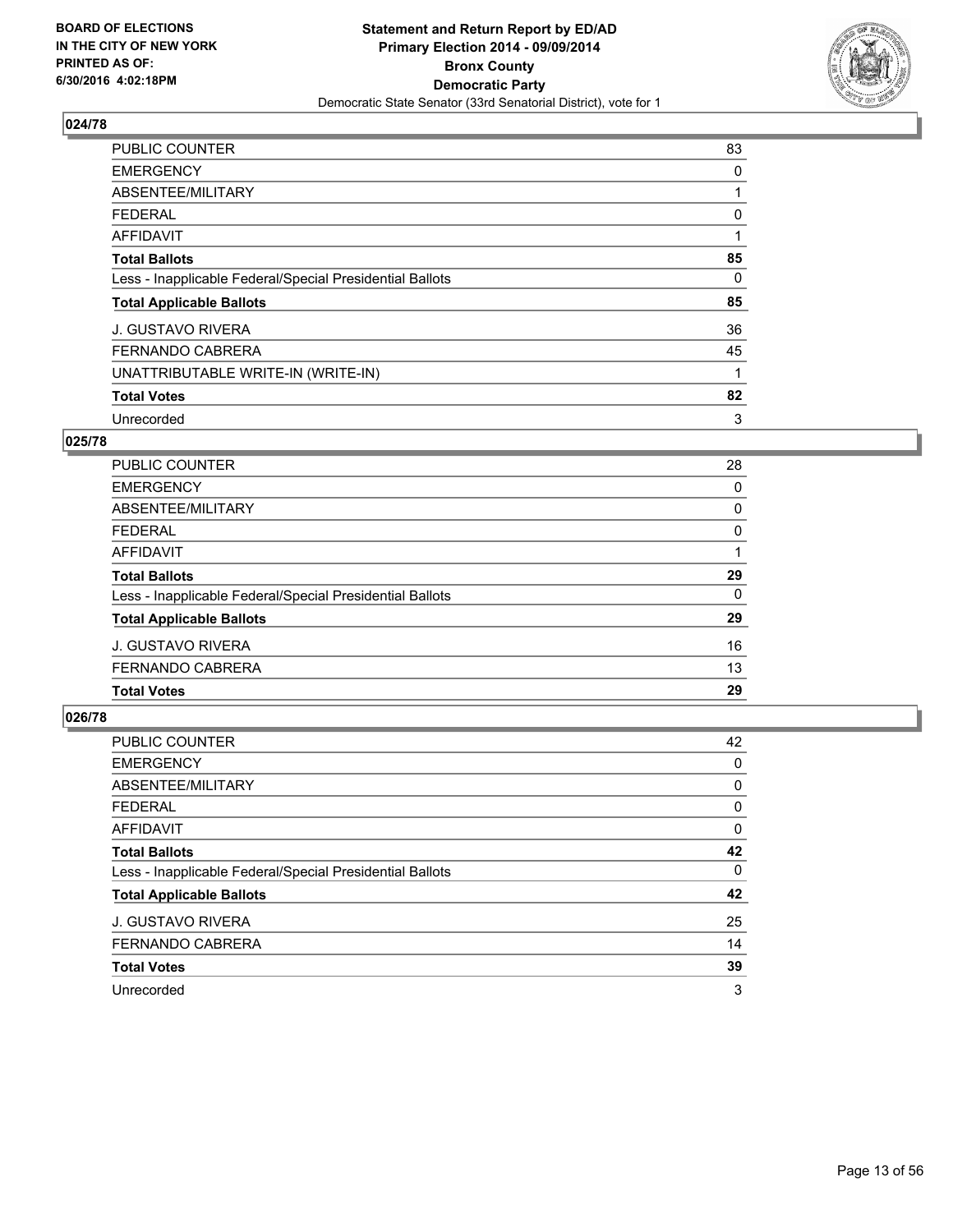

| <b>Total Votes</b>                                       | 34           |
|----------------------------------------------------------|--------------|
| FERNANDO CABRERA                                         | 17           |
| J. GUSTAVO RIVERA                                        | 17           |
| <b>Total Applicable Ballots</b>                          | 34           |
| Less - Inapplicable Federal/Special Presidential Ballots | $\Omega$     |
| <b>Total Ballots</b>                                     | 34           |
| AFFIDAVIT                                                | $\Omega$     |
| <b>FEDERAL</b>                                           | $\mathbf{0}$ |
| ABSENTEE/MILITARY                                        |              |
| <b>EMERGENCY</b>                                         | 0            |
| PUBLIC COUNTER                                           | 33           |

## **028/78**

| <b>PUBLIC COUNTER</b>                                    | 75 |
|----------------------------------------------------------|----|
| <b>EMERGENCY</b>                                         | 0  |
| ABSENTEE/MILITARY                                        |    |
| <b>FEDERAL</b>                                           | 0  |
| <b>AFFIDAVIT</b>                                         | 0  |
| <b>Total Ballots</b>                                     | 76 |
| Less - Inapplicable Federal/Special Presidential Ballots | 0  |
| <b>Total Applicable Ballots</b>                          | 76 |
| J. GUSTAVO RIVERA                                        | 55 |
| FERNANDO CABRERA                                         | 18 |
| <b>Total Votes</b>                                       | 73 |
| Unrecorded                                               | 3  |
|                                                          |    |

| <b>PUBLIC COUNTER</b>                                    | 47 |
|----------------------------------------------------------|----|
| <b>EMERGENCY</b>                                         | 0  |
| ABSENTEE/MILITARY                                        | 3  |
| <b>FEDERAL</b>                                           | 0  |
| AFFIDAVIT                                                | 2  |
| <b>Total Ballots</b>                                     | 52 |
| Less - Inapplicable Federal/Special Presidential Ballots | 0  |
| <b>Total Applicable Ballots</b>                          | 52 |
| <b>J. GUSTAVO RIVERA</b>                                 | 21 |
| <b>FERNANDO CABRERA</b>                                  | 25 |
| <b>Total Votes</b>                                       | 46 |
| Unrecorded                                               | 6  |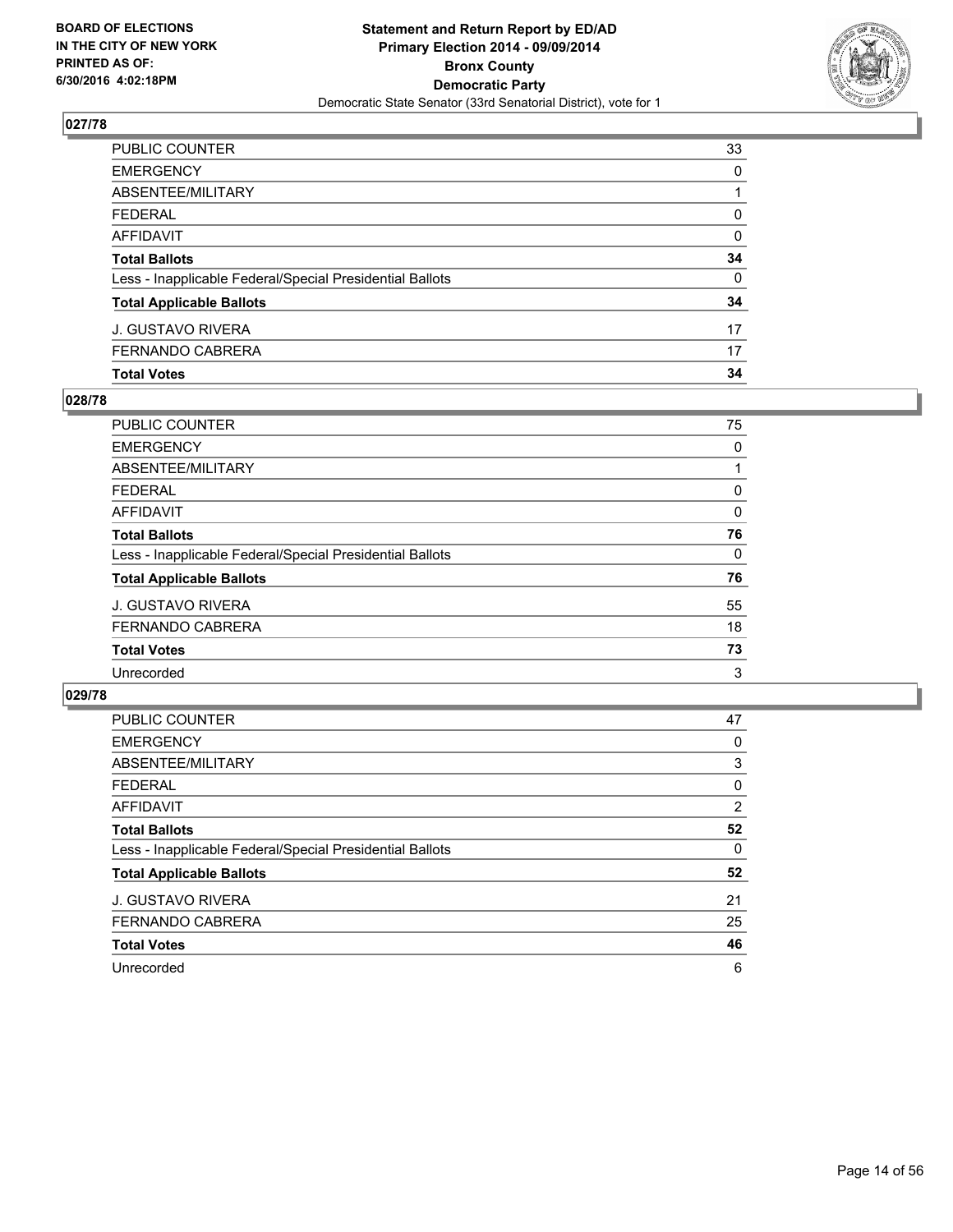

| PUBLIC COUNTER                                           | 0            |
|----------------------------------------------------------|--------------|
| EMERGENCY                                                | 0            |
| ABSENTEE/MILITARY                                        | 0            |
| FEDERAL                                                  | $\Omega$     |
| AFFIDAVIT                                                | 0            |
| Total Ballots                                            | 0            |
| Less - Inapplicable Federal/Special Presidential Ballots | $\mathbf{0}$ |
| <b>Total Applicable Ballots</b>                          | 0            |
| J. GUSTAVO RIVERA                                        | $\mathbf{0}$ |
| FERNANDO CABRERA                                         | 0            |
| <b>Total Votes</b>                                       | 0            |

## **043/78**

| PUBLIC COUNTER                                           | 29 |
|----------------------------------------------------------|----|
| <b>EMERGENCY</b>                                         | 0  |
| ABSENTEE/MILITARY                                        |    |
| <b>FEDERAL</b>                                           | 0  |
| AFFIDAVIT                                                | 2  |
| <b>Total Ballots</b>                                     | 32 |
| Less - Inapplicable Federal/Special Presidential Ballots | 0  |
| <b>Total Applicable Ballots</b>                          | 32 |
| <b>J. GUSTAVO RIVERA</b>                                 | 3  |
| <b>FERNANDO CABRERA</b>                                  | 22 |
| ADRIANO ESPAILLAT (WRITE-IN)                             |    |
| <b>Total Votes</b>                                       | 26 |
| Unrecorded                                               | 6  |
|                                                          |    |

| <b>PUBLIC COUNTER</b>                                    | 74             |
|----------------------------------------------------------|----------------|
| <b>EMERGENCY</b>                                         | 0              |
| ABSENTEE/MILITARY                                        | $\overline{2}$ |
| <b>FEDERAL</b>                                           | 0              |
| AFFIDAVIT                                                | 0              |
| <b>Total Ballots</b>                                     | 76             |
| Less - Inapplicable Federal/Special Presidential Ballots | 0              |
| <b>Total Applicable Ballots</b>                          | 76             |
| J. GUSTAVO RIVERA                                        | 34             |
| <b>FERNANDO CABRERA</b>                                  | 38             |
| <b>Total Votes</b>                                       | 72             |
| Unrecorded                                               | 4              |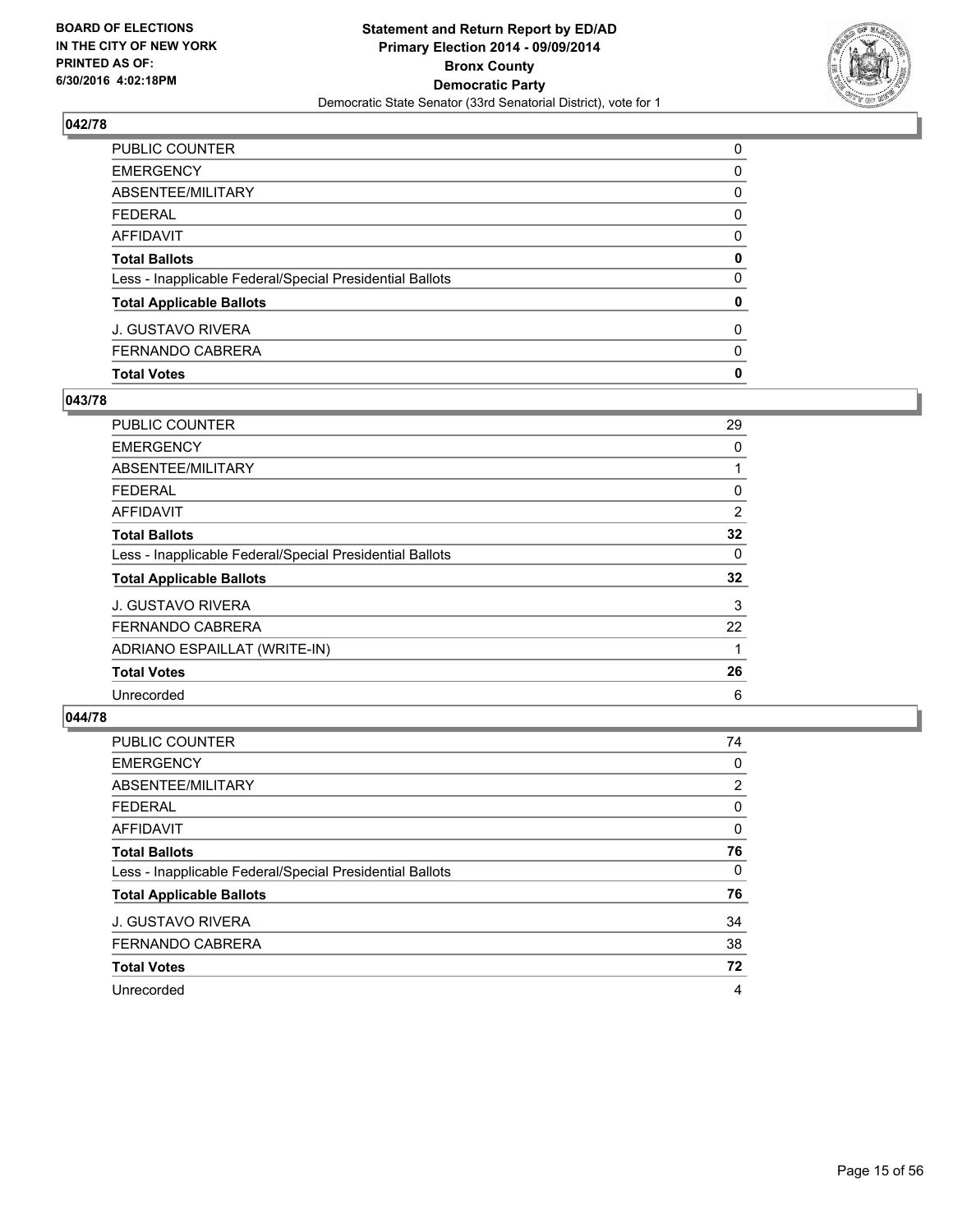

| PUBLIC COUNTER                                           | 104              |
|----------------------------------------------------------|------------------|
| <b>EMERGENCY</b>                                         | 0                |
| ABSENTEE/MILITARY                                        | 3                |
| <b>FEDERAL</b>                                           | 0                |
| <b>AFFIDAVIT</b>                                         | 0                |
| <b>Total Ballots</b>                                     | 107              |
| Less - Inapplicable Federal/Special Presidential Ballots | 0                |
| <b>Total Applicable Ballots</b>                          | 107              |
| J. GUSTAVO RIVERA                                        | 54               |
| <b>FERNANDO CABRERA</b>                                  | 48               |
| <b>Total Votes</b>                                       | 102 <sub>2</sub> |
| Unrecorded                                               | 5                |

## **046/78**

| PUBLIC COUNTER                                           | 93 |
|----------------------------------------------------------|----|
| <b>EMERGENCY</b>                                         | 0  |
| ABSENTEE/MILITARY                                        |    |
| <b>FEDERAL</b>                                           | 0  |
| AFFIDAVIT                                                | 2  |
| <b>Total Ballots</b>                                     | 96 |
| Less - Inapplicable Federal/Special Presidential Ballots | 0  |
| <b>Total Applicable Ballots</b>                          | 96 |
| <b>J. GUSTAVO RIVERA</b>                                 | 42 |
| FERNANDO CABRERA                                         | 43 |
| UNATTRIBUTABLE WRITE-IN (WRITE-IN)                       | 1  |
| <b>Total Votes</b>                                       | 86 |
| Unrecorded                                               | 10 |

| PUBLIC COUNTER                                           | 41             |
|----------------------------------------------------------|----------------|
| <b>EMERGENCY</b>                                         | 0              |
| ABSENTEE/MILITARY                                        | 5              |
| <b>FEDERAL</b>                                           | 0              |
| AFFIDAVIT                                                | 2              |
| <b>Total Ballots</b>                                     | 48             |
| Less - Inapplicable Federal/Special Presidential Ballots | 0              |
| <b>Total Applicable Ballots</b>                          | 48             |
| <b>J. GUSTAVO RIVERA</b>                                 | 21             |
| FERNANDO CABRERA                                         | 25             |
| <b>Total Votes</b>                                       | 46             |
| Unrecorded                                               | $\overline{2}$ |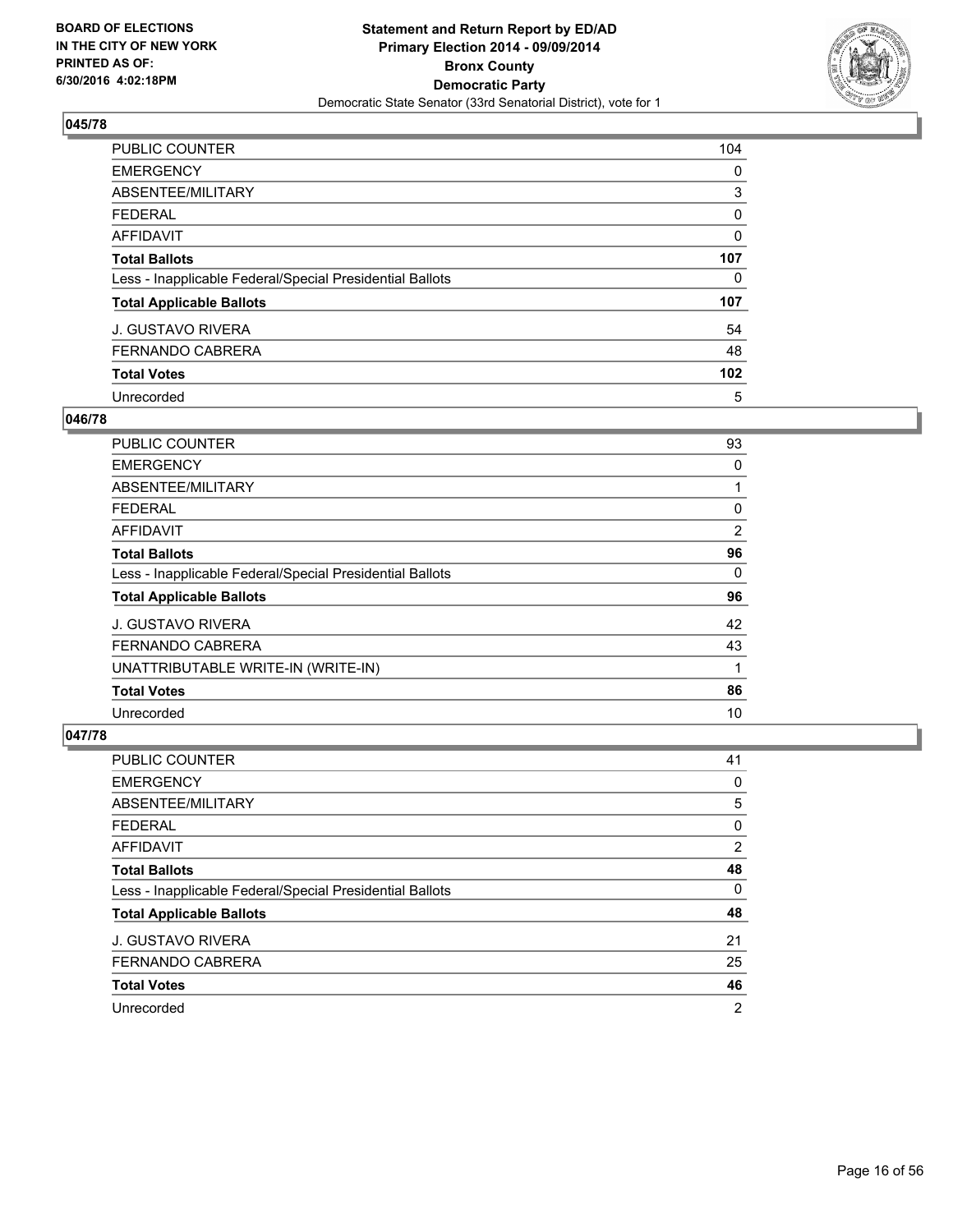

| <b>PUBLIC COUNTER</b>                                    | 153 |
|----------------------------------------------------------|-----|
| <b>EMERGENCY</b>                                         | 0   |
| ABSENTEE/MILITARY                                        | 0   |
| <b>FEDERAL</b>                                           | 0   |
| AFFIDAVIT                                                | 0   |
| <b>Total Ballots</b>                                     | 153 |
| Less - Inapplicable Federal/Special Presidential Ballots | 0   |
| <b>Total Applicable Ballots</b>                          | 153 |
| <b>J. GUSTAVO RIVERA</b>                                 | 80  |
| <b>FERNANDO CABRERA</b>                                  | 60  |
| UNATTRIBUTABLE WRITE-IN (WRITE-IN)                       |     |
| <b>Total Votes</b>                                       | 141 |
| Unrecorded                                               | 12  |

## **049/78**

| <b>PUBLIC COUNTER</b>                                    | 89             |
|----------------------------------------------------------|----------------|
| <b>EMERGENCY</b>                                         | 0              |
| ABSENTEE/MILITARY                                        | 5              |
| <b>FEDERAL</b>                                           | 0              |
| AFFIDAVIT                                                | $\overline{2}$ |
| <b>Total Ballots</b>                                     | 96             |
| Less - Inapplicable Federal/Special Presidential Ballots | 0              |
| <b>Total Applicable Ballots</b>                          | 96             |
| <b>J. GUSTAVO RIVERA</b>                                 | 58             |
| <b>FERNANDO CABRERA</b>                                  | 32             |
| <b>Total Votes</b>                                       | 90             |
| Unrecorded                                               | 6              |

| <b>PUBLIC COUNTER</b>                                    | 91             |
|----------------------------------------------------------|----------------|
| <b>EMERGENCY</b>                                         | 0              |
| ABSENTEE/MILITARY                                        | 7              |
| <b>FEDERAL</b>                                           | 0              |
| AFFIDAVIT                                                | $\overline{2}$ |
| <b>Total Ballots</b>                                     | 100            |
| Less - Inapplicable Federal/Special Presidential Ballots | 0              |
| <b>Total Applicable Ballots</b>                          | 100            |
| <b>J. GUSTAVO RIVERA</b>                                 | 54             |
| <b>FERNANDO CABRERA</b>                                  | 42             |
| <b>Total Votes</b>                                       | 96             |
| Unrecorded                                               | 4              |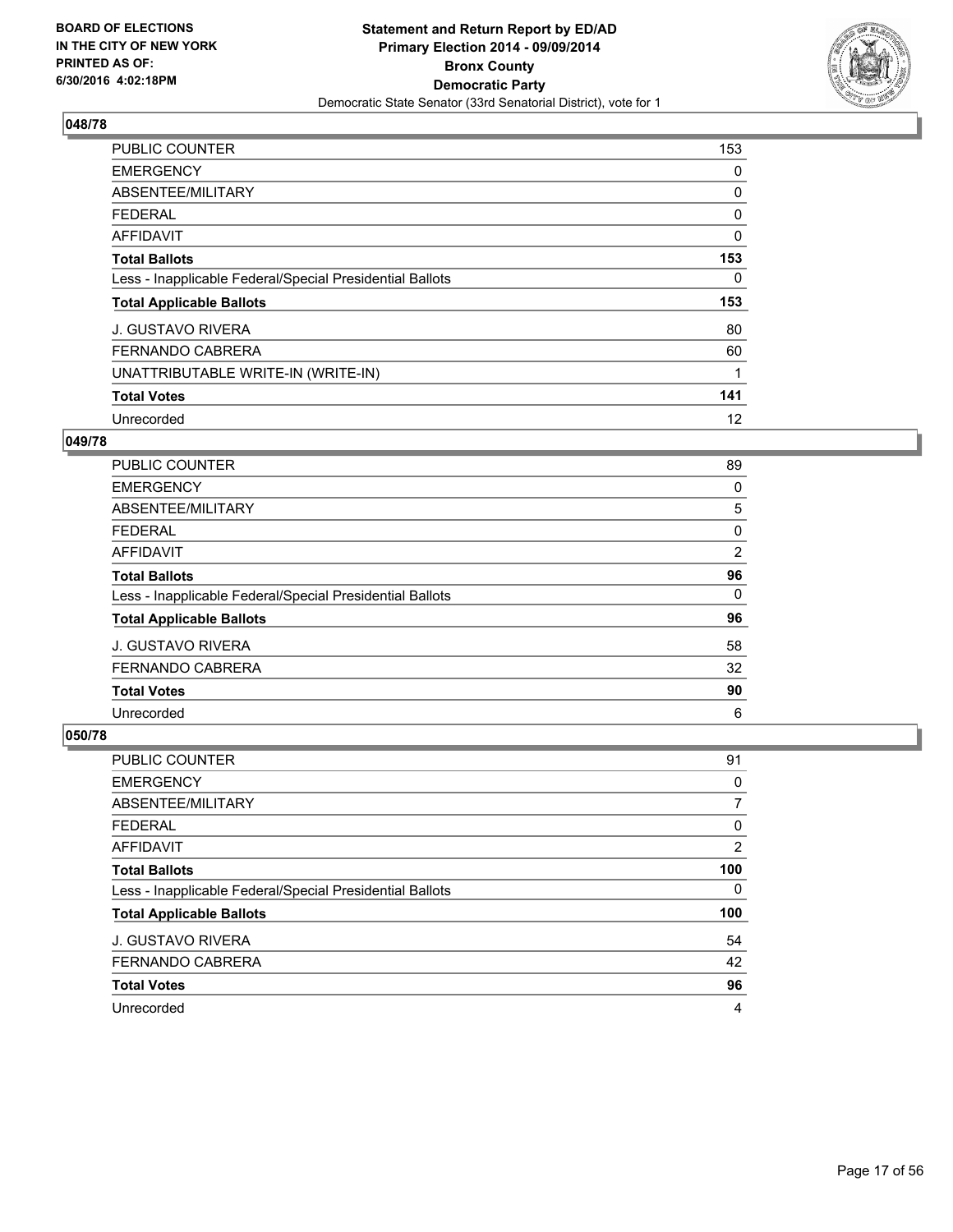

| <b>PUBLIC COUNTER</b>                                    | 92             |
|----------------------------------------------------------|----------------|
| <b>EMERGENCY</b>                                         | 0              |
| ABSENTEE/MILITARY                                        | 0              |
| <b>FEDERAL</b>                                           | 0              |
| <b>AFFIDAVIT</b>                                         | $\overline{2}$ |
| <b>Total Ballots</b>                                     | 94             |
| Less - Inapplicable Federal/Special Presidential Ballots | 0              |
| <b>Total Applicable Ballots</b>                          | 94             |
| <b>J. GUSTAVO RIVERA</b>                                 | 47             |
| <b>FERNANDO CABRERA</b>                                  | 39             |
| <b>Total Votes</b>                                       | 86             |
| Unrecorded                                               | 8              |

#### **052/78**

| <b>PUBLIC COUNTER</b>                                    | 53 |
|----------------------------------------------------------|----|
| <b>EMERGENCY</b>                                         | 0  |
| ABSENTEE/MILITARY                                        | 19 |
| <b>FEDERAL</b>                                           | 0  |
| <b>AFFIDAVIT</b>                                         | 0  |
| <b>Total Ballots</b>                                     | 72 |
| Less - Inapplicable Federal/Special Presidential Ballots | 0  |
| <b>Total Applicable Ballots</b>                          | 72 |
| <b>J. GUSTAVO RIVERA</b>                                 | 41 |
| <b>FERNANDO CABRERA</b>                                  | 26 |
| <b>Total Votes</b>                                       | 67 |
| Unrecorded                                               | 5  |

| PUBLIC COUNTER                                           | 49 |
|----------------------------------------------------------|----|
| <b>EMERGENCY</b>                                         | 0  |
| ABSENTEE/MILITARY                                        |    |
| <b>FEDERAL</b>                                           | 0  |
| AFFIDAVIT                                                | 0  |
| <b>Total Ballots</b>                                     | 50 |
| Less - Inapplicable Federal/Special Presidential Ballots | 0  |
| <b>Total Applicable Ballots</b>                          | 50 |
| <b>J. GUSTAVO RIVERA</b>                                 | 18 |
| FERNANDO CABRERA                                         | 31 |
| <b>Total Votes</b>                                       | 49 |
| Unrecorded                                               |    |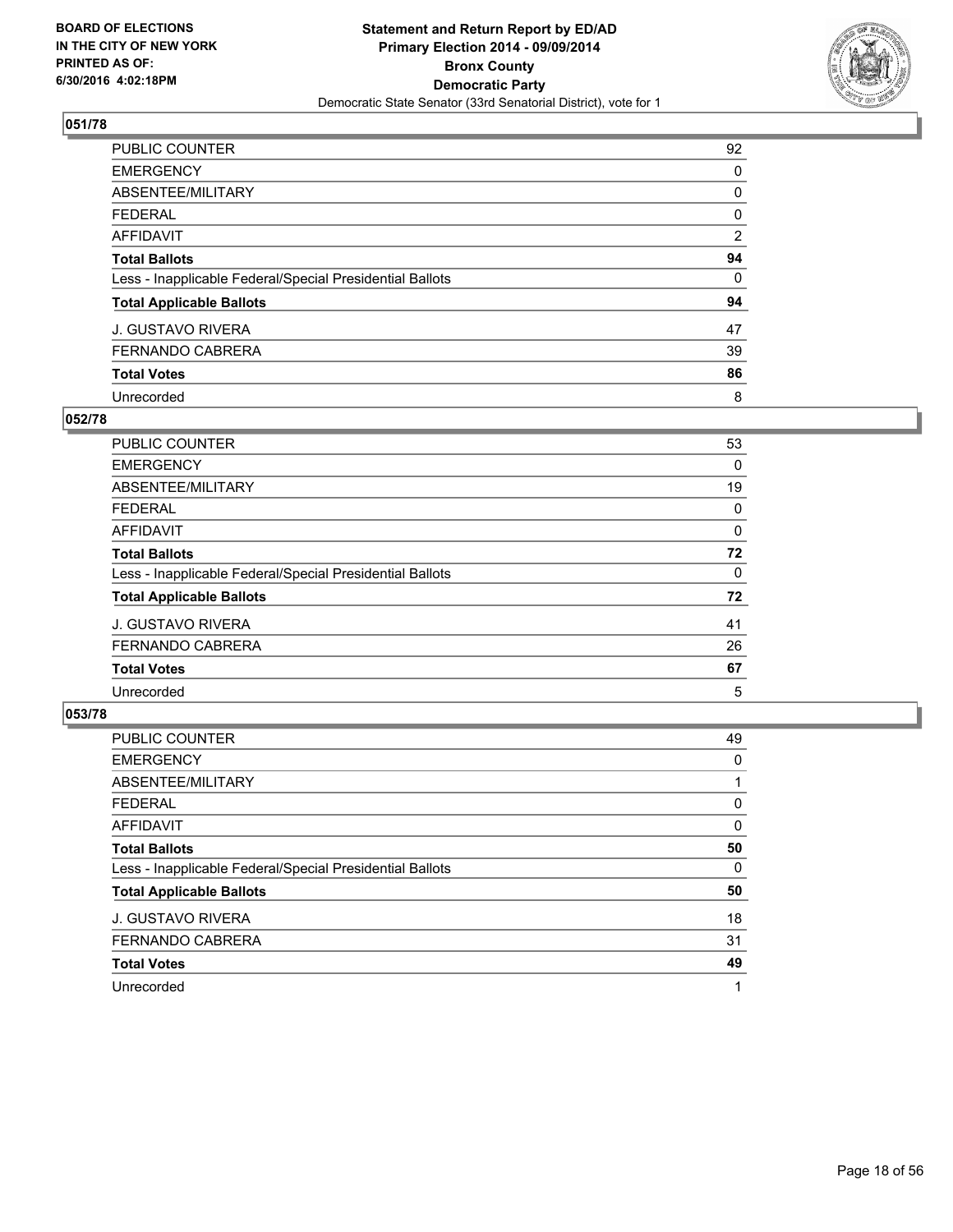

| <b>PUBLIC COUNTER</b>                                    | 41       |
|----------------------------------------------------------|----------|
| <b>EMERGENCY</b>                                         | 0        |
| ABSENTEE/MILITARY                                        |          |
| <b>FEDERAL</b>                                           | 0        |
| <b>AFFIDAVIT</b>                                         | $\Omega$ |
| <b>Total Ballots</b>                                     | 42       |
| Less - Inapplicable Federal/Special Presidential Ballots | 0        |
| <b>Total Applicable Ballots</b>                          | 42       |
| <b>J. GUSTAVO RIVERA</b>                                 | 21       |
| <b>FERNANDO CABRERA</b>                                  | 20       |
| <b>Total Votes</b>                                       | 41       |
| Unrecorded                                               |          |
| 055/78 COMBINED into: 042/78                             |          |
| 057/78 COMBINED into: 003/78                             |          |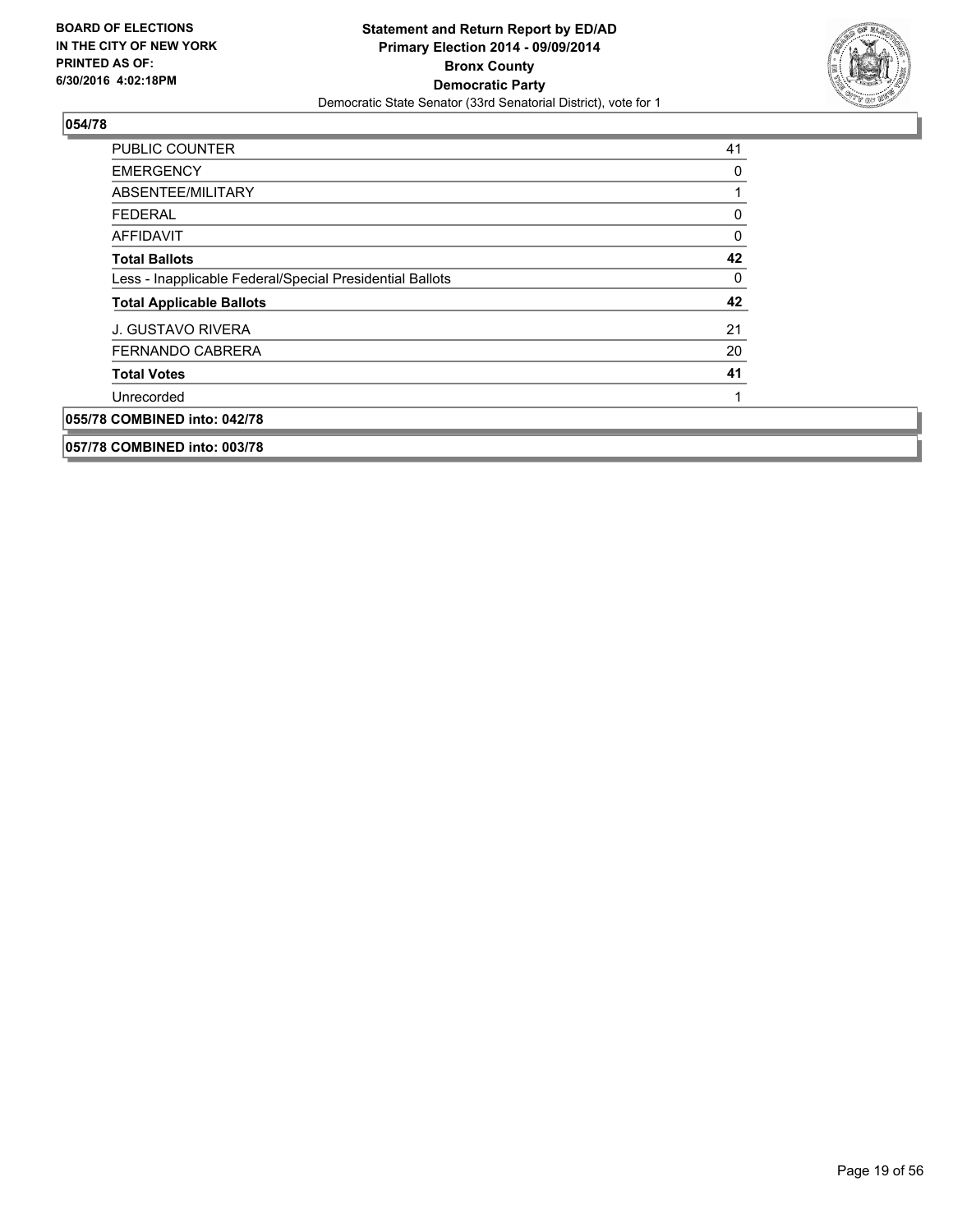

| <b>PUBLIC COUNTER</b>                                    | 70 |
|----------------------------------------------------------|----|
| <b>EMERGENCY</b>                                         | 0  |
| ABSENTEE/MILITARY                                        |    |
| <b>FEDERAL</b>                                           | 0  |
| <b>AFFIDAVIT</b>                                         | 0  |
| <b>Total Ballots</b>                                     | 71 |
| Less - Inapplicable Federal/Special Presidential Ballots | 0  |
| <b>Total Applicable Ballots</b>                          | 71 |
| <b>J. GUSTAVO RIVERA</b>                                 | 51 |
| <b>FERNANDO CABRERA</b>                                  | 16 |
| <b>Total Votes</b>                                       | 67 |
| Unrecorded                                               | 4  |

#### **002/79**

| <b>PUBLIC COUNTER</b>                                    | 72 |
|----------------------------------------------------------|----|
| <b>EMERGENCY</b>                                         | 0  |
| ABSENTEE/MILITARY                                        | 4  |
| <b>FEDERAL</b>                                           | 0  |
| <b>AFFIDAVIT</b>                                         | 0  |
| <b>Total Ballots</b>                                     | 76 |
| Less - Inapplicable Federal/Special Presidential Ballots | 0  |
| <b>Total Applicable Ballots</b>                          | 76 |
| <b>J. GUSTAVO RIVERA</b>                                 | 57 |
| <b>FERNANDO CABRERA</b>                                  | 13 |
| <b>Total Votes</b>                                       | 70 |
| Unrecorded                                               | 6  |

| <b>PUBLIC COUNTER</b>                                    | 111 |
|----------------------------------------------------------|-----|
| <b>EMERGENCY</b>                                         | 0   |
| ABSENTEE/MILITARY                                        | 4   |
| <b>FEDERAL</b>                                           | 0   |
| <b>AFFIDAVIT</b>                                         | 0   |
| <b>Total Ballots</b>                                     | 115 |
| Less - Inapplicable Federal/Special Presidential Ballots | 0   |
| <b>Total Applicable Ballots</b>                          | 115 |
| <b>J. GUSTAVO RIVERA</b>                                 | 76  |
| <b>FERNANDO CABRERA</b>                                  | 22  |
| <b>Total Votes</b>                                       | 98  |
| Unrecorded                                               | 17  |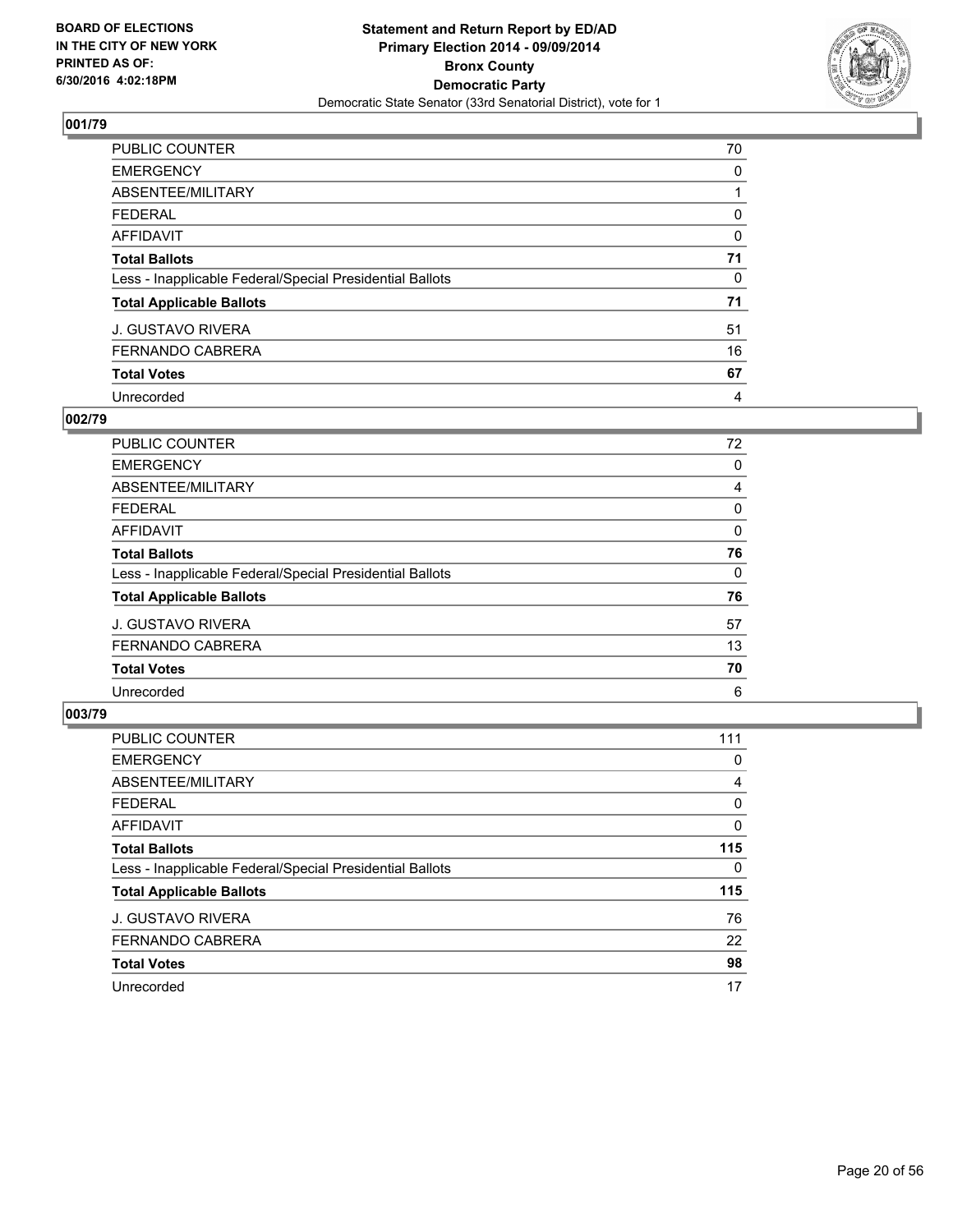

| <b>PUBLIC COUNTER</b>                                    | 53             |
|----------------------------------------------------------|----------------|
| <b>EMERGENCY</b>                                         | 0              |
| ABSENTEE/MILITARY                                        | $\overline{2}$ |
| <b>FEDERAL</b>                                           | 0              |
| <b>AFFIDAVIT</b>                                         | 0              |
| <b>Total Ballots</b>                                     | 55             |
| Less - Inapplicable Federal/Special Presidential Ballots | 0              |
| <b>Total Applicable Ballots</b>                          | 55             |
| <b>J. GUSTAVO RIVERA</b>                                 | 31             |
| <b>FERNANDO CABRERA</b>                                  | 18             |
| <b>Total Votes</b>                                       | 49             |
| Unrecorded                                               | 6              |

## **005/79**

| <b>PUBLIC COUNTER</b>                                    | 75 |
|----------------------------------------------------------|----|
| <b>EMERGENCY</b>                                         | 0  |
| ABSENTEE/MILITARY                                        | 3  |
| <b>FEDERAL</b>                                           | 0  |
| <b>AFFIDAVIT</b>                                         |    |
| <b>Total Ballots</b>                                     | 79 |
| Less - Inapplicable Federal/Special Presidential Ballots | 0  |
| <b>Total Applicable Ballots</b>                          | 79 |
| <b>J. GUSTAVO RIVERA</b>                                 | 61 |
| <b>FERNANDO CABRERA</b>                                  | 11 |
| <b>Total Votes</b>                                       | 72 |
| Unrecorded                                               | 7  |

| <b>PUBLIC COUNTER</b>                                    | 57             |
|----------------------------------------------------------|----------------|
| <b>EMERGENCY</b>                                         | 0              |
| ABSENTEE/MILITARY                                        | $\overline{2}$ |
| <b>FEDERAL</b>                                           | 0              |
| <b>AFFIDAVIT</b>                                         |                |
| <b>Total Ballots</b>                                     | 60             |
| Less - Inapplicable Federal/Special Presidential Ballots | 0              |
| <b>Total Applicable Ballots</b>                          | 60             |
| <b>J. GUSTAVO RIVERA</b>                                 | 39             |
| <b>FERNANDO CABRERA</b>                                  | 16             |
| <b>Total Votes</b>                                       | 55             |
| Unrecorded                                               | 5              |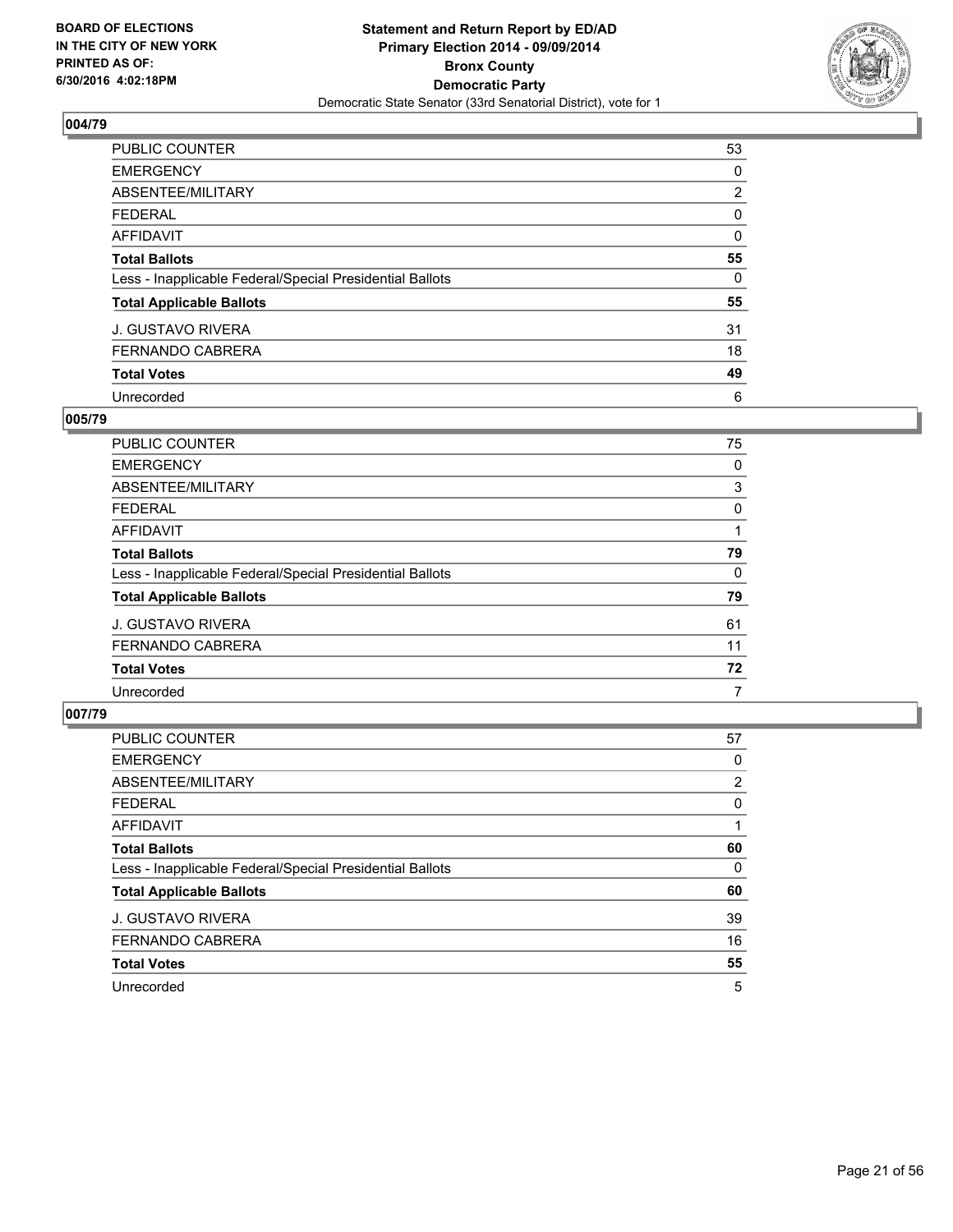

| PUBLIC COUNTER                                           | 38 |
|----------------------------------------------------------|----|
| <b>EMERGENCY</b>                                         | 0  |
| ABSENTEE/MILITARY                                        |    |
| <b>FEDERAL</b>                                           | 0  |
| AFFIDAVIT                                                |    |
| <b>Total Ballots</b>                                     | 40 |
| Less - Inapplicable Federal/Special Presidential Ballots | 0  |
| <b>Total Applicable Ballots</b>                          | 40 |
| <b>J. GUSTAVO RIVERA</b>                                 | 27 |
| <b>FERNANDO CABRERA</b>                                  | 9  |
| <b>Total Votes</b>                                       | 36 |
| Unrecorded                                               | 4  |

#### **009/79**

| <b>PUBLIC COUNTER</b>                                    | 37             |
|----------------------------------------------------------|----------------|
| <b>EMERGENCY</b>                                         | 0              |
| ABSENTEE/MILITARY                                        | $\overline{2}$ |
| <b>FEDERAL</b>                                           | 0              |
| <b>AFFIDAVIT</b>                                         | 0              |
| <b>Total Ballots</b>                                     | 39             |
| Less - Inapplicable Federal/Special Presidential Ballots | 0              |
| <b>Total Applicable Ballots</b>                          | 39             |
| <b>J. GUSTAVO RIVERA</b>                                 | 24             |
| <b>FERNANDO CABRERA</b>                                  | 12             |
| <b>Total Votes</b>                                       | 36             |
| Unrecorded                                               | 3              |

| <b>PUBLIC COUNTER</b>                                    | 66 |
|----------------------------------------------------------|----|
| <b>EMERGENCY</b>                                         | 0  |
| ABSENTEE/MILITARY                                        |    |
| <b>FEDERAL</b>                                           | 0  |
| <b>AFFIDAVIT</b>                                         |    |
| <b>Total Ballots</b>                                     | 68 |
| Less - Inapplicable Federal/Special Presidential Ballots | 0  |
| <b>Total Applicable Ballots</b>                          | 68 |
| <b>J. GUSTAVO RIVERA</b>                                 | 39 |
| <b>FERNANDO CABRERA</b>                                  | 21 |
| UNATTRIBUTABLE WRITE-IN (WRITE-IN)                       |    |
| <b>Total Votes</b>                                       | 61 |
| Unrecorded                                               | 7  |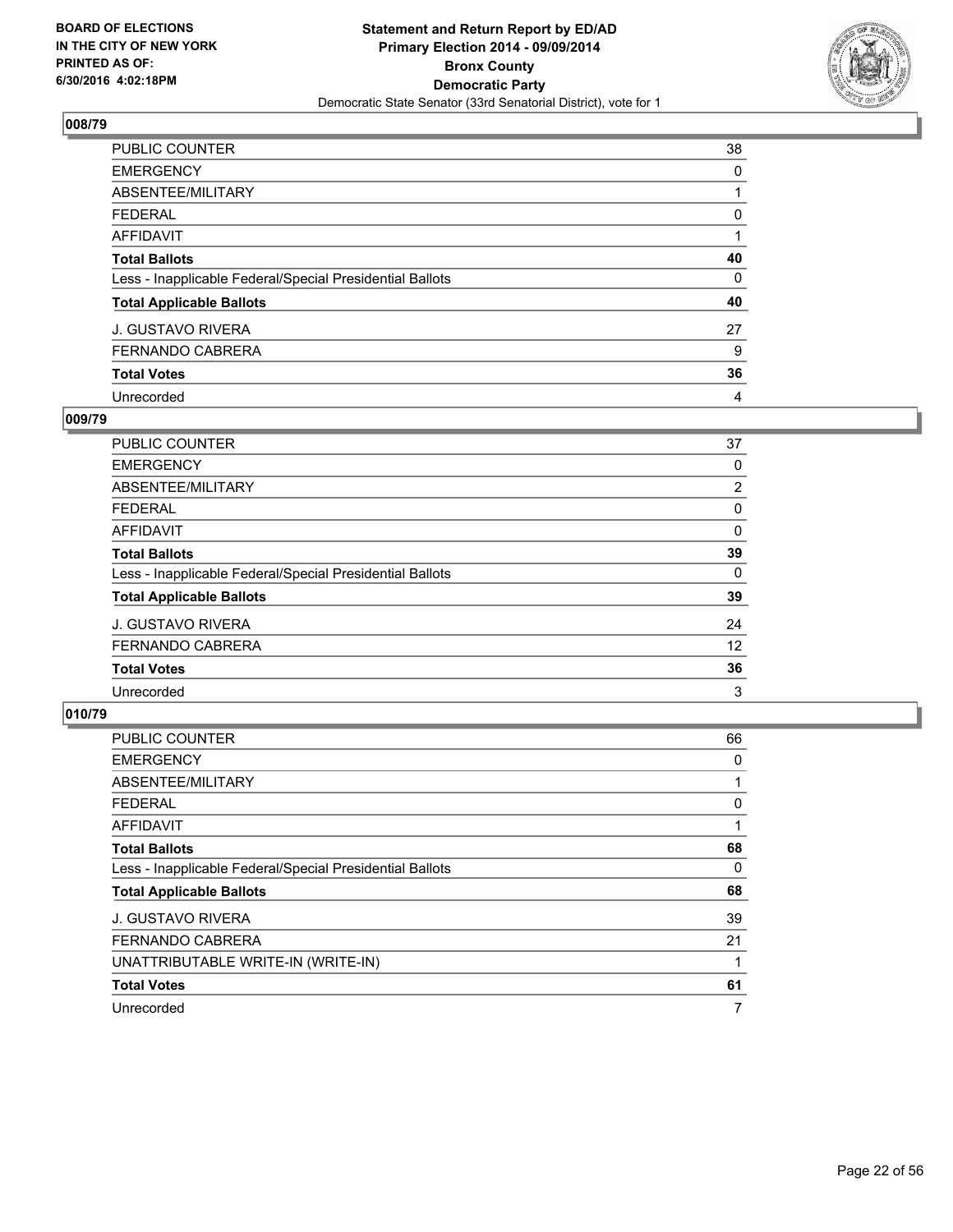

| <b>PUBLIC COUNTER</b>                                    | 95 |
|----------------------------------------------------------|----|
| <b>EMERGENCY</b>                                         | 0  |
| ABSENTEE/MILITARY                                        |    |
| <b>FEDERAL</b>                                           | 0  |
| <b>AFFIDAVIT</b>                                         | 3  |
| <b>Total Ballots</b>                                     | 99 |
| Less - Inapplicable Federal/Special Presidential Ballots | 0  |
| <b>Total Applicable Ballots</b>                          | 99 |
| <b>J. GUSTAVO RIVERA</b>                                 | 77 |
| <b>FERNANDO CABRERA</b>                                  | 16 |
| <b>Total Votes</b>                                       | 93 |
| Unrecorded                                               | 6  |

#### **020/79**

| <b>PUBLIC COUNTER</b>                                    | 33 |
|----------------------------------------------------------|----|
| <b>EMERGENCY</b>                                         | 0  |
| ABSENTEE/MILITARY                                        |    |
| <b>FEDERAL</b>                                           | 0  |
| AFFIDAVIT                                                | 0  |
| <b>Total Ballots</b>                                     | 34 |
| Less - Inapplicable Federal/Special Presidential Ballots | 0  |
| <b>Total Applicable Ballots</b>                          | 34 |
| <b>J. GUSTAVO RIVERA</b>                                 | 21 |
| <b>FERNANDO CABRERA</b>                                  | 9  |
| <b>Total Votes</b>                                       | 30 |
| Unrecorded                                               | 4  |
| A                                                        |    |

#### **029/79 COMBINED into: 077/79**

| <b>PUBLIC COUNTER</b>                                    | 116 |
|----------------------------------------------------------|-----|
| <b>EMERGENCY</b>                                         | 0   |
| ABSENTEE/MILITARY                                        | 5   |
| <b>FEDERAL</b>                                           | 0   |
| <b>AFFIDAVIT</b>                                         |     |
| <b>Total Ballots</b>                                     | 122 |
| Less - Inapplicable Federal/Special Presidential Ballots | 0   |
| <b>Total Applicable Ballots</b>                          | 122 |
| <b>J. GUSTAVO RIVERA</b>                                 | 75  |
| <b>FERNANDO CABRERA</b>                                  | 35  |
| <b>Total Votes</b>                                       | 110 |
| Unrecorded                                               | 12  |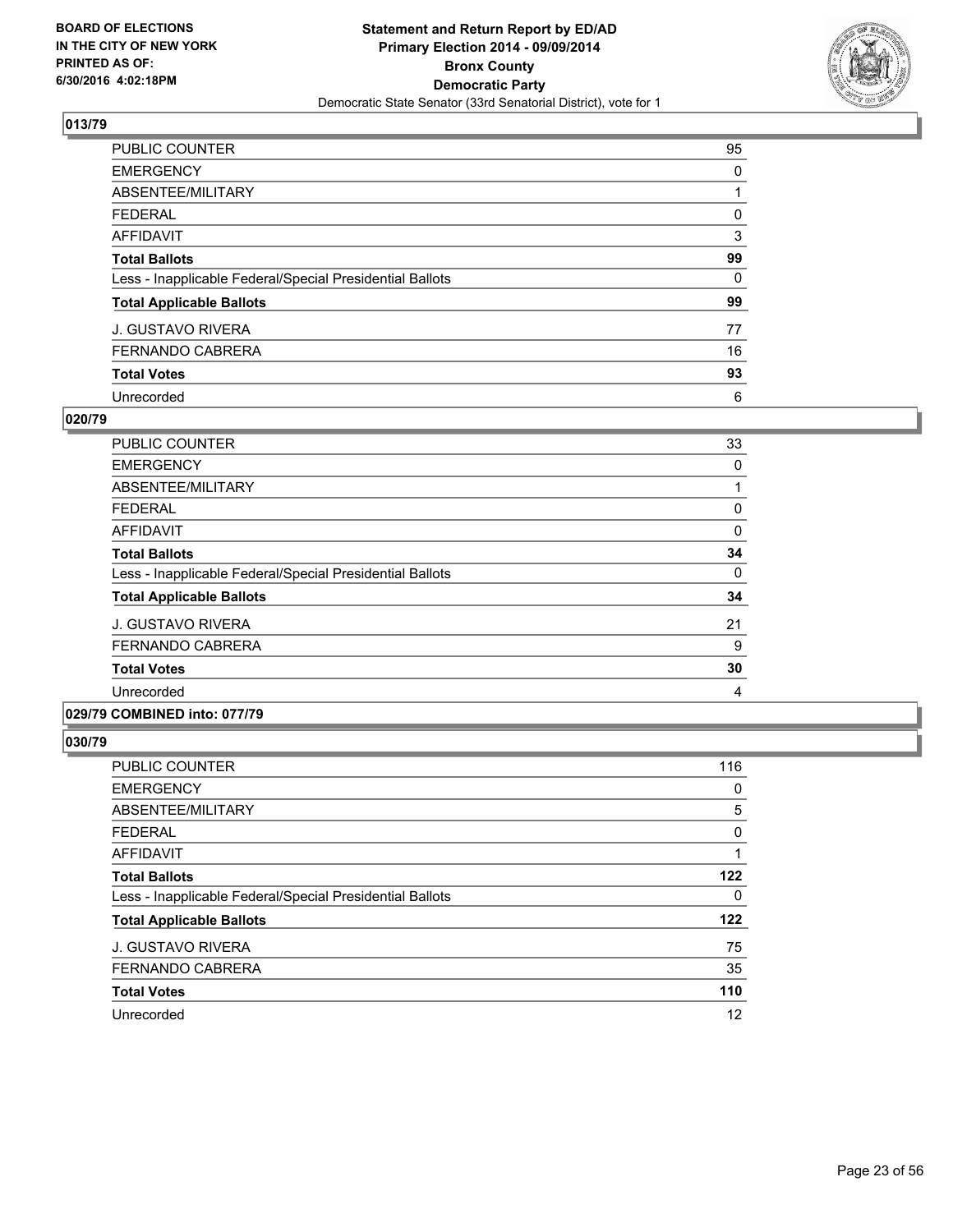

| <b>PUBLIC COUNTER</b>                                    | 123 |
|----------------------------------------------------------|-----|
| <b>EMERGENCY</b>                                         | 0   |
| ABSENTEE/MILITARY                                        | 5   |
| <b>FEDERAL</b>                                           | 0   |
| <b>AFFIDAVIT</b>                                         | 5   |
| <b>Total Ballots</b>                                     | 133 |
| Less - Inapplicable Federal/Special Presidential Ballots | 0   |
| <b>Total Applicable Ballots</b>                          | 133 |
| <b>J. GUSTAVO RIVERA</b>                                 | 55  |
| <b>FERNANDO CABRERA</b>                                  | 44  |
| UNATTRIBUTABLE WRITE-IN (WRITE-IN)                       |     |
| <b>Total Votes</b>                                       | 100 |
| Unrecorded                                               | 33  |

## **032/79**

| <b>PUBLIC COUNTER</b>                                    | 65 |
|----------------------------------------------------------|----|
| <b>EMERGENCY</b>                                         | 0  |
| ABSENTEE/MILITARY                                        |    |
| FEDERAL                                                  | 0  |
| AFFIDAVIT                                                | 0  |
| <b>Total Ballots</b>                                     | 66 |
| Less - Inapplicable Federal/Special Presidential Ballots | 0  |
| <b>Total Applicable Ballots</b>                          | 66 |
| <b>J. GUSTAVO RIVERA</b>                                 | 31 |
| <b>FERNANDO CABRERA</b>                                  | 24 |
| <b>Total Votes</b>                                       | 55 |
| Unrecorded                                               | 11 |

| PUBLIC COUNTER                                           | 75 |
|----------------------------------------------------------|----|
| <b>EMERGENCY</b>                                         | 0  |
| ABSENTEE/MILITARY                                        | 2  |
| <b>FEDERAL</b>                                           | 0  |
| AFFIDAVIT                                                |    |
| <b>Total Ballots</b>                                     | 78 |
| Less - Inapplicable Federal/Special Presidential Ballots | 0  |
| <b>Total Applicable Ballots</b>                          | 78 |
| <b>J. GUSTAVO RIVERA</b>                                 | 34 |
| FERNANDO CABRERA                                         | 28 |
| <b>Total Votes</b>                                       | 62 |
| Unrecorded                                               | 16 |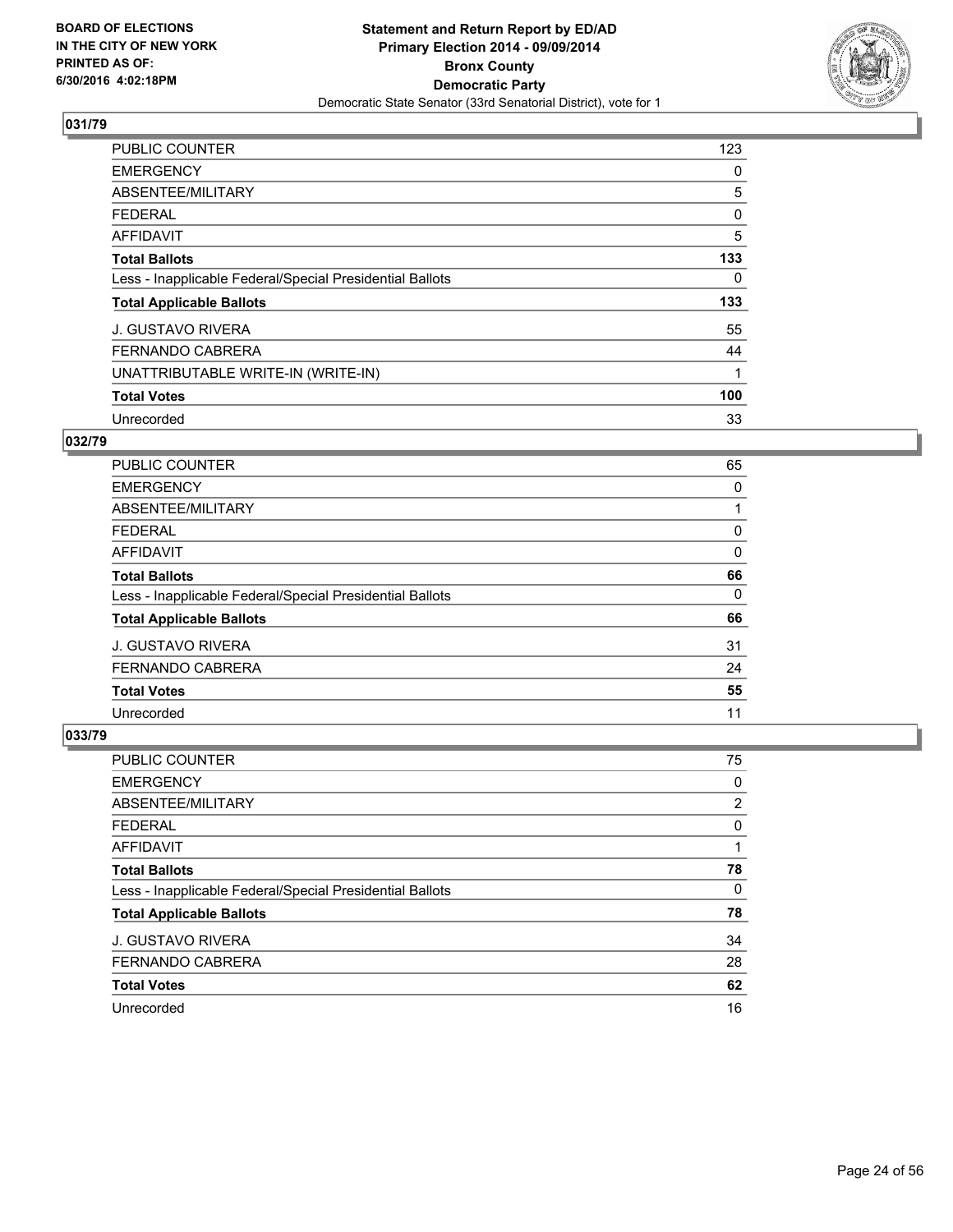

| PUBLIC COUNTER                                           | 121 |
|----------------------------------------------------------|-----|
| <b>EMERGENCY</b>                                         | 0   |
| ABSENTEE/MILITARY                                        | 7   |
| <b>FEDERAL</b>                                           | 0   |
| AFFIDAVIT                                                |     |
| <b>Total Ballots</b>                                     | 129 |
| Less - Inapplicable Federal/Special Presidential Ballots | 0   |
| <b>Total Applicable Ballots</b>                          | 129 |
| <b>J. GUSTAVO RIVERA</b>                                 | 88  |
| <b>FERNANDO CABRERA</b>                                  | 24  |
| <b>Total Votes</b>                                       | 112 |
| Unrecorded                                               | 17  |

#### **035/79**

| <b>PUBLIC COUNTER</b>                                    | 78 |
|----------------------------------------------------------|----|
| <b>EMERGENCY</b>                                         | 0  |
| ABSENTEE/MILITARY                                        | 6  |
| <b>FEDERAL</b>                                           | 0  |
| <b>AFFIDAVIT</b>                                         |    |
| <b>Total Ballots</b>                                     | 85 |
| Less - Inapplicable Federal/Special Presidential Ballots | 0  |
| <b>Total Applicable Ballots</b>                          | 85 |
| <b>J. GUSTAVO RIVERA</b>                                 | 45 |
| <b>FERNANDO CABRERA</b>                                  | 23 |
| <b>Total Votes</b>                                       | 68 |
| Unrecorded                                               | 17 |
|                                                          |    |

| <b>PUBLIC COUNTER</b>                                    | 97  |
|----------------------------------------------------------|-----|
| <b>EMERGENCY</b>                                         | 0   |
| ABSENTEE/MILITARY                                        | 4   |
| <b>FEDERAL</b>                                           | 0   |
| <b>AFFIDAVIT</b>                                         | 0   |
| <b>Total Ballots</b>                                     | 101 |
| Less - Inapplicable Federal/Special Presidential Ballots | 0   |
| <b>Total Applicable Ballots</b>                          | 101 |
| <b>J. GUSTAVO RIVERA</b>                                 | 62  |
| <b>FERNANDO CABRERA</b>                                  | 24  |
| <b>Total Votes</b>                                       | 86  |
| Unrecorded                                               | 15  |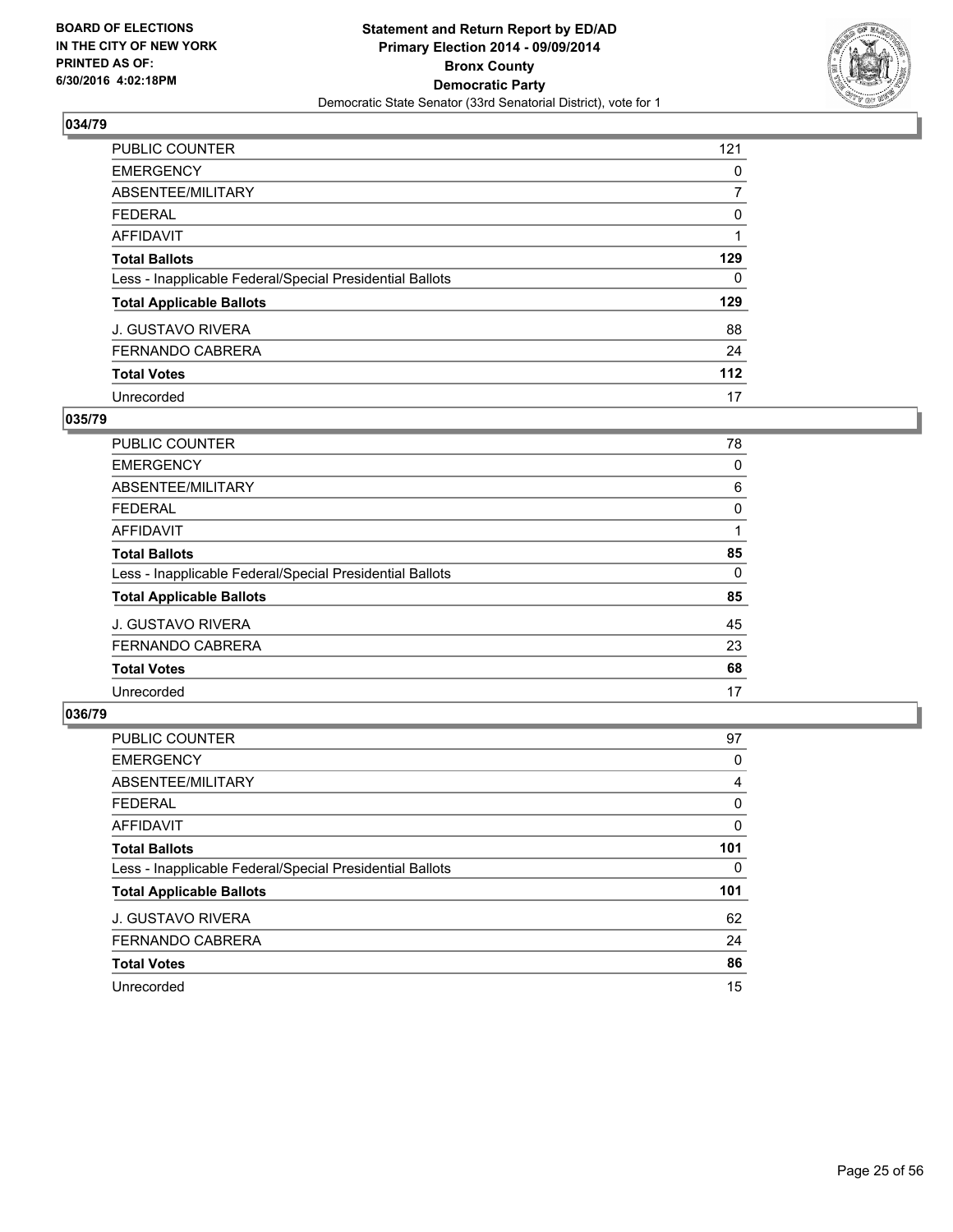

| PUBLIC COUNTER                                           | 145            |
|----------------------------------------------------------|----------------|
| <b>EMERGENCY</b>                                         | 0              |
| ABSENTEE/MILITARY                                        | 11             |
| <b>FEDERAL</b>                                           | 0              |
| AFFIDAVIT                                                | $\overline{2}$ |
| <b>Total Ballots</b>                                     | 158            |
| Less - Inapplicable Federal/Special Presidential Ballots | 0              |
| <b>Total Applicable Ballots</b>                          | 158            |
| <b>J. GUSTAVO RIVERA</b>                                 | 81             |
| <b>FERNANDO CABRERA</b>                                  | 32             |
| <b>Total Votes</b>                                       | 113            |
| Unrecorded                                               | 45             |

#### **067/79**

| <b>PUBLIC COUNTER</b>                                    | 31 |
|----------------------------------------------------------|----|
| <b>EMERGENCY</b>                                         | 0  |
| ABSENTEE/MILITARY                                        | 0  |
| FEDERAL                                                  | 0  |
| AFFIDAVIT                                                | 0  |
| <b>Total Ballots</b>                                     | 31 |
| Less - Inapplicable Federal/Special Presidential Ballots | 0  |
| <b>Total Applicable Ballots</b>                          | 31 |
| <b>J. GUSTAVO RIVERA</b>                                 | 25 |
| <b>FERNANDO CABRERA</b>                                  | 5  |
| <b>Total Votes</b>                                       | 30 |
| Unrecorded                                               |    |
|                                                          |    |

## **074/79 COMBINED into: 077/79**

| PUBLIC COUNTER                                           | 47 |
|----------------------------------------------------------|----|
| <b>EMERGENCY</b>                                         | 0  |
| ABSENTEE/MILITARY                                        | 0  |
| <b>FEDERAL</b>                                           | 0  |
| <b>AFFIDAVIT</b>                                         | 0  |
| <b>Total Ballots</b>                                     | 47 |
| Less - Inapplicable Federal/Special Presidential Ballots | 0  |
| <b>Total Applicable Ballots</b>                          | 47 |
| <b>J. GUSTAVO RIVERA</b>                                 | 27 |
| <b>FERNANDO CABRERA</b>                                  | 17 |
| <b>Total Votes</b>                                       | 44 |
| Unrecorded                                               | 3  |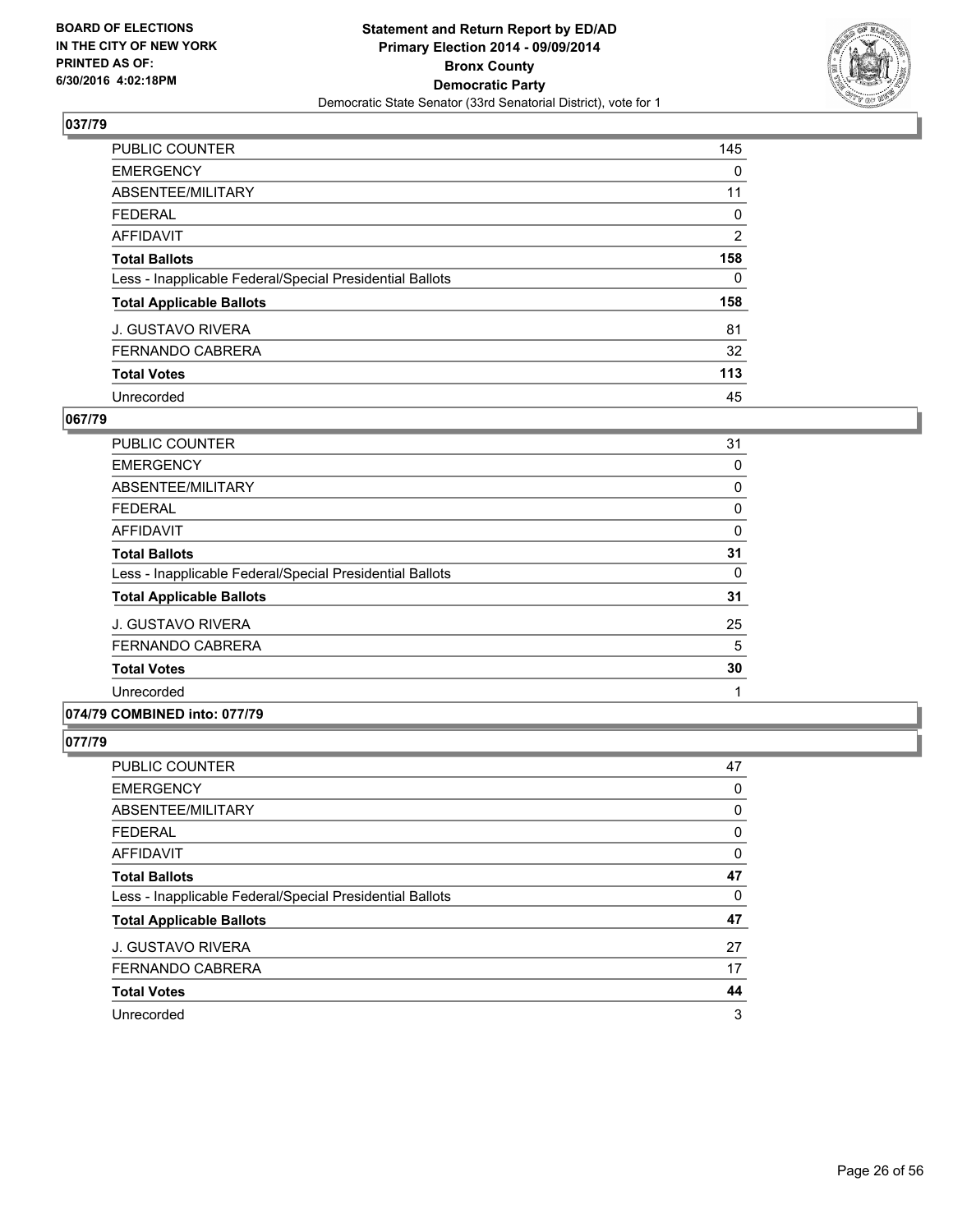

| <b>Total Votes</b>                                       | 19       |
|----------------------------------------------------------|----------|
| FERNANDO CABRERA                                         | 4        |
| J. GUSTAVO RIVERA                                        | 15       |
| <b>Total Applicable Ballots</b>                          | 19       |
| Less - Inapplicable Federal/Special Presidential Ballots | 0        |
| <b>Total Ballots</b>                                     | 19       |
| AFFIDAVIT                                                |          |
| FEDERAL                                                  | $\Omega$ |
| <b>ABSENTEE/MILITARY</b>                                 | 0        |
| <b>EMERGENCY</b>                                         | 0        |
| PUBLIC COUNTER                                           | 18       |

## **010/80**

| PUBLIC COUNTER                                           | 32 |
|----------------------------------------------------------|----|
| <b>EMERGENCY</b>                                         | 0  |
| ABSENTEE/MILITARY                                        |    |
| <b>FEDERAL</b>                                           | 0  |
| AFFIDAVIT                                                |    |
| <b>Total Ballots</b>                                     | 34 |
| Less - Inapplicable Federal/Special Presidential Ballots | 0  |
| <b>Total Applicable Ballots</b>                          | 34 |
| <b>J. GUSTAVO RIVERA</b>                                 | 23 |
| <b>FERNANDO CABRERA</b>                                  | 6  |
| JEFFREY KLEIN (WRITE-IN)                                 | 2  |
| <b>Total Votes</b>                                       | 31 |
| Unrecorded                                               | 3  |
|                                                          |    |

| PUBLIC COUNTER                                           | 8 |
|----------------------------------------------------------|---|
| <b>EMERGENCY</b>                                         | 0 |
| ABSENTEE/MILITARY                                        |   |
| <b>FEDERAL</b>                                           | 0 |
| <b>AFFIDAVIT</b>                                         | 0 |
| <b>Total Ballots</b>                                     | 9 |
| Less - Inapplicable Federal/Special Presidential Ballots | 0 |
| <b>Total Applicable Ballots</b>                          | 9 |
| <b>J. GUSTAVO RIVERA</b>                                 | 6 |
| <b>FERNANDO CABRERA</b>                                  | 2 |
| JEFFREY KLEIN (WRITE-IN)                                 |   |
| <b>Total Votes</b>                                       | 9 |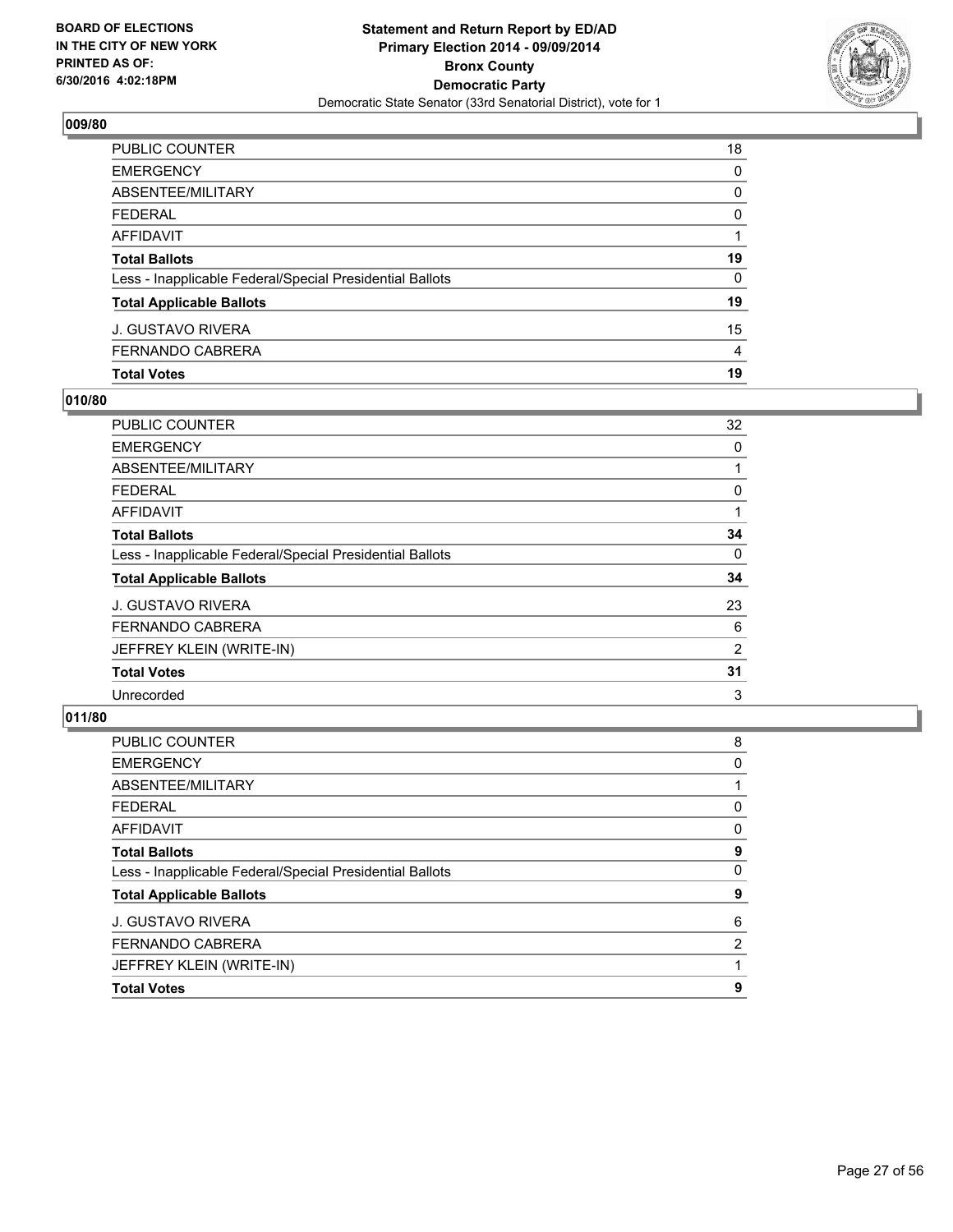

| PUBLIC COUNTER                                           | 7 |
|----------------------------------------------------------|---|
| <b>EMERGENCY</b>                                         | 0 |
| ABSENTEE/MILITARY                                        | 0 |
| <b>FEDERAL</b>                                           | 0 |
| <b>AFFIDAVIT</b>                                         |   |
| <b>Total Ballots</b>                                     | 8 |
| Less - Inapplicable Federal/Special Presidential Ballots | 0 |
| <b>Total Applicable Ballots</b>                          | 8 |
| <b>J. GUSTAVO RIVERA</b>                                 | 3 |
| <b>FERNANDO CABRERA</b>                                  | 4 |
| JUDY FERONY (WRITE-IN)                                   |   |
| <b>Total Votes</b>                                       | 8 |

## **013/80**

| PUBLIC COUNTER                                           | 27 |
|----------------------------------------------------------|----|
| <b>EMERGENCY</b>                                         | 0  |
| ABSENTEE/MILITARY                                        | 0  |
| <b>FEDERAL</b>                                           | 0  |
| AFFIDAVIT                                                | 0  |
| <b>Total Ballots</b>                                     | 27 |
| Less - Inapplicable Federal/Special Presidential Ballots | 0  |
| <b>Total Applicable Ballots</b>                          | 27 |
| <b>J. GUSTAVO RIVERA</b>                                 | 16 |
| FERNANDO CABRERA                                         | 8  |
| JEFFREY KLEIN (WRITE-IN)                                 | 1  |
| UNATTRIBUTABLE WRITE-IN (WRITE-IN)                       | 1  |
| <b>Total Votes</b>                                       | 26 |
| Unrecorded                                               | 1  |

| PUBLIC COUNTER                                           | 19             |
|----------------------------------------------------------|----------------|
| <b>EMERGENCY</b>                                         | 0              |
| ABSENTEE/MILITARY                                        |                |
| <b>FEDERAL</b>                                           | 0              |
| <b>AFFIDAVIT</b>                                         | 0              |
| <b>Total Ballots</b>                                     | 20             |
| Less - Inapplicable Federal/Special Presidential Ballots | 0              |
| <b>Total Applicable Ballots</b>                          | 20             |
| <b>J. GUSTAVO RIVERA</b>                                 | 16             |
| <b>FERNANDO CABRERA</b>                                  | 2              |
| <b>Total Votes</b>                                       | 18             |
| Unrecorded                                               | $\overline{2}$ |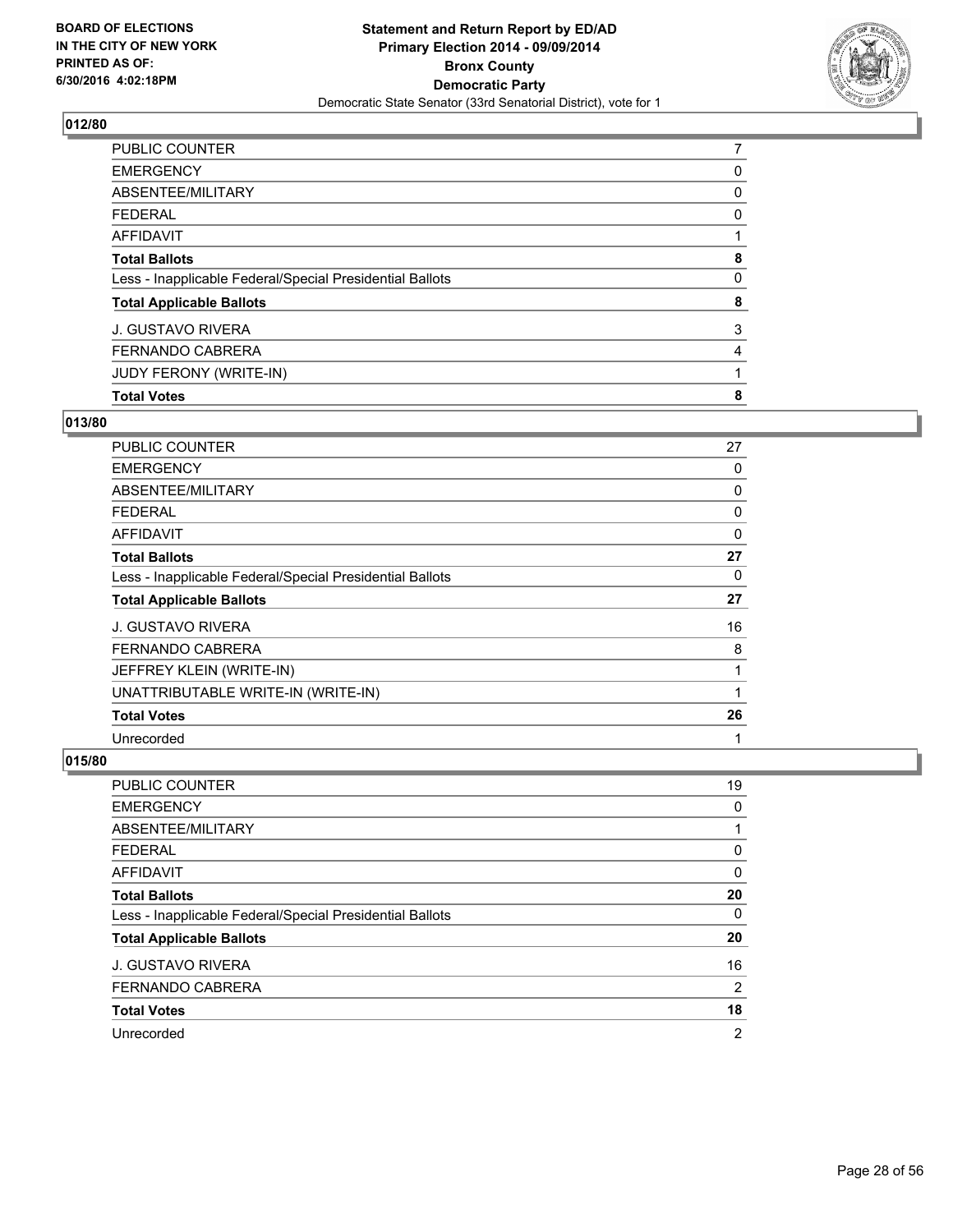

| PUBLIC COUNTER                                           | 100 |
|----------------------------------------------------------|-----|
| <b>EMERGENCY</b>                                         | 0   |
| ABSENTEE/MILITARY                                        | 21  |
| <b>FEDERAL</b>                                           | 0   |
| AFFIDAVIT                                                | 9   |
| <b>Total Ballots</b>                                     | 130 |
| Less - Inapplicable Federal/Special Presidential Ballots | 0   |
| <b>Total Applicable Ballots</b>                          | 130 |
| <b>J. GUSTAVO RIVERA</b>                                 | 69  |
| <b>FERNANDO CABRERA</b>                                  | 54  |
| <b>Total Votes</b>                                       | 123 |
| Unrecorded                                               | 7   |

#### **002/81**

| PUBLIC COUNTER                                           | 82             |
|----------------------------------------------------------|----------------|
| <b>EMERGENCY</b>                                         | 0              |
| ABSENTEE/MILITARY                                        | $\overline{2}$ |
| <b>FEDERAL</b>                                           | 0              |
| <b>AFFIDAVIT</b>                                         | 0              |
| <b>Total Ballots</b>                                     | 84             |
| Less - Inapplicable Federal/Special Presidential Ballots | 0              |
| <b>Total Applicable Ballots</b>                          | 84             |
| <b>J. GUSTAVO RIVERA</b>                                 | 46             |
| <b>FERNANDO CABRERA</b>                                  | 33             |
| <b>Total Votes</b>                                       | 79             |
| Unrecorded                                               | 5              |

| PUBLIC COUNTER                                           | 27 |
|----------------------------------------------------------|----|
| <b>EMERGENCY</b>                                         | 0  |
| ABSENTEE/MILITARY                                        | 0  |
| <b>FEDERAL</b>                                           | 0  |
| <b>AFFIDAVIT</b>                                         | 0  |
| <b>Total Ballots</b>                                     | 27 |
| Less - Inapplicable Federal/Special Presidential Ballots | 0  |
| <b>Total Applicable Ballots</b>                          | 27 |
| J. GUSTAVO RIVERA                                        | 7  |
| FERNANDO CABRERA                                         | 20 |
| <b>Total Votes</b>                                       | 27 |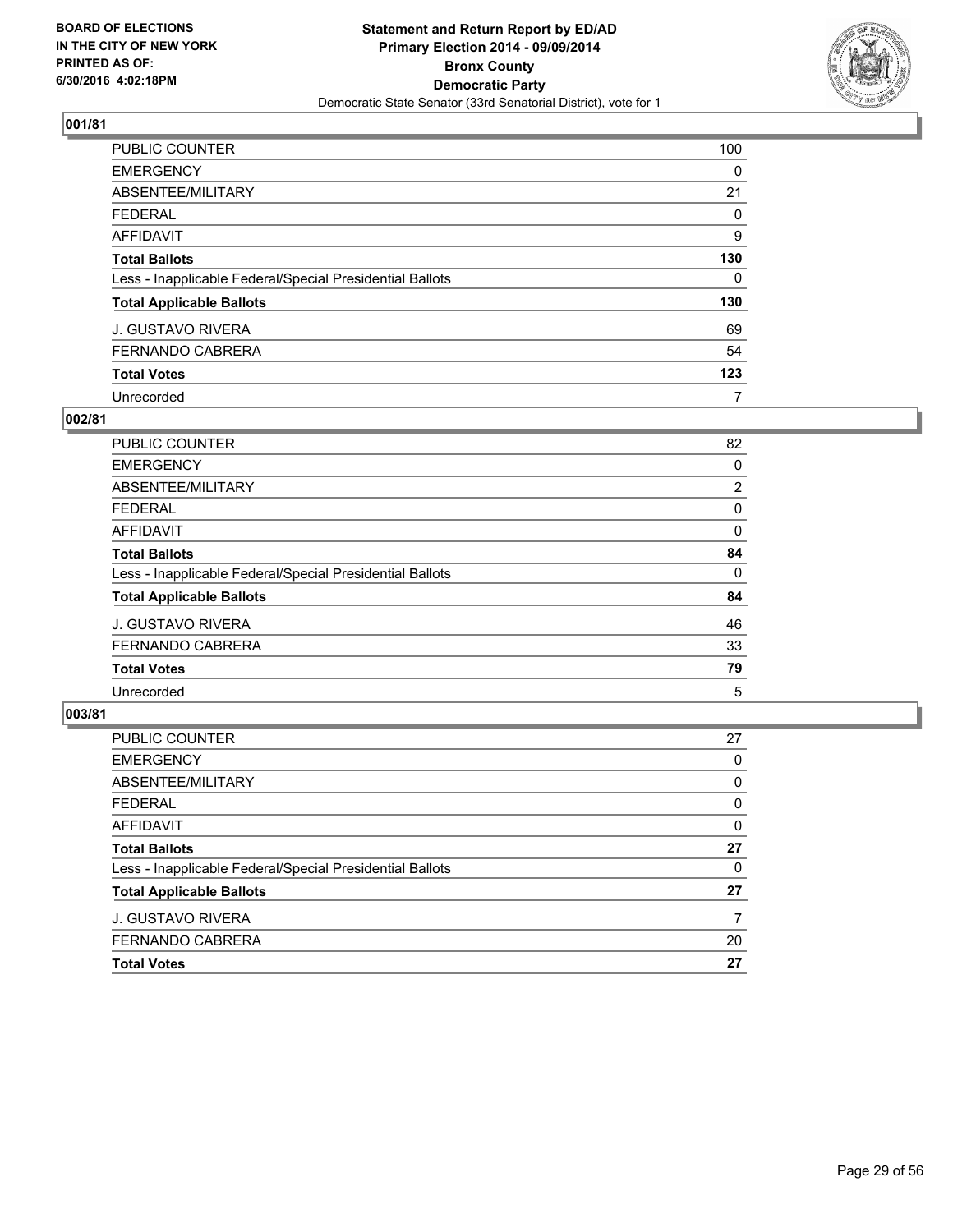

| PUBLIC COUNTER                                           | 100 |
|----------------------------------------------------------|-----|
| <b>EMERGENCY</b>                                         | 0   |
| ABSENTEE/MILITARY                                        |     |
| <b>FEDERAL</b>                                           | 0   |
| <b>AFFIDAVIT</b>                                         | 0   |
| <b>Total Ballots</b>                                     | 101 |
| Less - Inapplicable Federal/Special Presidential Ballots | 0   |
| <b>Total Applicable Ballots</b>                          | 101 |
| <b>J. GUSTAVO RIVERA</b>                                 | 54  |
| <b>FERNANDO CABRERA</b>                                  | 44  |
| <b>Total Votes</b>                                       | 98  |
| Unrecorded                                               | 3   |

#### **005/81**

| PUBLIC COUNTER                                           | 68       |
|----------------------------------------------------------|----------|
| <b>EMERGENCY</b>                                         | 0        |
| ABSENTEE/MILITARY                                        | 4        |
| <b>FEDERAL</b>                                           | 0        |
| <b>AFFIDAVIT</b>                                         | 0        |
| <b>Total Ballots</b>                                     | 72       |
| Less - Inapplicable Federal/Special Presidential Ballots | $\Omega$ |
| <b>Total Applicable Ballots</b>                          | 72       |
| <b>J. GUSTAVO RIVERA</b>                                 | 49       |
| FERNANDO CABRERA                                         | 22       |
| UNATTRIBUTABLE WRITE-IN (WRITE-IN)                       |          |
| <b>Total Votes</b>                                       | 72       |

| <b>PUBLIC COUNTER</b>                                    | 69 |
|----------------------------------------------------------|----|
| <b>EMERGENCY</b>                                         | 0  |
| ABSENTEE/MILITARY                                        | 0  |
| <b>FEDERAL</b>                                           | 0  |
| AFFIDAVIT                                                | 0  |
| <b>Total Ballots</b>                                     | 69 |
| Less - Inapplicable Federal/Special Presidential Ballots | 0  |
| <b>Total Applicable Ballots</b>                          | 69 |
| <b>J. GUSTAVO RIVERA</b>                                 | 47 |
| <b>FERNANDO CABRERA</b>                                  | 21 |
| <b>Total Votes</b>                                       | 68 |
| Unrecorded                                               | 1  |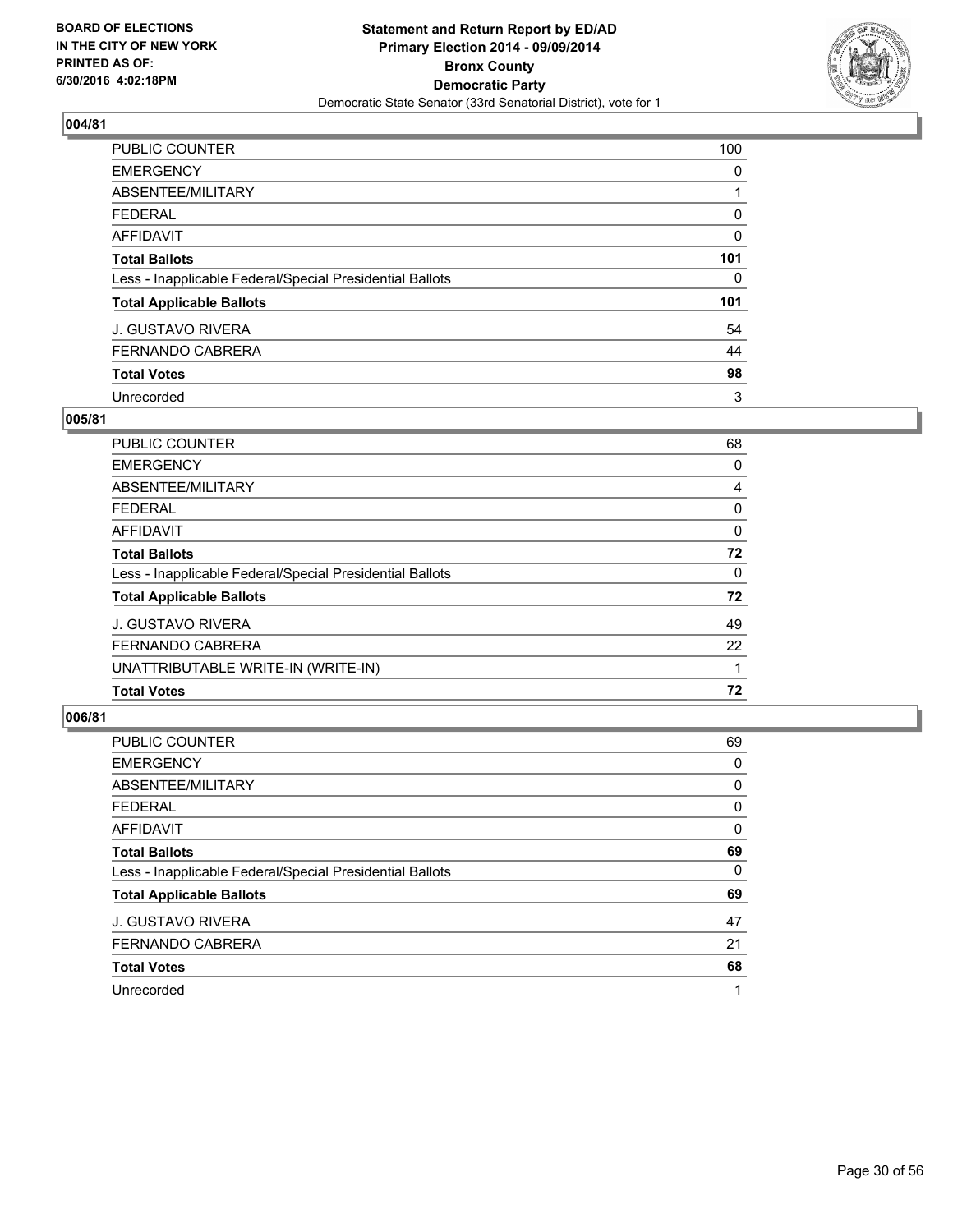

| <b>PUBLIC COUNTER</b>                                    | 60 |
|----------------------------------------------------------|----|
| <b>EMERGENCY</b>                                         | 0  |
| ABSENTEE/MILITARY                                        |    |
| <b>FEDERAL</b>                                           | 0  |
| AFFIDAVIT                                                | 0  |
| <b>Total Ballots</b>                                     | 61 |
| Less - Inapplicable Federal/Special Presidential Ballots | 0  |
| <b>Total Applicable Ballots</b>                          | 61 |
| J. GUSTAVO RIVERA                                        | 37 |
| <b>FERNANDO CABRERA</b>                                  | 19 |
| ADRIAN RODZ (WRITE-IN)                                   | 1  |
| ADRIANO ESPAILLAT (WRITE-IN)                             | 1  |
| FERNANDO LINARES (WRITE-IN)                              | 1  |
| <b>Total Votes</b>                                       | 59 |
| Unrecorded                                               | 2  |

## **008/81**

| <b>PUBLIC COUNTER</b>                                    | 42 |
|----------------------------------------------------------|----|
| <b>EMERGENCY</b>                                         | 0  |
| ABSENTEE/MILITARY                                        | 3  |
| <b>FEDERAL</b>                                           | 0  |
| <b>AFFIDAVIT</b>                                         | 0  |
| <b>Total Ballots</b>                                     | 45 |
| Less - Inapplicable Federal/Special Presidential Ballots | 0  |
| <b>Total Applicable Ballots</b>                          | 45 |
| <b>J. GUSTAVO RIVERA</b>                                 | 30 |
| <b>FERNANDO CABRERA</b>                                  | 13 |
| UNATTRIBUTABLE WRITE-IN (WRITE-IN)                       |    |
| <b>Total Votes</b>                                       | 44 |
| Unrecorded                                               | 1  |

| <b>PUBLIC COUNTER</b>                                    | 67             |
|----------------------------------------------------------|----------------|
| <b>EMERGENCY</b>                                         | 0              |
| ABSENTEE/MILITARY                                        | 0              |
| <b>FEDERAL</b>                                           | 0              |
| AFFIDAVIT                                                | 0              |
| <b>Total Ballots</b>                                     | 67             |
| Less - Inapplicable Federal/Special Presidential Ballots | 0              |
| <b>Total Applicable Ballots</b>                          | 67             |
| <b>J. GUSTAVO RIVERA</b>                                 | 34             |
| FERNANDO CABRERA                                         | 30             |
| ADRIANO ESPAILLAT (WRITE-IN)                             | 1              |
| <b>Total Votes</b>                                       | 65             |
| Unrecorded                                               | $\overline{2}$ |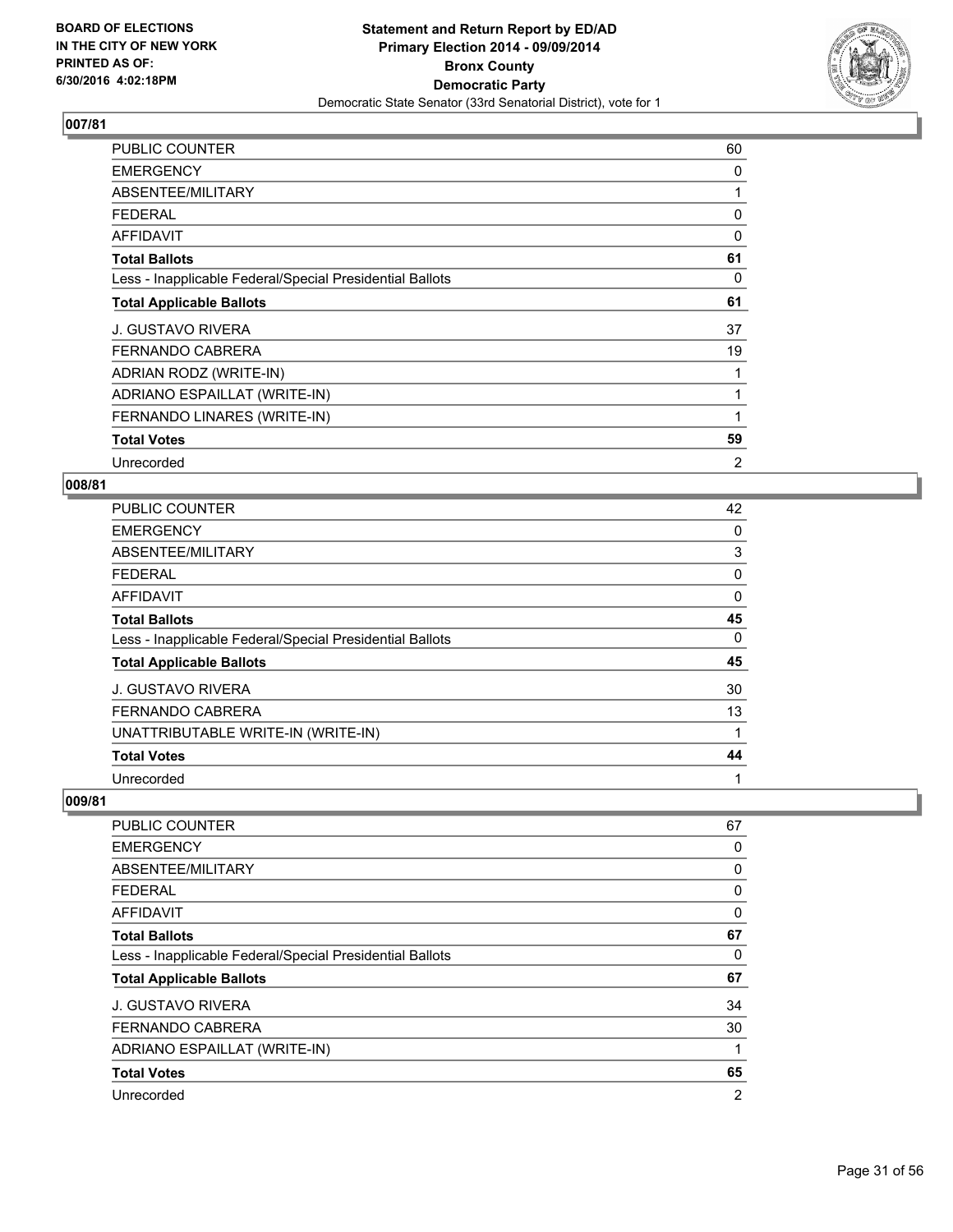

| <b>PUBLIC COUNTER</b>                                    | 121 |
|----------------------------------------------------------|-----|
| <b>EMERGENCY</b>                                         | 0   |
| ABSENTEE/MILITARY                                        |     |
| <b>FEDERAL</b>                                           | 0   |
| AFFIDAVIT                                                | 2   |
| <b>Total Ballots</b>                                     | 124 |
| Less - Inapplicable Federal/Special Presidential Ballots | 0   |
| <b>Total Applicable Ballots</b>                          | 124 |
| <b>J. GUSTAVO RIVERA</b>                                 | 43  |
| <b>FERNANDO CABRERA</b>                                  | 74  |
| UNATTRIBUTABLE WRITE-IN (WRITE-IN)                       |     |
| <b>Total Votes</b>                                       | 118 |
| Unrecorded                                               | 6   |

# **039/81**

| PUBLIC COUNTER                                           | 41 |
|----------------------------------------------------------|----|
| <b>EMERGENCY</b>                                         | 0  |
| ABSENTEE/MILITARY                                        |    |
| <b>FEDERAL</b>                                           | 0  |
| AFFIDAVIT                                                | 0  |
| <b>Total Ballots</b>                                     | 42 |
| Less - Inapplicable Federal/Special Presidential Ballots | 0  |
| <b>Total Applicable Ballots</b>                          | 42 |
| <b>J. GUSTAVO RIVERA</b>                                 | 30 |
| <b>FERNANDO CABRERA</b>                                  | 12 |
| <b>Total Votes</b>                                       | 42 |

| <b>PUBLIC COUNTER</b>                                    | 93             |
|----------------------------------------------------------|----------------|
| <b>EMERGENCY</b>                                         | 0              |
| ABSENTEE/MILITARY                                        | 0              |
| <b>FEDERAL</b>                                           | 0              |
| AFFIDAVIT                                                | $\Omega$       |
| <b>Total Ballots</b>                                     | 93             |
| Less - Inapplicable Federal/Special Presidential Ballots | 0              |
| <b>Total Applicable Ballots</b>                          | 93             |
| <b>J. GUSTAVO RIVERA</b>                                 | 58             |
| <b>FERNANDO CABRERA</b>                                  | 23             |
| ADRIANO ESPAILLAT (WRITE-IN)                             | 2              |
| JEFFREY D.KLEIN (WRITE-IN)                               | $\overline{2}$ |
| OLIVER KOPPELL (WRITE-IN)                                | 1              |
| <b>Total Votes</b>                                       | 86             |
| Unrecorded                                               | 7              |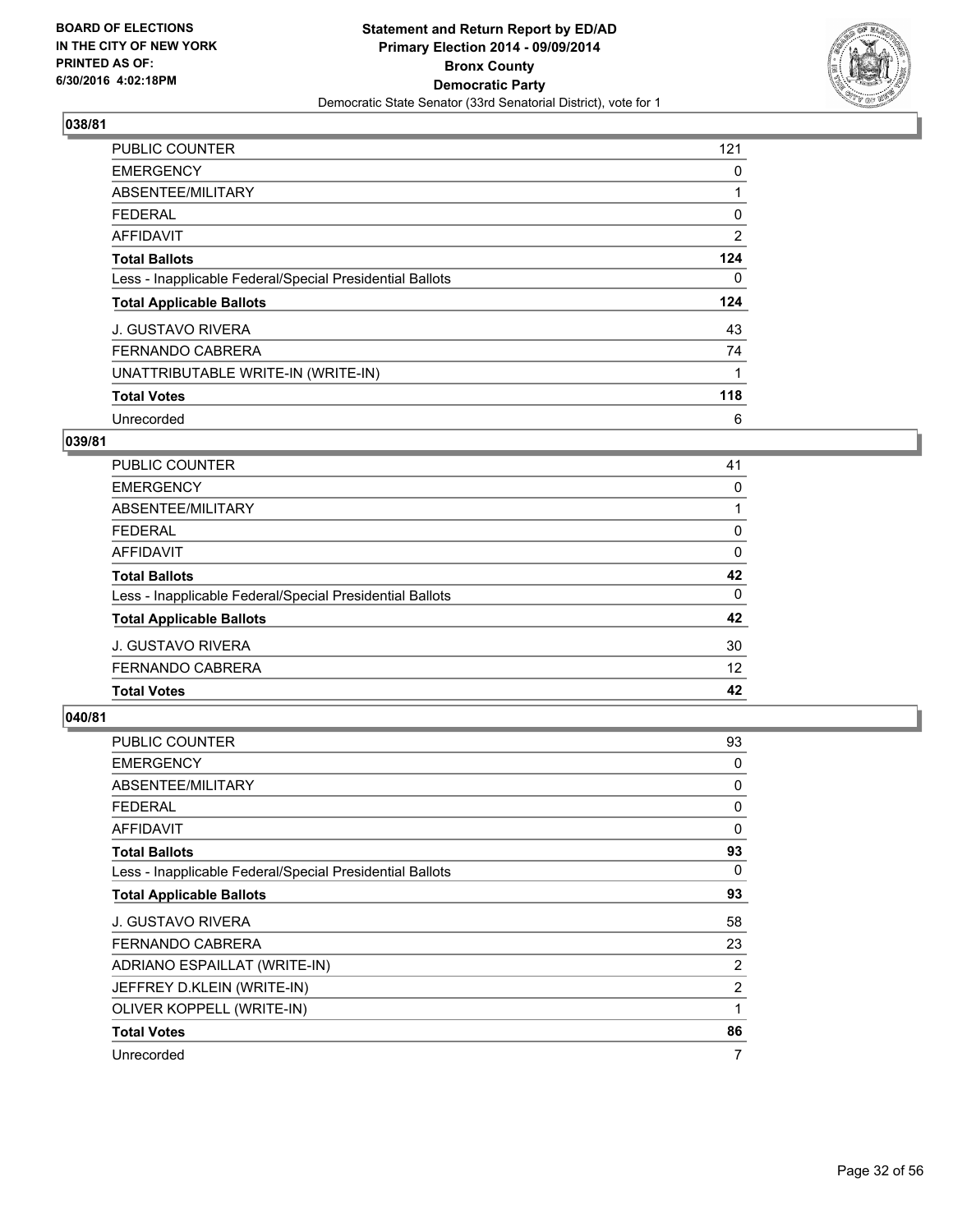

| PUBLIC COUNTER<br><b>EMERGENCY</b>                       | 25<br>$\Omega$ |
|----------------------------------------------------------|----------------|
|                                                          |                |
| ABSENTEE/MILITARY                                        |                |
| FEDERAL                                                  | 0              |
| AFFIDAVIT                                                |                |
| <b>Total Ballots</b>                                     | 27             |
| Less - Inapplicable Federal/Special Presidential Ballots | $\Omega$       |
| <b>Total Applicable Ballots</b>                          | 27             |
| J. GUSTAVO RIVERA                                        | 20             |
| FERNANDO CABRERA                                         | 7              |
| <b>Total Votes</b>                                       | 27             |

## **045/81**

| PUBLIC COUNTER                                           | 18 |
|----------------------------------------------------------|----|
| <b>EMERGENCY</b>                                         | 0  |
| ABSENTEE/MILITARY                                        | 0  |
| <b>FEDERAL</b>                                           | 0  |
| <b>AFFIDAVIT</b>                                         | 2  |
| <b>Total Ballots</b>                                     | 20 |
| Less - Inapplicable Federal/Special Presidential Ballots | 0  |
|                                                          |    |
| <b>Total Applicable Ballots</b>                          | 20 |
| <b>J. GUSTAVO RIVERA</b>                                 | 9  |
| <b>FERNANDO CABRERA</b>                                  | 5  |
| ADRIANO ESPAILLAT (WRITE-IN)                             | 1  |
| JEFF KLEIN (WRITE-IN)                                    |    |
| <b>Total Votes</b>                                       | 16 |

| <b>PUBLIC COUNTER</b>                                    | 26 |
|----------------------------------------------------------|----|
| <b>EMERGENCY</b>                                         | 0  |
| ABSENTEE/MILITARY                                        | 2  |
| <b>FEDERAL</b>                                           | 0  |
| AFFIDAVIT                                                | 0  |
| <b>Total Ballots</b>                                     | 28 |
| Less - Inapplicable Federal/Special Presidential Ballots | 0  |
| <b>Total Applicable Ballots</b>                          | 28 |
| <b>J. GUSTAVO RIVERA</b>                                 | 21 |
| <b>FERNANDO CABRERA</b>                                  | 3  |
| ADRIANO ESPALLIAT (WRITE-IN)                             | 1  |
| OLIVER KOPPELL (WRITE-IN)                                | 2  |
| <b>Total Votes</b>                                       | 27 |
| Unrecorded                                               | 1  |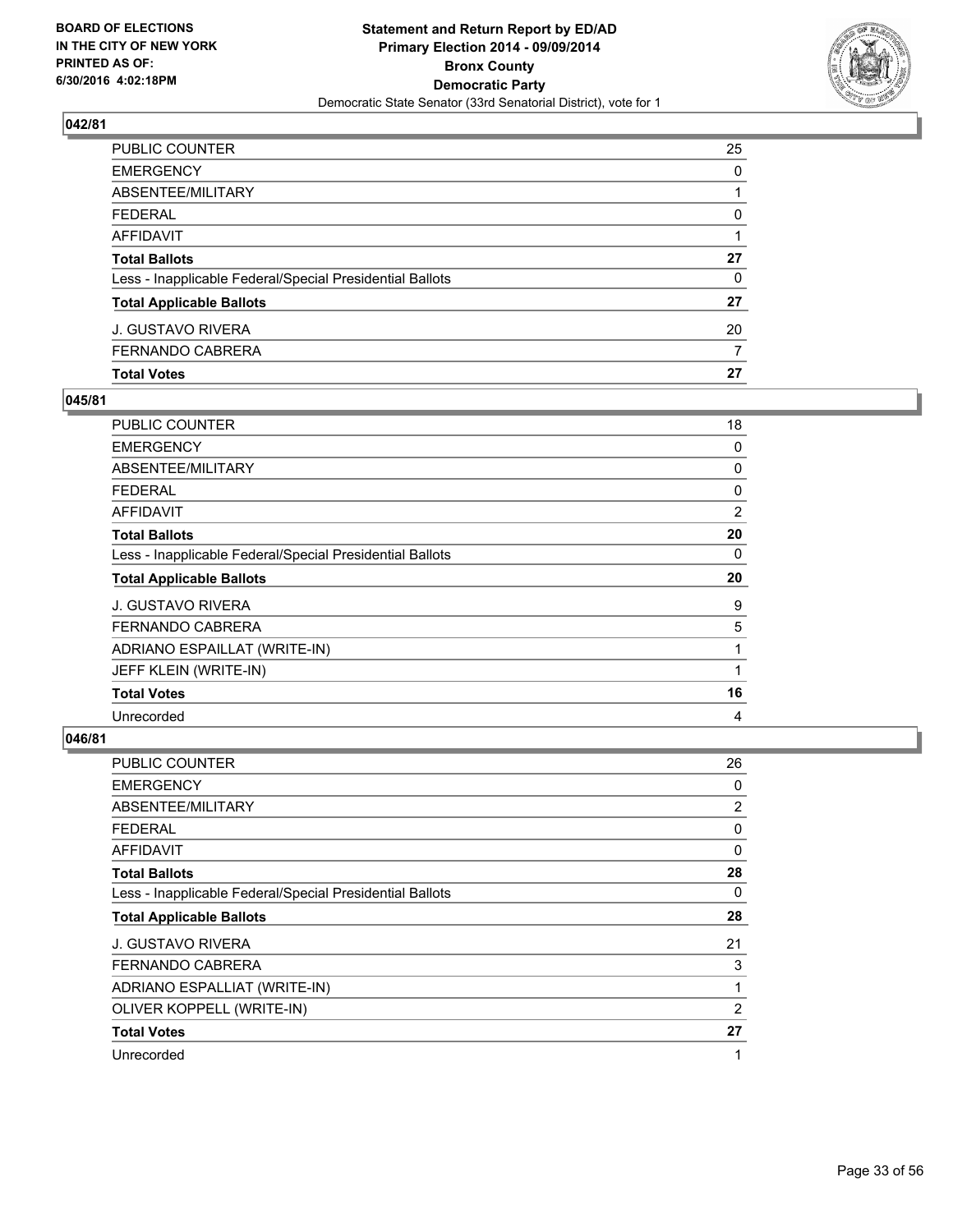

| PUBLIC COUNTER                                           | 101 |
|----------------------------------------------------------|-----|
| <b>EMERGENCY</b>                                         | 0   |
| ABSENTEE/MILITARY                                        | 2   |
| <b>FEDERAL</b>                                           | 0   |
| AFFIDAVIT                                                | 0   |
| <b>Total Ballots</b>                                     | 103 |
| Less - Inapplicable Federal/Special Presidential Ballots | 0   |
| <b>Total Applicable Ballots</b>                          | 103 |
| <b>J. GUSTAVO RIVERA</b>                                 | 36  |
| <b>FERNANDO CABRERA</b>                                  | 62  |
| <b>Total Votes</b>                                       | 98  |
| Unrecorded                                               | 5   |

#### **009/86**

| <b>PUBLIC COUNTER</b>                                    | 59 |
|----------------------------------------------------------|----|
| <b>EMERGENCY</b>                                         | 0  |
| ABSENTEE/MILITARY                                        | 8  |
| <b>FEDERAL</b>                                           | 0  |
| AFFIDAVIT                                                | 0  |
| <b>Total Ballots</b>                                     | 67 |
| Less - Inapplicable Federal/Special Presidential Ballots | 0  |
| <b>Total Applicable Ballots</b>                          | 67 |
| <b>J. GUSTAVO RIVERA</b>                                 | 17 |
| <b>FERNANDO CABRERA</b>                                  | 43 |
| ADRIANO ESPAILLAT (WRITE-IN)                             | 2  |
| UNATTRIBUTABLE WRITE-IN (WRITE-IN)                       | 1  |
| <b>Total Votes</b>                                       | 63 |
| Unrecorded                                               | 4  |

| <b>PUBLIC COUNTER</b>                                    | 42             |
|----------------------------------------------------------|----------------|
| <b>EMERGENCY</b>                                         | 0              |
| ABSENTEE/MILITARY                                        | $\overline{2}$ |
| <b>FEDERAL</b>                                           | 0              |
| <b>AFFIDAVIT</b>                                         |                |
| <b>Total Ballots</b>                                     | 45             |
| Less - Inapplicable Federal/Special Presidential Ballots | 0              |
| <b>Total Applicable Ballots</b>                          | 45             |
| <b>J. GUSTAVO RIVERA</b>                                 | 21             |
| <b>FERNANDO CABRERA</b>                                  | 24             |
| <b>Total Votes</b>                                       | 45             |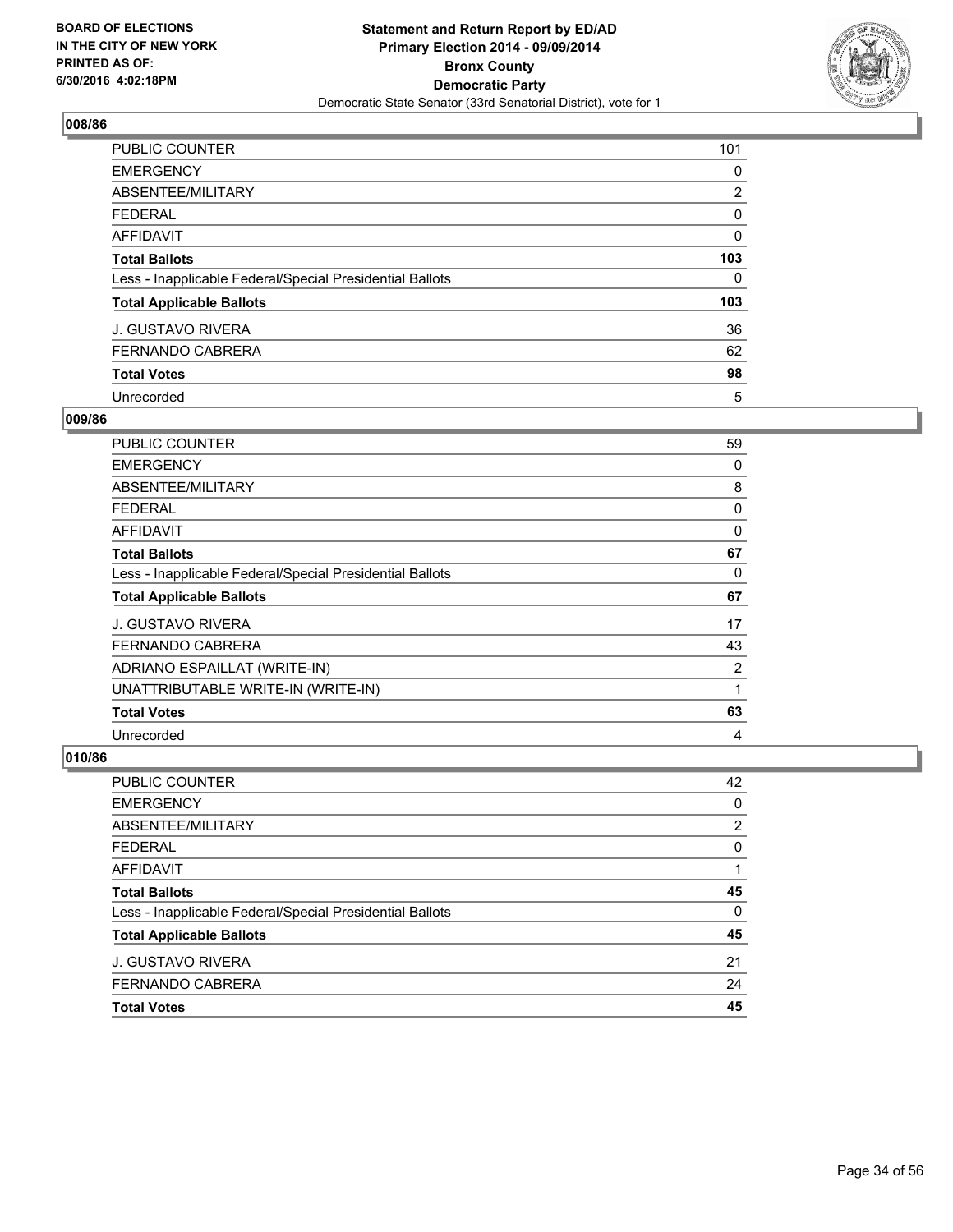

| <b>PUBLIC COUNTER</b>                                    | 104            |
|----------------------------------------------------------|----------------|
| <b>EMERGENCY</b>                                         | 0              |
| ABSENTEE/MILITARY                                        | $\overline{2}$ |
| <b>FEDERAL</b>                                           | 0              |
| <b>AFFIDAVIT</b>                                         | 0              |
| <b>Total Ballots</b>                                     | 106            |
| Less - Inapplicable Federal/Special Presidential Ballots | 0              |
| <b>Total Applicable Ballots</b>                          | 106            |
| <b>J. GUSTAVO RIVERA</b>                                 | 42             |
| <b>FERNANDO CABRERA</b>                                  | 56             |
| UNATTRIBUTABLE WRITE-IN (WRITE-IN)                       | 1              |
| <b>Total Votes</b>                                       | 99             |
| Unrecorded                                               | 7              |

# **012/86**

| <b>PUBLIC COUNTER</b>                                    | 90 |
|----------------------------------------------------------|----|
| <b>EMERGENCY</b>                                         | 0  |
| ABSENTEE/MILITARY                                        | 2  |
| FEDERAL                                                  | 0  |
| <b>AFFIDAVIT</b>                                         |    |
| <b>Total Ballots</b>                                     | 93 |
| Less - Inapplicable Federal/Special Presidential Ballots | 0  |
| <b>Total Applicable Ballots</b>                          | 93 |
| <b>J. GUSTAVO RIVERA</b>                                 | 40 |
| <b>FERNANDO CABRERA</b>                                  | 48 |
| ADOLFO CARRION (WRITE-IN)                                | 1  |
| <b>Total Votes</b>                                       | 89 |
| Unrecorded                                               | 4  |

| PUBLIC COUNTER                                           | 58 |
|----------------------------------------------------------|----|
| <b>EMERGENCY</b>                                         | 0  |
| ABSENTEE/MILITARY                                        |    |
| <b>FEDERAL</b>                                           | 0  |
| <b>AFFIDAVIT</b>                                         | 0  |
| <b>Total Ballots</b>                                     | 59 |
| Less - Inapplicable Federal/Special Presidential Ballots | 0  |
| <b>Total Applicable Ballots</b>                          | 59 |
| <b>J. GUSTAVO RIVERA</b>                                 | 34 |
| <b>FERNANDO CABRERA</b>                                  | 24 |
| <b>Total Votes</b>                                       | 58 |
| Unrecorded                                               | 1  |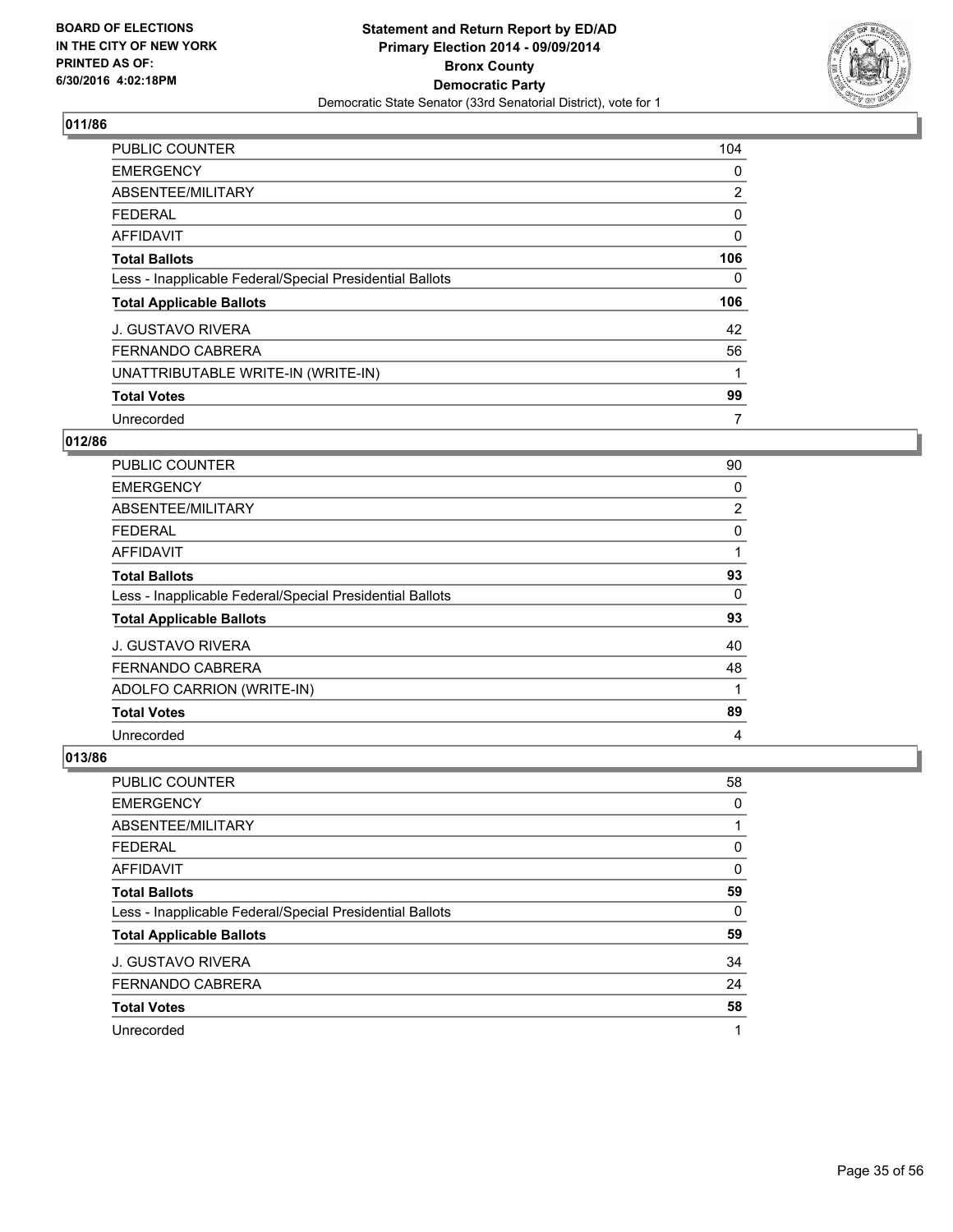

| <b>PUBLIC COUNTER</b>                                    | 118 |
|----------------------------------------------------------|-----|
| <b>EMERGENCY</b>                                         | 0   |
| ABSENTEE/MILITARY                                        | 3   |
| <b>FEDERAL</b>                                           | 0   |
| <b>AFFIDAVIT</b>                                         | 3   |
| <b>Total Ballots</b>                                     | 124 |
| Less - Inapplicable Federal/Special Presidential Ballots | 0   |
| <b>Total Applicable Ballots</b>                          | 124 |
| <b>J. GUSTAVO RIVERA</b>                                 | 68  |
| <b>FERNANDO CABRERA</b>                                  | 48  |
| UNATTRIBUTABLE WRITE-IN (WRITE-IN)                       | 2   |
| <b>Total Votes</b>                                       | 118 |
| Unrecorded                                               | 6   |

# **015/86**

| <b>PUBLIC COUNTER</b>                                    | 85 |
|----------------------------------------------------------|----|
| <b>EMERGENCY</b>                                         | 0  |
| ABSENTEE/MILITARY                                        | 8  |
| <b>FEDERAL</b>                                           | 0  |
| <b>AFFIDAVIT</b>                                         | 0  |
| <b>Total Ballots</b>                                     | 93 |
| Less - Inapplicable Federal/Special Presidential Ballots | 0  |
| <b>Total Applicable Ballots</b>                          | 93 |
| <b>J. GUSTAVO RIVERA</b>                                 | 28 |
| <b>FERNANDO CABRERA</b>                                  | 55 |
| UNATTRIBUTABLE WRITE-IN (WRITE-IN)                       | 1  |
| <b>Total Votes</b>                                       | 84 |
| Unrecorded                                               | 9  |

| PUBLIC COUNTER                                           | 78 |
|----------------------------------------------------------|----|
| <b>EMERGENCY</b>                                         | 0  |
| ABSENTEE/MILITARY                                        | 3  |
| <b>FEDERAL</b>                                           | 0  |
| AFFIDAVIT                                                | 0  |
| <b>Total Ballots</b>                                     | 81 |
| Less - Inapplicable Federal/Special Presidential Ballots | 0  |
| <b>Total Applicable Ballots</b>                          | 81 |
| J. GUSTAVO RIVERA                                        | 20 |
| <b>FERNANDO CABRERA</b>                                  | 56 |
| ADRIANO ESPAILLAT (WRITE-IN)                             | 1  |
| <b>Total Votes</b>                                       | 77 |
| Unrecorded                                               | 4  |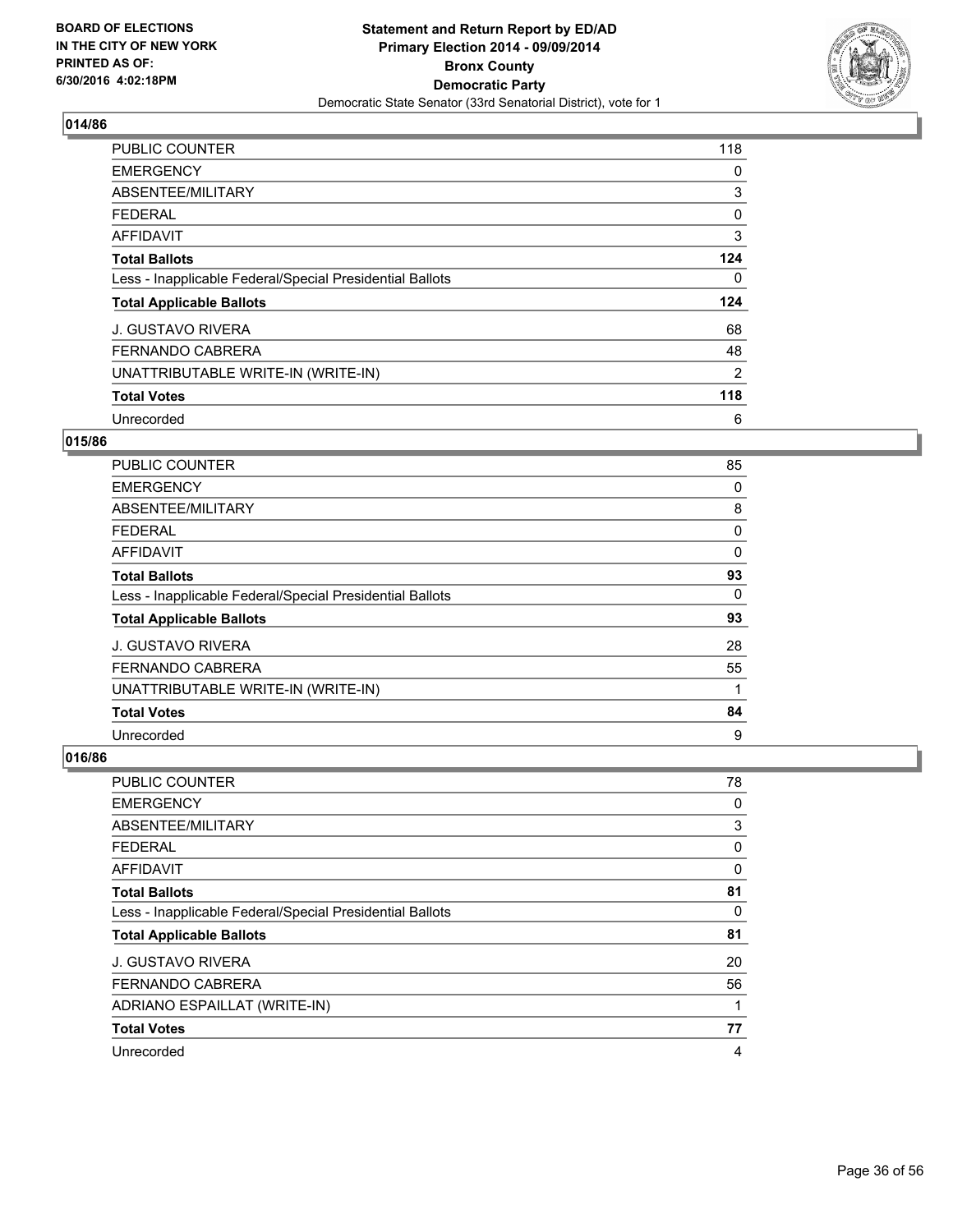

| PUBLIC COUNTER                                           | 99               |
|----------------------------------------------------------|------------------|
| <b>EMERGENCY</b>                                         | 0                |
| ABSENTEE/MILITARY                                        | $\overline{2}$   |
| <b>FEDERAL</b>                                           | 0                |
| AFFIDAVIT                                                |                  |
| <b>Total Ballots</b>                                     | 102 <sub>2</sub> |
| Less - Inapplicable Federal/Special Presidential Ballots | 0                |
| <b>Total Applicable Ballots</b>                          | 102 <sub>2</sub> |
| <b>J. GUSTAVO RIVERA</b>                                 | 44               |
| <b>FERNANDO CABRERA</b>                                  | 51               |
| <b>Total Votes</b>                                       | 95               |
| Unrecorded                                               | 7                |

#### **018/86**

| PUBLIC COUNTER                                           | 69 |
|----------------------------------------------------------|----|
| <b>EMERGENCY</b>                                         | 0  |
| ABSENTEE/MILITARY                                        | 0  |
| <b>FEDERAL</b>                                           | 0  |
| <b>AFFIDAVIT</b>                                         |    |
| <b>Total Ballots</b>                                     | 70 |
| Less - Inapplicable Federal/Special Presidential Ballots | 0  |
| <b>Total Applicable Ballots</b>                          | 70 |
| <b>J. GUSTAVO RIVERA</b>                                 | 17 |
| <b>FERNANDO CABRERA</b>                                  | 50 |
| <b>Total Votes</b>                                       | 67 |
| Unrecorded                                               | 3  |

| <b>PUBLIC COUNTER</b>                                    | 106 |
|----------------------------------------------------------|-----|
| <b>EMERGENCY</b>                                         | 0   |
| ABSENTEE/MILITARY                                        | 8   |
| FEDERAL                                                  | 0   |
| AFFIDAVIT                                                | 0   |
| <b>Total Ballots</b>                                     | 114 |
| Less - Inapplicable Federal/Special Presidential Ballots | 0   |
| <b>Total Applicable Ballots</b>                          | 114 |
| <b>J. GUSTAVO RIVERA</b>                                 | 45  |
| <b>FERNANDO CABRERA</b>                                  | 61  |
| UNATTRIBUTABLE WRITE-IN (WRITE-IN)                       |     |
| <b>Total Votes</b>                                       | 107 |
| Unrecorded                                               | 7   |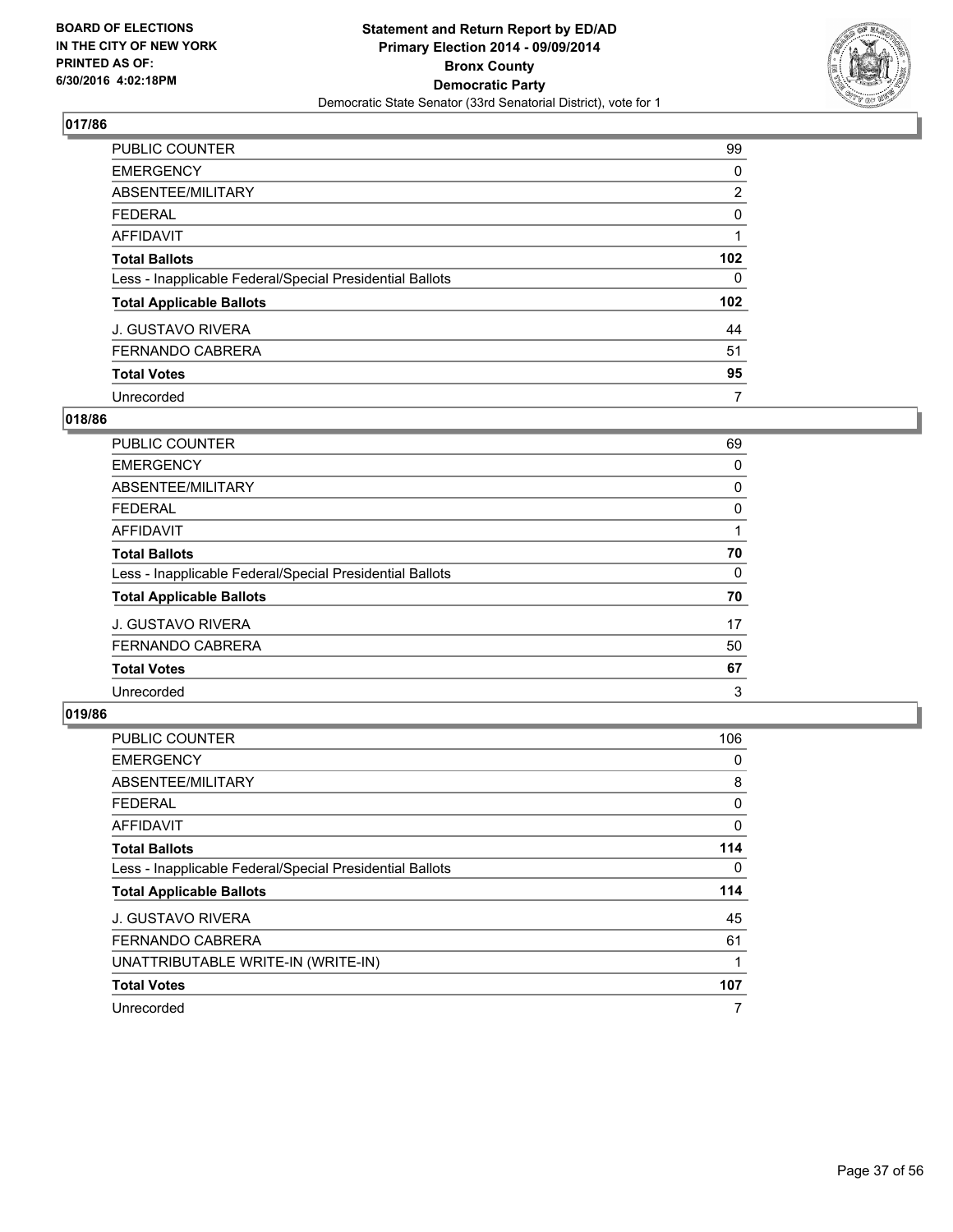

| <b>PUBLIC COUNTER</b>                                    | 109 |
|----------------------------------------------------------|-----|
| <b>EMERGENCY</b>                                         | 0   |
| ABSENTEE/MILITARY                                        | 2   |
| <b>FEDERAL</b>                                           | 0   |
| AFFIDAVIT                                                | 0   |
| <b>Total Ballots</b>                                     | 111 |
| Less - Inapplicable Federal/Special Presidential Ballots | 0   |
| <b>Total Applicable Ballots</b>                          | 111 |
| <b>J. GUSTAVO RIVERA</b>                                 | 41  |
| <b>FERNANDO CABRERA</b>                                  | 64  |
| <b>Total Votes</b>                                       | 105 |
| Unrecorded                                               | 6   |

#### **021/86**

| <b>PUBLIC COUNTER</b>                                    | $\overline{2}$ |
|----------------------------------------------------------|----------------|
| <b>EMERGENCY</b>                                         | 0              |
| <b>ABSENTEE/MILITARY</b>                                 | 0              |
| <b>FEDERAL</b>                                           | 0              |
| AFFIDAVIT                                                | 0              |
| <b>Total Ballots</b>                                     | $\mathbf{2}$   |
| Less - Inapplicable Federal/Special Presidential Ballots | $\Omega$       |
| <b>Total Applicable Ballots</b>                          | $\mathbf{2}$   |
| J. GUSTAVO RIVERA                                        | $\overline{2}$ |
| FERNANDO CABRERA                                         | $\Omega$       |
| <b>Total Votes</b>                                       | $\mathbf{2}$   |
|                                                          |                |

| PUBLIC COUNTER                                           | 93 |
|----------------------------------------------------------|----|
| <b>EMERGENCY</b>                                         | 0  |
| ABSENTEE/MILITARY                                        | 0  |
| <b>FEDERAL</b>                                           | 0  |
| AFFIDAVIT                                                | 5  |
| <b>Total Ballots</b>                                     | 98 |
| Less - Inapplicable Federal/Special Presidential Ballots | 0  |
| <b>Total Applicable Ballots</b>                          | 98 |
| <b>J. GUSTAVO RIVERA</b>                                 | 51 |
| <b>FERNANDO CABRERA</b>                                  | 41 |
| UNATTRIBUTABLE WRITE-IN (WRITE-IN)                       | 1  |
| <b>Total Votes</b>                                       | 93 |
| Unrecorded                                               | 5  |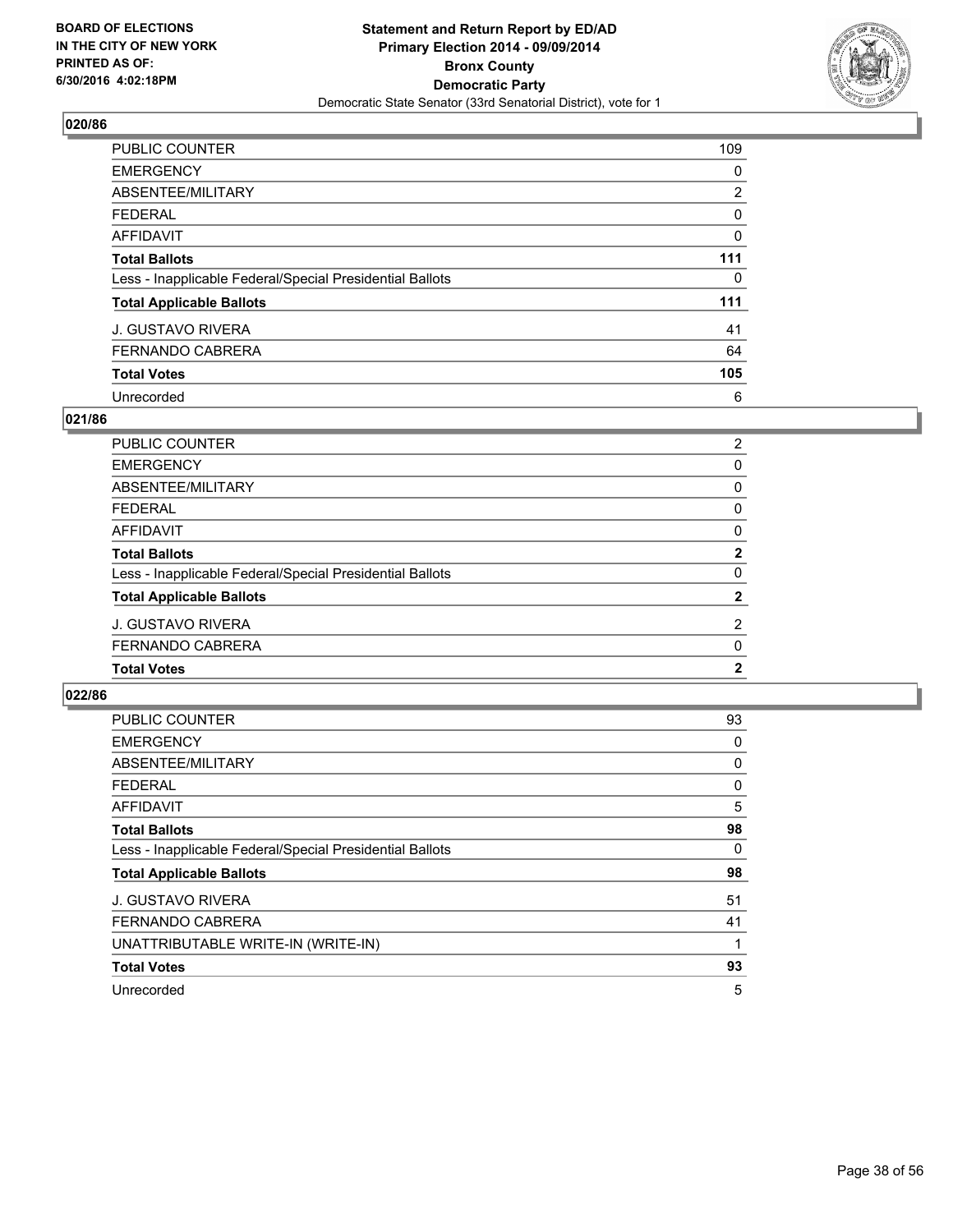

| <b>PUBLIC COUNTER</b>                                    | 94             |
|----------------------------------------------------------|----------------|
| <b>EMERGENCY</b>                                         | 0              |
| ABSENTEE/MILITARY                                        |                |
| <b>FEDERAL</b>                                           | 0              |
| AFFIDAVIT                                                | $\overline{2}$ |
| <b>Total Ballots</b>                                     | 97             |
| Less - Inapplicable Federal/Special Presidential Ballots | 0              |
| <b>Total Applicable Ballots</b>                          | 97             |
| <b>J. GUSTAVO RIVERA</b>                                 | 47             |
| <b>FERNANDO CABRERA</b>                                  | 44             |
| <b>Total Votes</b>                                       | 91             |
| Unrecorded                                               | 6              |

#### **024/86**

| <b>PUBLIC COUNTER</b>                                    | 84             |
|----------------------------------------------------------|----------------|
| <b>EMERGENCY</b>                                         | 0              |
| ABSENTEE/MILITARY                                        | $\overline{2}$ |
| <b>FEDERAL</b>                                           | 0              |
| <b>AFFIDAVIT</b>                                         | $\overline{2}$ |
| <b>Total Ballots</b>                                     | 88             |
| Less - Inapplicable Federal/Special Presidential Ballots | 0              |
| <b>Total Applicable Ballots</b>                          | 88             |
| <b>J. GUSTAVO RIVERA</b>                                 | 37             |
| <b>FERNANDO CABRERA</b>                                  | 43             |
| <b>Total Votes</b>                                       | 80             |
| Unrecorded                                               | 8              |

| PUBLIC COUNTER                                           | 89 |
|----------------------------------------------------------|----|
| <b>EMERGENCY</b>                                         | 0  |
| ABSENTEE/MILITARY                                        |    |
| <b>FEDERAL</b>                                           | 0  |
| <b>AFFIDAVIT</b>                                         | 0  |
| <b>Total Ballots</b>                                     | 90 |
| Less - Inapplicable Federal/Special Presidential Ballots | 0  |
| <b>Total Applicable Ballots</b>                          | 90 |
| <b>J. GUSTAVO RIVERA</b>                                 | 38 |
| <b>FERNANDO CABRERA</b>                                  | 42 |
| <b>Total Votes</b>                                       | 80 |
| Unrecorded                                               | 10 |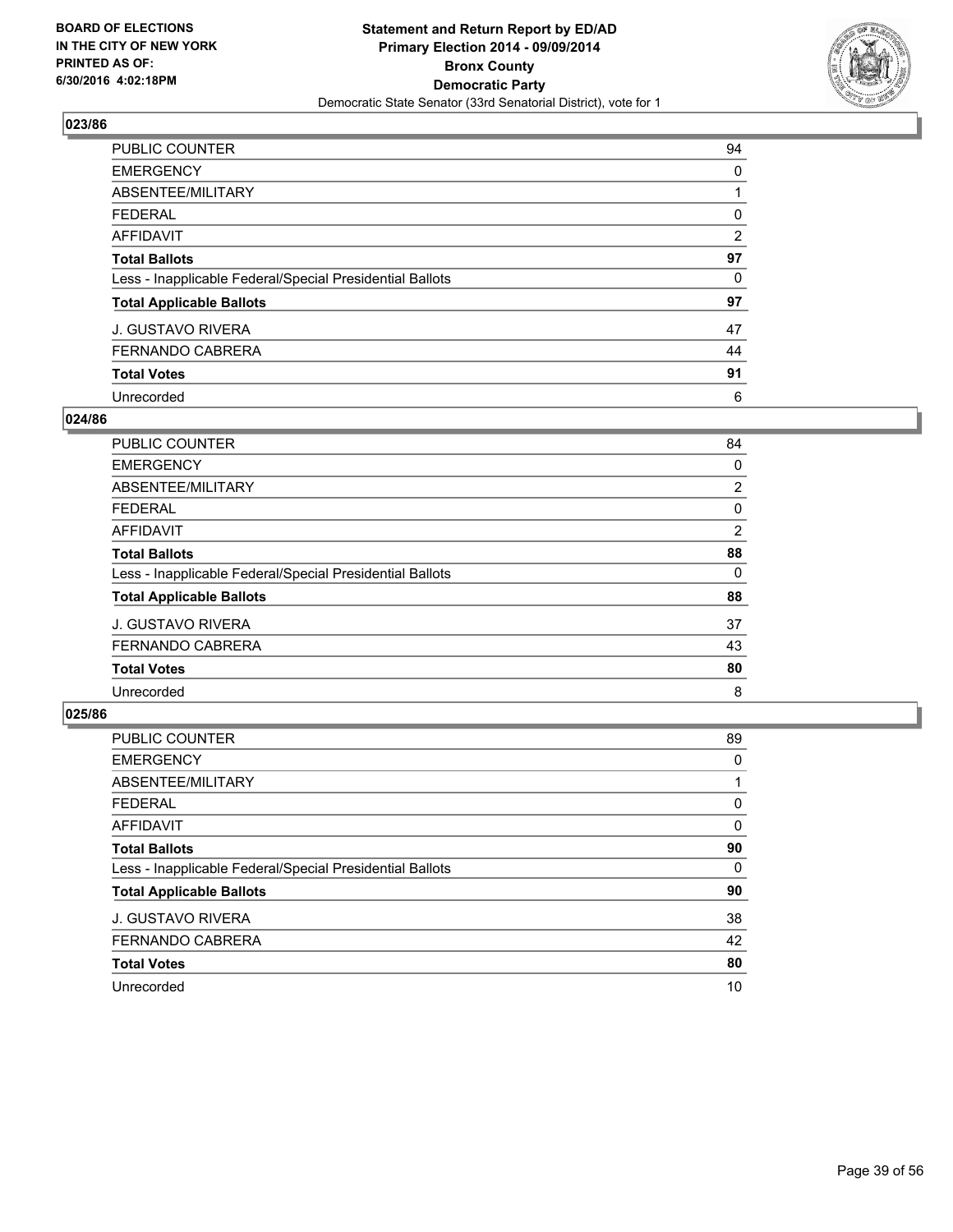

| <b>PUBLIC COUNTER</b>                                    | 101 |
|----------------------------------------------------------|-----|
| <b>EMERGENCY</b>                                         | 0   |
| ABSENTEE/MILITARY                                        | 3   |
| <b>FEDERAL</b>                                           | 0   |
| AFFIDAVIT                                                | 0   |
| <b>Total Ballots</b>                                     | 104 |
| Less - Inapplicable Federal/Special Presidential Ballots | 0   |
| <b>Total Applicable Ballots</b>                          | 104 |
| <b>J. GUSTAVO RIVERA</b>                                 | 33  |
| <b>FERNANDO CABRERA</b>                                  | 56  |
| <b>Total Votes</b>                                       | 89  |
| Unrecorded                                               | 15  |

#### **027/86**

| <b>PUBLIC COUNTER</b>                                    | 119 |
|----------------------------------------------------------|-----|
| <b>EMERGENCY</b>                                         | 0   |
| ABSENTEE/MILITARY                                        | 9   |
| <b>FEDERAL</b>                                           | 0   |
| AFFIDAVIT                                                |     |
| <b>Total Ballots</b>                                     | 129 |
| Less - Inapplicable Federal/Special Presidential Ballots | 0   |
| <b>Total Applicable Ballots</b>                          | 129 |
| <b>J. GUSTAVO RIVERA</b>                                 | 49  |
| <b>FERNANDO CABRERA</b>                                  | 68  |
| UNATTRIBUTABLE WRITE-IN (WRITE-IN)                       | 1   |
| <b>Total Votes</b>                                       | 118 |
| Unrecorded                                               | 11  |

| <b>PUBLIC COUNTER</b>                                    | 95               |
|----------------------------------------------------------|------------------|
| <b>EMERGENCY</b>                                         | 0                |
| ABSENTEE/MILITARY                                        | 5                |
| <b>FEDERAL</b>                                           | 0                |
| AFFIDAVIT                                                | $\overline{2}$   |
| <b>Total Ballots</b>                                     | 102 <sub>2</sub> |
| Less - Inapplicable Federal/Special Presidential Ballots | 0                |
| <b>Total Applicable Ballots</b>                          | 102              |
| <b>J. GUSTAVO RIVERA</b>                                 | 47               |
| <b>FERNANDO CABRERA</b>                                  | 47               |
| <b>Total Votes</b>                                       | 94               |
| Unrecorded                                               | 8                |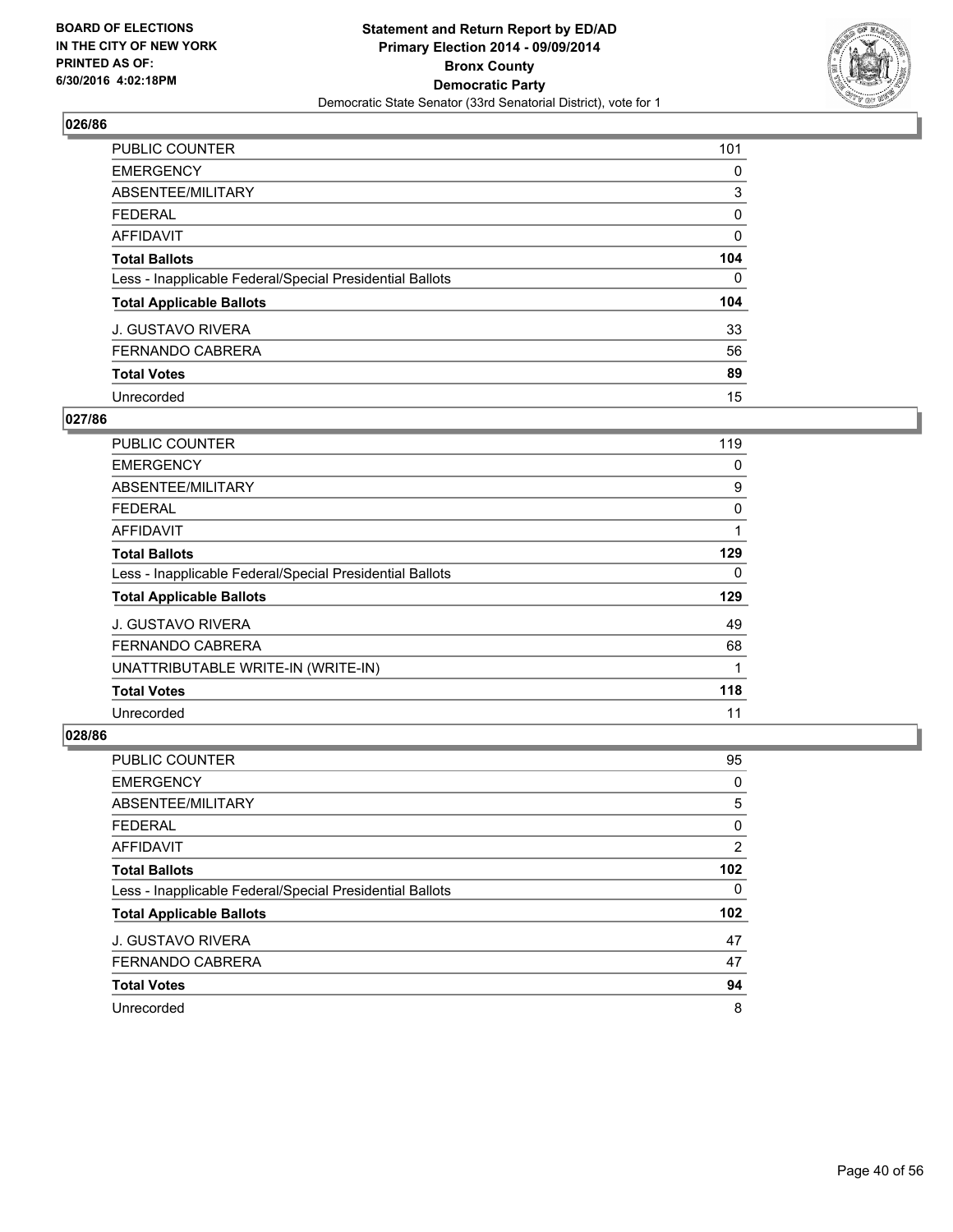

| PUBLIC COUNTER                                           | 74 |
|----------------------------------------------------------|----|
| <b>EMERGENCY</b>                                         | 0  |
| ABSENTEE/MILITARY                                        |    |
| <b>FEDERAL</b>                                           | 0  |
| AFFIDAVIT                                                | 0  |
| <b>Total Ballots</b>                                     | 75 |
| Less - Inapplicable Federal/Special Presidential Ballots | 0  |
| <b>Total Applicable Ballots</b>                          | 75 |
| <b>J. GUSTAVO RIVERA</b>                                 | 35 |
| <b>FERNANDO CABRERA</b>                                  | 35 |
| <b>Total Votes</b>                                       | 70 |
| Unrecorded                                               | 5  |

#### **030/86**

| PUBLIC COUNTER                                           | 146            |
|----------------------------------------------------------|----------------|
| <b>EMERGENCY</b>                                         | 0              |
| ABSENTEE/MILITARY                                        | 0              |
| <b>FEDERAL</b>                                           | 0              |
| AFFIDAVIT                                                | $\overline{2}$ |
| <b>Total Ballots</b>                                     | 148            |
| Less - Inapplicable Federal/Special Presidential Ballots | 0              |
| <b>Total Applicable Ballots</b>                          | 148            |
| <b>J. GUSTAVO RIVERA</b>                                 | 91             |
| <b>FERNANDO CABRERA</b>                                  | 50             |
| <b>Total Votes</b>                                       | 141            |
| Unrecorded                                               | 7              |

| PUBLIC COUNTER                                           | 95 |
|----------------------------------------------------------|----|
| <b>EMERGENCY</b>                                         | 0  |
| ABSENTEE/MILITARY                                        |    |
| <b>FEDERAL</b>                                           | 0  |
| <b>AFFIDAVIT</b>                                         |    |
| <b>Total Ballots</b>                                     | 97 |
| Less - Inapplicable Federal/Special Presidential Ballots | 0  |
| <b>Total Applicable Ballots</b>                          | 97 |
| <b>J. GUSTAVO RIVERA</b>                                 | 30 |
| <b>FERNANDO CABRERA</b>                                  | 61 |
| <b>Total Votes</b>                                       | 91 |
| Unrecorded                                               | 6  |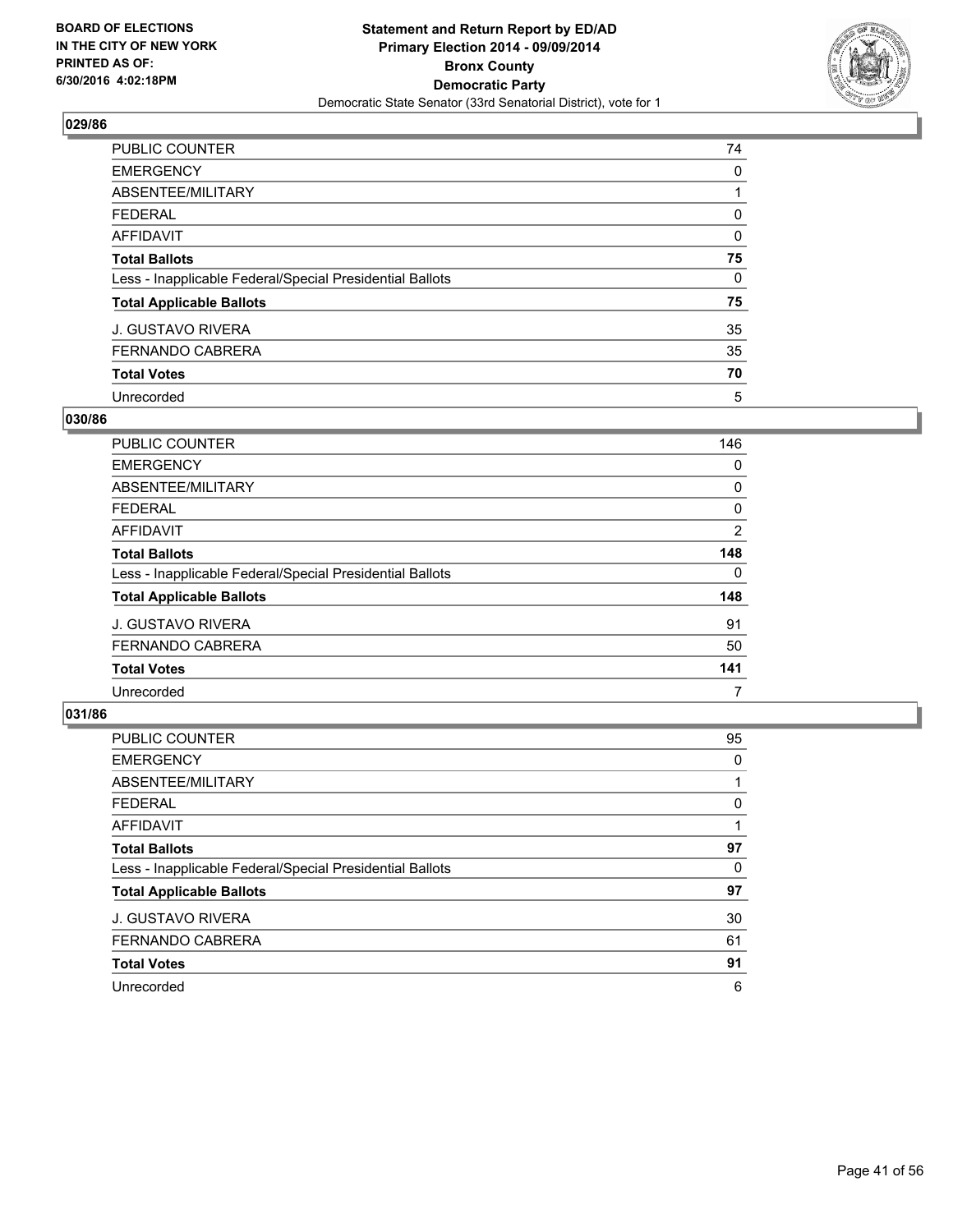

| PUBLIC COUNTER                                           | 96 |
|----------------------------------------------------------|----|
| <b>EMERGENCY</b>                                         | 0  |
| ABSENTEE/MILITARY                                        | 2  |
| <b>FEDERAL</b>                                           | 0  |
| AFFIDAVIT                                                |    |
| <b>Total Ballots</b>                                     | 99 |
| Less - Inapplicable Federal/Special Presidential Ballots | 0  |
| <b>Total Applicable Ballots</b>                          | 99 |
| <b>J. GUSTAVO RIVERA</b>                                 | 55 |
| <b>FERNANDO CABRERA</b>                                  | 41 |
| <b>Total Votes</b>                                       | 96 |
| Unrecorded                                               | 3  |

#### **033/86**

| <b>PUBLIC COUNTER</b>                                    | 152 |
|----------------------------------------------------------|-----|
| <b>EMERGENCY</b>                                         | 0   |
| ABSENTEE/MILITARY                                        | 4   |
| <b>FEDERAL</b>                                           | 0   |
| AFFIDAVIT                                                |     |
| <b>Total Ballots</b>                                     | 157 |
| Less - Inapplicable Federal/Special Presidential Ballots | 0   |
| <b>Total Applicable Ballots</b>                          | 157 |
| <b>J. GUSTAVO RIVERA</b>                                 | 59  |
| <b>FERNANDO CABRERA</b>                                  | 82  |
| UNATTRIBUTABLE WRITE-IN (WRITE-IN)                       | 2   |
| <b>Total Votes</b>                                       | 143 |
| Unrecorded                                               | 14  |

| <b>PUBLIC COUNTER</b>                                    | 74 |
|----------------------------------------------------------|----|
| <b>EMERGENCY</b>                                         | 0  |
| ABSENTEE/MILITARY                                        | 4  |
| <b>FEDERAL</b>                                           | 0  |
| AFFIDAVIT                                                | 2  |
| <b>Total Ballots</b>                                     | 80 |
| Less - Inapplicable Federal/Special Presidential Ballots | 0  |
| <b>Total Applicable Ballots</b>                          | 80 |
| <b>J. GUSTAVO RIVERA</b>                                 | 45 |
| <b>FERNANDO CABRERA</b>                                  | 28 |
| UNATTRIBUTABLE WRITE-IN (WRITE-IN)                       |    |
| <b>Total Votes</b>                                       | 74 |
| Unrecorded                                               | 6  |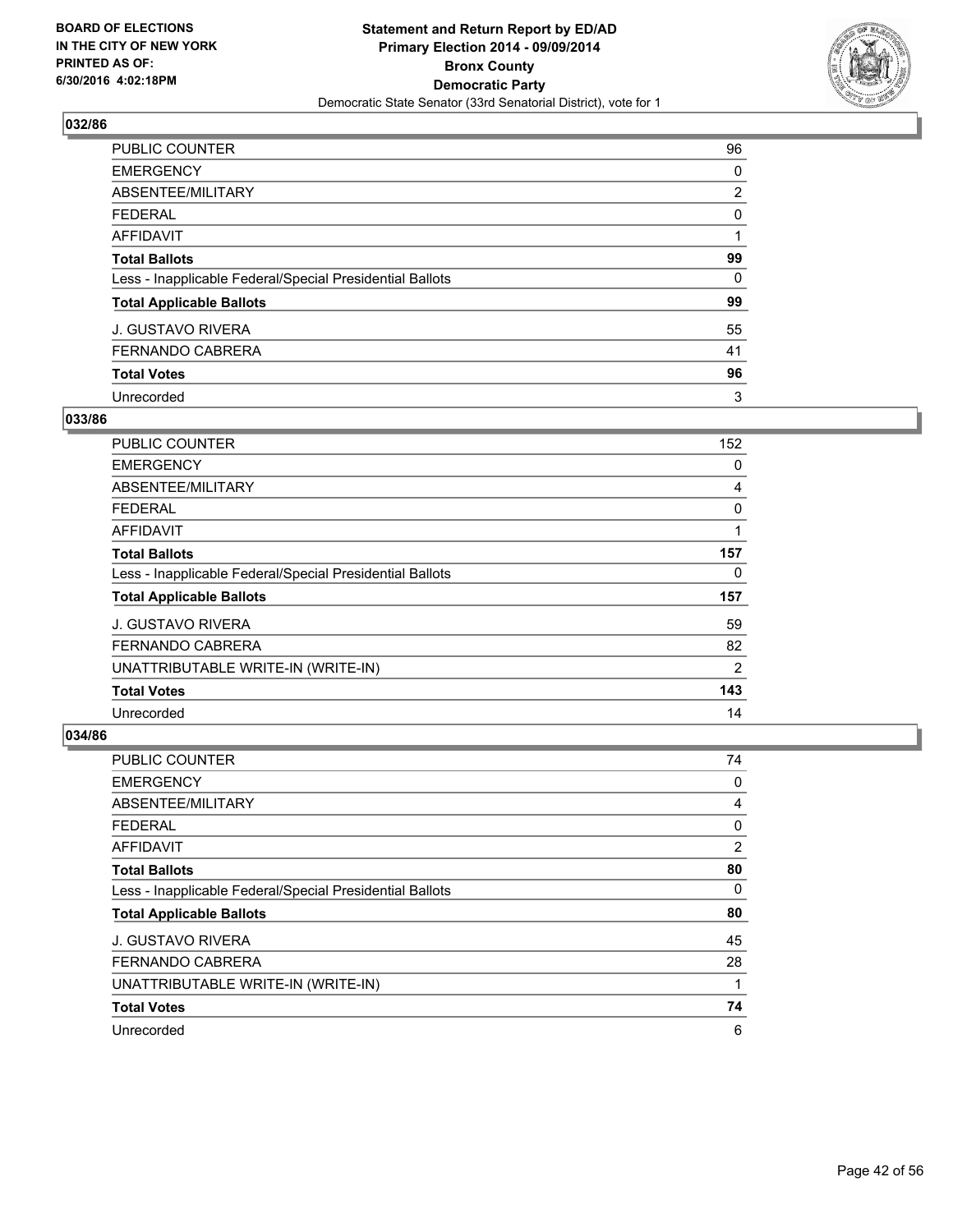

| <b>PUBLIC COUNTER</b>                                    | 105            |
|----------------------------------------------------------|----------------|
| <b>EMERGENCY</b>                                         | 0              |
| ABSENTEE/MILITARY                                        | $\overline{2}$ |
| <b>FEDERAL</b>                                           | 0              |
| AFFIDAVIT                                                | 0              |
| <b>Total Ballots</b>                                     | 107            |
| Less - Inapplicable Federal/Special Presidential Ballots | 0              |
| <b>Total Applicable Ballots</b>                          | 107            |
| <b>J. GUSTAVO RIVERA</b>                                 | 64             |
| <b>FERNANDO CABRERA</b>                                  | 37             |
| <b>Total Votes</b>                                       | 101            |
| Unrecorded                                               | 6              |

#### **036/86**

| <b>PUBLIC COUNTER</b>                                    | 94 |
|----------------------------------------------------------|----|
| <b>EMERGENCY</b>                                         | 0  |
| ABSENTEE/MILITARY                                        | 3  |
| <b>FEDERAL</b>                                           | 0  |
| AFFIDAVIT                                                |    |
| <b>Total Ballots</b>                                     | 98 |
| Less - Inapplicable Federal/Special Presidential Ballots | 0  |
| <b>Total Applicable Ballots</b>                          | 98 |
| <b>J. GUSTAVO RIVERA</b>                                 | 47 |
| <b>FERNANDO CABRERA</b>                                  | 45 |
| UNATTRIBUTABLE WRITE-IN (WRITE-IN)                       |    |
| <b>Total Votes</b>                                       | 93 |
| Unrecorded                                               | 5  |

| PUBLIC COUNTER                                           | 37 |
|----------------------------------------------------------|----|
| <b>EMERGENCY</b>                                         | 0  |
| ABSENTEE/MILITARY                                        |    |
| <b>FEDERAL</b>                                           | 0  |
| AFFIDAVIT                                                |    |
| <b>Total Ballots</b>                                     | 39 |
| Less - Inapplicable Federal/Special Presidential Ballots | 0  |
| <b>Total Applicable Ballots</b>                          | 39 |
| <b>J. GUSTAVO RIVERA</b>                                 | 18 |
| FERNANDO CABRERA                                         | 17 |
| <b>Total Votes</b>                                       | 35 |
| Unrecorded                                               | 4  |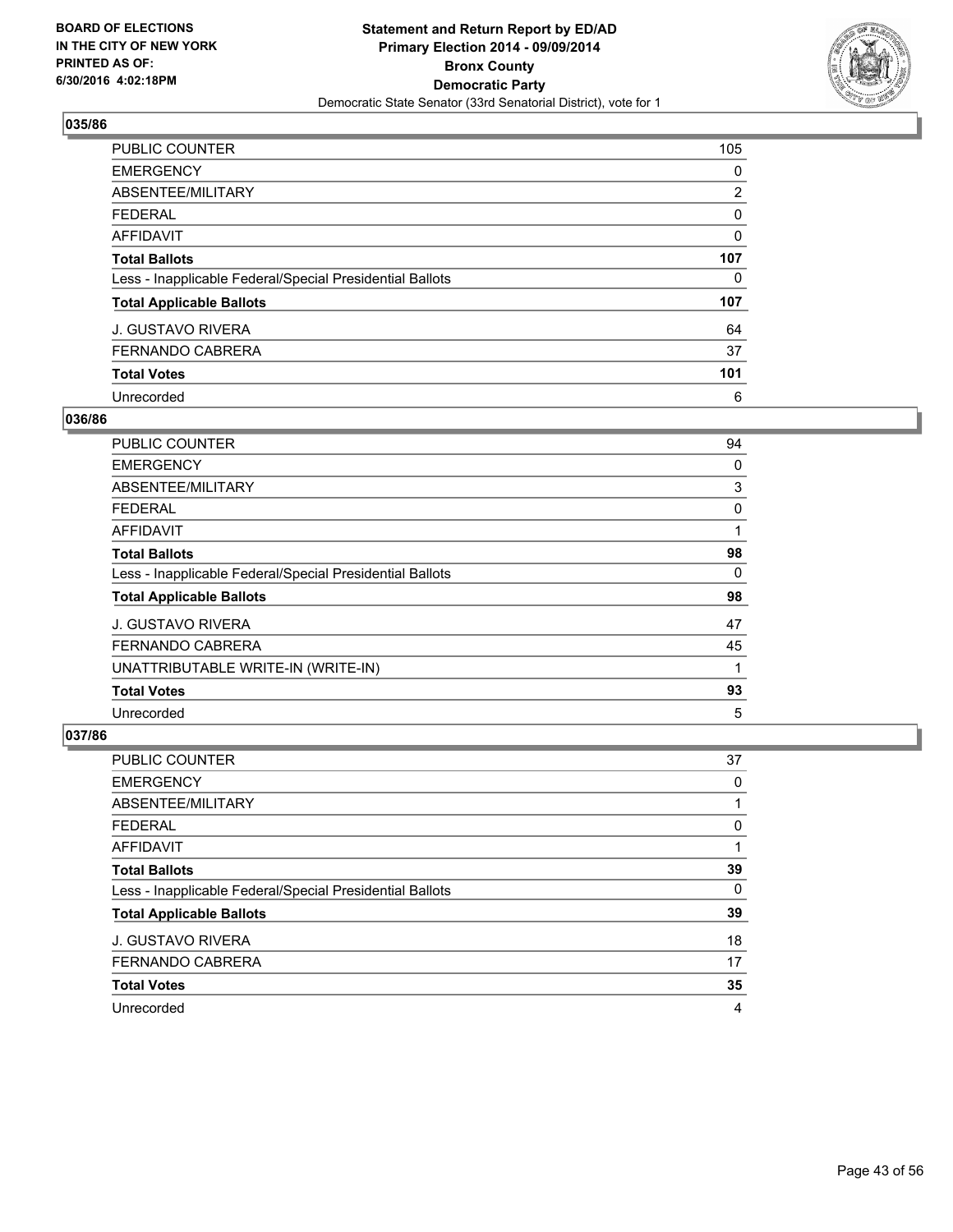

| PUBLIC COUNTER                                           | 42             |
|----------------------------------------------------------|----------------|
| <b>EMERGENCY</b>                                         | 0              |
| ABSENTEE/MILITARY                                        | 2              |
| <b>FEDERAL</b>                                           | 0              |
| AFFIDAVIT                                                |                |
| <b>Total Ballots</b>                                     | 45             |
| Less - Inapplicable Federal/Special Presidential Ballots | 0              |
| <b>Total Applicable Ballots</b>                          | 45             |
| <b>J. GUSTAVO RIVERA</b>                                 | 30             |
| <b>FERNANDO CABRERA</b>                                  | 13             |
| <b>Total Votes</b>                                       | 43             |
| Unrecorded                                               | $\overline{2}$ |

#### **039/86**

| PUBLIC COUNTER                                           | 51 |
|----------------------------------------------------------|----|
| <b>EMERGENCY</b>                                         | 0  |
| ABSENTEE/MILITARY                                        |    |
| <b>FEDERAL</b>                                           | 0  |
| <b>AFFIDAVIT</b>                                         | 0  |
| <b>Total Ballots</b>                                     | 52 |
| Less - Inapplicable Federal/Special Presidential Ballots | 0  |
| <b>Total Applicable Ballots</b>                          | 52 |
| <b>J. GUSTAVO RIVERA</b>                                 | 26 |
| <b>FERNANDO CABRERA</b>                                  | 24 |
| <b>Total Votes</b>                                       | 50 |
| Unrecorded                                               | 2  |
|                                                          |    |

| PUBLIC COUNTER                                           | 57 |
|----------------------------------------------------------|----|
| <b>EMERGENCY</b>                                         | 0  |
| ABSENTEE/MILITARY                                        |    |
| <b>FEDERAL</b>                                           | 0  |
| AFFIDAVIT                                                | 0  |
| <b>Total Ballots</b>                                     | 58 |
| Less - Inapplicable Federal/Special Presidential Ballots | 0  |
| <b>Total Applicable Ballots</b>                          | 58 |
| <b>J. GUSTAVO RIVERA</b>                                 | 35 |
| <b>FERNANDO CABRERA</b>                                  | 21 |
| <b>Total Votes</b>                                       | 56 |
| Unrecorded                                               | 2  |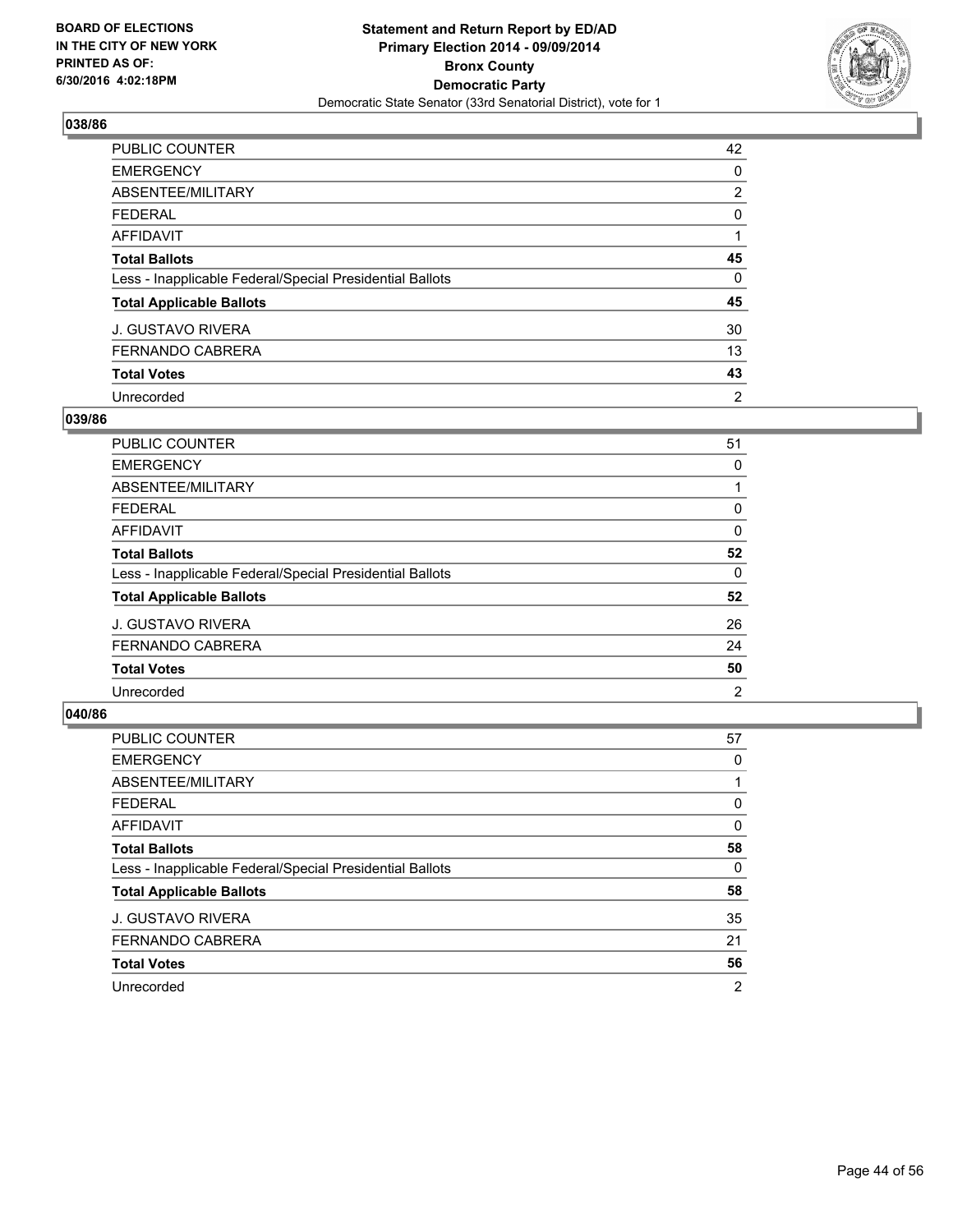

| PUBLIC COUNTER                                           | 30 |
|----------------------------------------------------------|----|
| <b>EMERGENCY</b>                                         | 0  |
| ABSENTEE/MILITARY                                        |    |
| <b>FEDERAL</b>                                           | 0  |
| AFFIDAVIT                                                |    |
| <b>Total Ballots</b>                                     | 32 |
| Less - Inapplicable Federal/Special Presidential Ballots | 0  |
| <b>Total Applicable Ballots</b>                          | 32 |
| <b>J. GUSTAVO RIVERA</b>                                 | 20 |
| <b>FERNANDO CABRERA</b>                                  | 9  |
| <b>Total Votes</b>                                       | 29 |
| Unrecorded                                               | 3  |

## **042/86**

| <b>PUBLIC COUNTER</b>                                    | 0           |
|----------------------------------------------------------|-------------|
| <b>EMERGENCY</b>                                         | 0           |
| <b>ABSENTEE/MILITARY</b>                                 | 0           |
| <b>FEDERAL</b>                                           | 0           |
| <b>AFFIDAVIT</b>                                         | 0           |
| <b>Total Ballots</b>                                     | $\mathbf 0$ |
| Less - Inapplicable Federal/Special Presidential Ballots | $\Omega$    |
| <b>Total Applicable Ballots</b>                          | 0           |
| J. GUSTAVO RIVERA                                        | $\Omega$    |
| FERNANDO CABRERA                                         | 0           |
| <b>Total Votes</b>                                       | 0           |
|                                                          |             |

| <b>Total Votes</b>                                       | 6 |
|----------------------------------------------------------|---|
| FERNANDO CABRERA                                         | 3 |
| <b>J. GUSTAVO RIVERA</b>                                 | 3 |
| <b>Total Applicable Ballots</b>                          | 6 |
| Less - Inapplicable Federal/Special Presidential Ballots | 0 |
| <b>Total Ballots</b>                                     | 6 |
| <b>AFFIDAVIT</b>                                         | 0 |
| <b>FEDERAL</b>                                           | 0 |
| ABSENTEE/MILITARY                                        | 0 |
| <b>EMERGENCY</b>                                         | 0 |
| PUBLIC COUNTER                                           | 6 |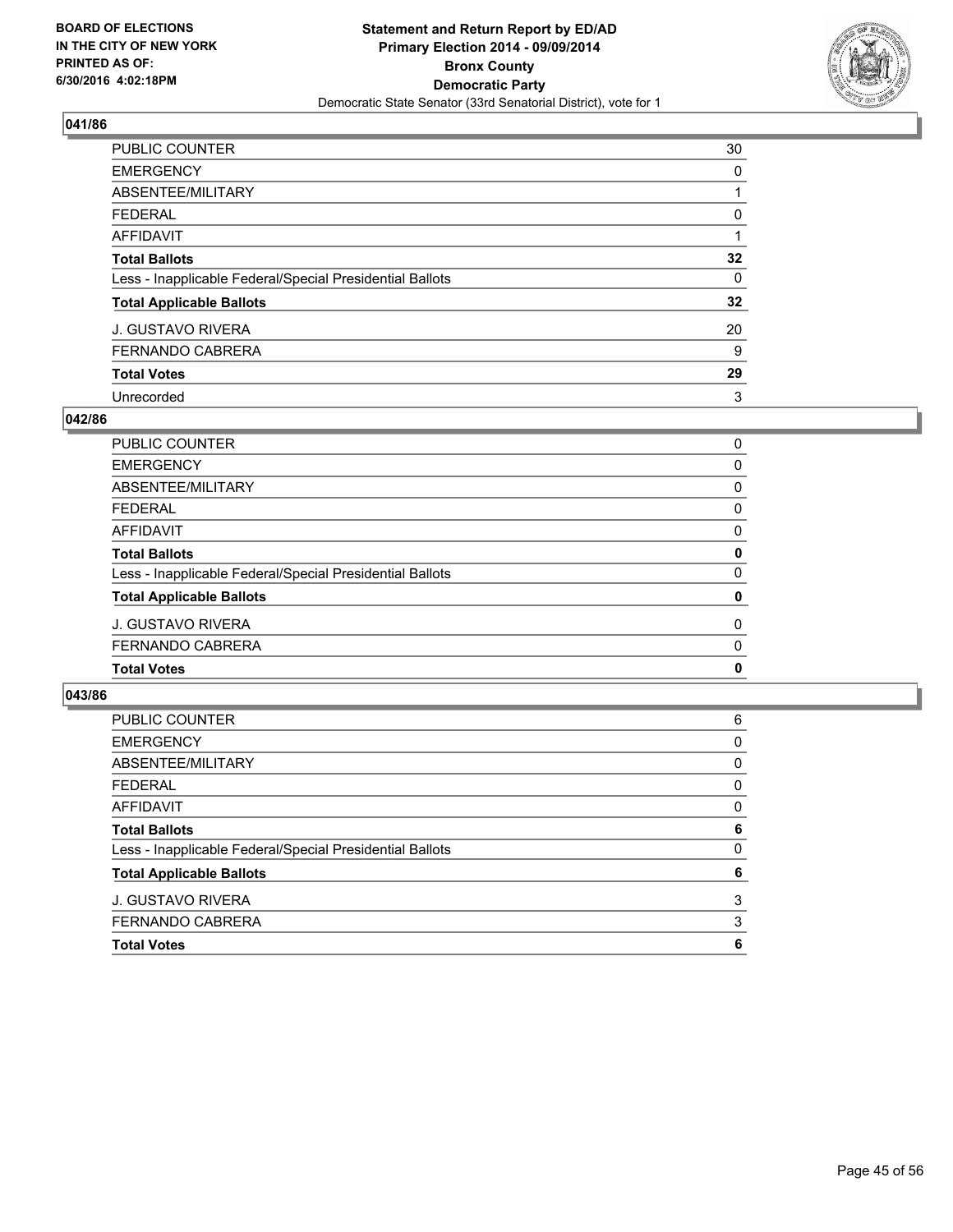

| PUBLIC COUNTER                                           | 22             |
|----------------------------------------------------------|----------------|
| <b>EMERGENCY</b>                                         | 0              |
| ABSENTEE/MILITARY                                        | 4              |
| <b>FEDERAL</b>                                           | 0              |
| AFFIDAVIT                                                | 0              |
| <b>Total Ballots</b>                                     | 26             |
| Less - Inapplicable Federal/Special Presidential Ballots | 0              |
| <b>Total Applicable Ballots</b>                          | 26             |
| <b>J. GUSTAVO RIVERA</b>                                 | 19             |
| <b>FERNANDO CABRERA</b>                                  | 5              |
| <b>Total Votes</b>                                       | 24             |
| Unrecorded                                               | $\overline{2}$ |

#### **045/86**

| PUBLIC COUNTER                                           | 58 |
|----------------------------------------------------------|----|
| <b>EMERGENCY</b>                                         | 0  |
| ABSENTEE/MILITARY                                        |    |
| <b>FEDERAL</b>                                           | 0  |
| <b>AFFIDAVIT</b>                                         |    |
| <b>Total Ballots</b>                                     | 60 |
| Less - Inapplicable Federal/Special Presidential Ballots | 0  |
| <b>Total Applicable Ballots</b>                          | 60 |
| <b>J. GUSTAVO RIVERA</b>                                 | 44 |
| <b>FERNANDO CABRERA</b>                                  | 10 |
| <b>Total Votes</b>                                       | 54 |
| Unrecorded                                               | 6  |

| PUBLIC COUNTER                                           | 30 |
|----------------------------------------------------------|----|
| <b>EMERGENCY</b>                                         | 0  |
| ABSENTEE/MILITARY                                        | 0  |
| <b>FEDERAL</b>                                           | 0  |
| <b>AFFIDAVIT</b>                                         | 0  |
| <b>Total Ballots</b>                                     | 30 |
| Less - Inapplicable Federal/Special Presidential Ballots | 0  |
| <b>Total Applicable Ballots</b>                          | 30 |
| <b>J. GUSTAVO RIVERA</b>                                 | 24 |
| <b>FERNANDO CABRERA</b>                                  | 5  |
| <b>Total Votes</b>                                       | 29 |
| Unrecorded                                               |    |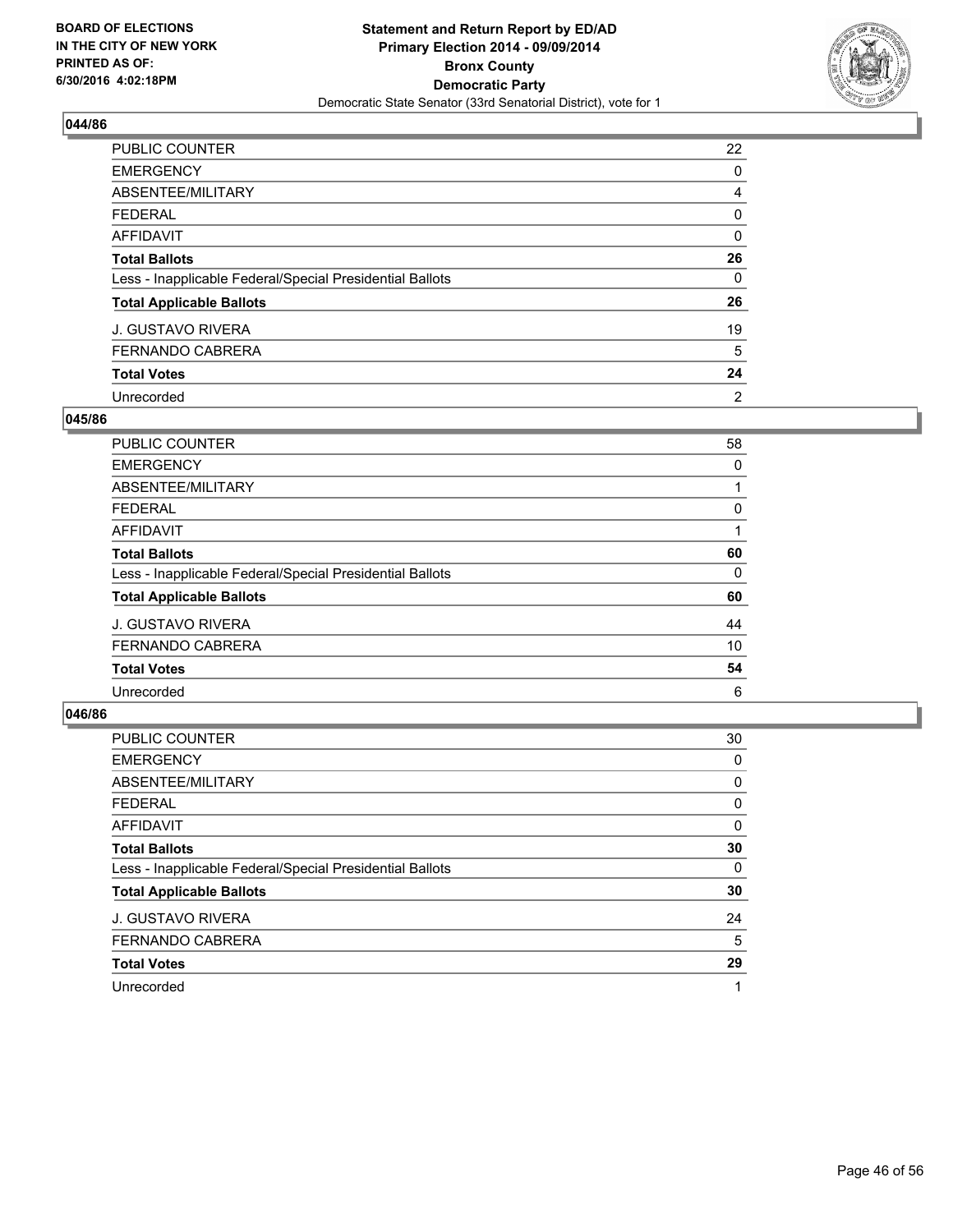

| <b>PUBLIC COUNTER</b>                                    | 77 |
|----------------------------------------------------------|----|
| <b>EMERGENCY</b>                                         | 0  |
| ABSENTEE/MILITARY                                        |    |
| <b>FEDERAL</b>                                           | 0  |
| AFFIDAVIT                                                |    |
| <b>Total Ballots</b>                                     | 79 |
| Less - Inapplicable Federal/Special Presidential Ballots | 0  |
| <b>Total Applicable Ballots</b>                          | 79 |
| <b>J. GUSTAVO RIVERA</b>                                 | 55 |
| <b>FERNANDO CABRERA</b>                                  | 12 |
| UNATTRIBUTABLE WRITE-IN (WRITE-IN)                       |    |
| <b>Total Votes</b>                                       | 68 |
| Unrecorded                                               | 11 |

## **048/86**

| <b>PUBLIC COUNTER</b>                                    | 34             |
|----------------------------------------------------------|----------------|
| <b>EMERGENCY</b>                                         | 0              |
| ABSENTEE/MILITARY                                        | 0              |
| <b>FEDERAL</b>                                           | 0              |
| <b>AFFIDAVIT</b>                                         | 0              |
| <b>Total Ballots</b>                                     | 34             |
| Less - Inapplicable Federal/Special Presidential Ballots | 0              |
| <b>Total Applicable Ballots</b>                          | 34             |
| <b>J. GUSTAVO RIVERA</b>                                 | 21             |
| <b>FERNANDO CABRERA</b>                                  | 11             |
| <b>Total Votes</b>                                       | 32             |
| Unrecorded                                               | $\overline{2}$ |

| PUBLIC COUNTER                                           | 55 |
|----------------------------------------------------------|----|
| <b>EMERGENCY</b>                                         | 0  |
| ABSENTEE/MILITARY                                        | 3  |
| <b>FEDERAL</b>                                           | 0  |
| AFFIDAVIT                                                |    |
| <b>Total Ballots</b>                                     | 59 |
| Less - Inapplicable Federal/Special Presidential Ballots | 0  |
| <b>Total Applicable Ballots</b>                          | 59 |
| <b>J. GUSTAVO RIVERA</b>                                 | 49 |
| <b>FERNANDO CABRERA</b>                                  | 9  |
| <b>Total Votes</b>                                       | 58 |
| Unrecorded                                               |    |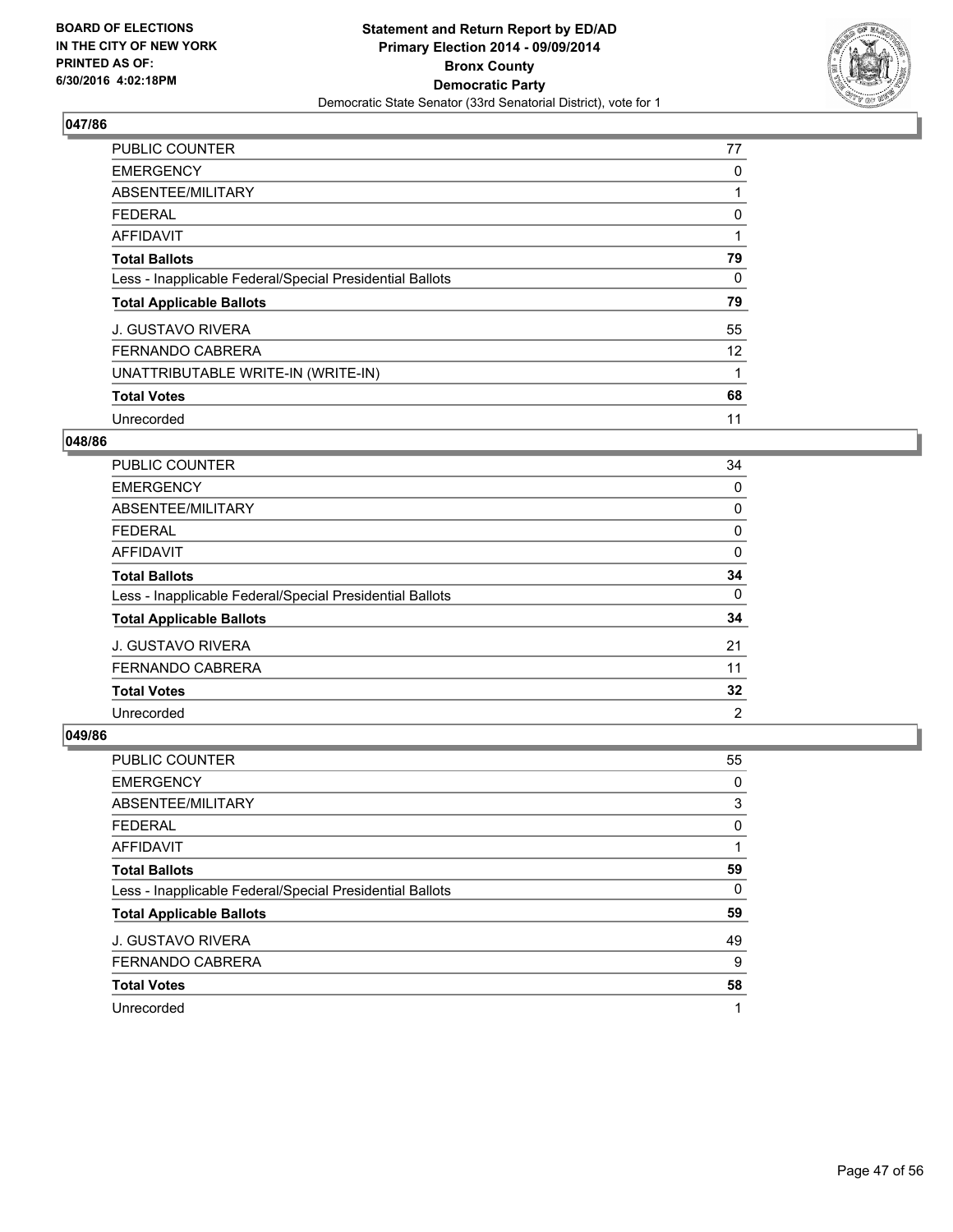

| PUBLIC COUNTER                                           | 94             |
|----------------------------------------------------------|----------------|
| <b>EMERGENCY</b>                                         | 0              |
| ABSENTEE/MILITARY                                        |                |
| <b>FEDERAL</b>                                           | 0              |
| <b>AFFIDAVIT</b>                                         | 0              |
| <b>Total Ballots</b>                                     | 95             |
| Less - Inapplicable Federal/Special Presidential Ballots | 0              |
| <b>Total Applicable Ballots</b>                          | 95             |
| <b>J. GUSTAVO RIVERA</b>                                 | 67             |
| <b>FERNANDO CABRERA</b>                                  | 26             |
| <b>Total Votes</b>                                       | 93             |
| Unrecorded                                               | $\overline{2}$ |

#### **051/86**

| PUBLIC COUNTER                                           | 35             |
|----------------------------------------------------------|----------------|
| <b>EMERGENCY</b>                                         | 0              |
| ABSENTEE/MILITARY                                        | 2              |
| <b>FEDERAL</b>                                           | 0              |
| <b>AFFIDAVIT</b>                                         | 0              |
| <b>Total Ballots</b>                                     | 37             |
| Less - Inapplicable Federal/Special Presidential Ballots | 0              |
| <b>Total Applicable Ballots</b>                          | 37             |
| <b>J. GUSTAVO RIVERA</b>                                 | 22             |
| <b>FERNANDO CABRERA</b>                                  | 13             |
| <b>Total Votes</b>                                       | 35             |
| Unrecorded                                               | $\overline{2}$ |
|                                                          |                |

| <b>PUBLIC COUNTER</b>                                    | 86 |
|----------------------------------------------------------|----|
| <b>EMERGENCY</b>                                         | 0  |
| ABSENTEE/MILITARY                                        | 2  |
| <b>FEDERAL</b>                                           | 0  |
| <b>AFFIDAVIT</b>                                         | 2  |
| <b>Total Ballots</b>                                     | 90 |
| Less - Inapplicable Federal/Special Presidential Ballots | 0  |
| <b>Total Applicable Ballots</b>                          | 90 |
| <b>J. GUSTAVO RIVERA</b>                                 | 47 |
| <b>FERNANDO CABRERA</b>                                  | 36 |
| UNATTRIBUTABLE WRITE-IN (WRITE-IN)                       |    |
| <b>Total Votes</b>                                       | 84 |
| Unrecorded                                               | 6  |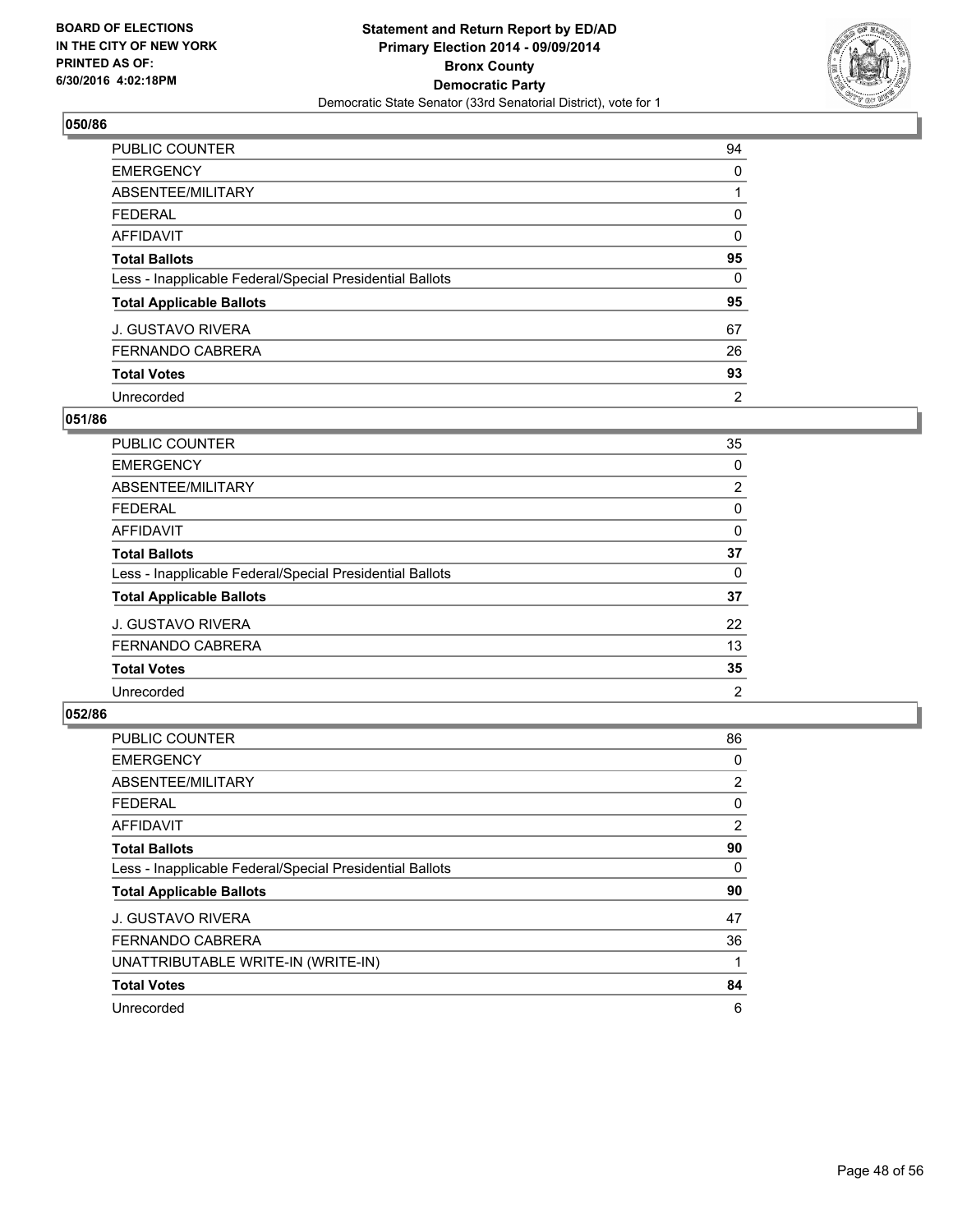

| PUBLIC COUNTER                                           | 59             |
|----------------------------------------------------------|----------------|
| <b>EMERGENCY</b>                                         | 0              |
| ABSENTEE/MILITARY                                        | 5              |
| <b>FEDERAL</b>                                           | 0              |
| AFFIDAVIT                                                |                |
| <b>Total Ballots</b>                                     | 65             |
| Less - Inapplicable Federal/Special Presidential Ballots | 0              |
| <b>Total Applicable Ballots</b>                          | 65             |
| <b>J. GUSTAVO RIVERA</b>                                 | 33             |
| <b>FERNANDO CABRERA</b>                                  | 30             |
| <b>Total Votes</b>                                       | 63             |
| Unrecorded                                               | $\overline{2}$ |

#### **054/86**

| PUBLIC COUNTER                                           | 65 |
|----------------------------------------------------------|----|
| <b>EMERGENCY</b>                                         | 0  |
| ABSENTEE/MILITARY                                        |    |
| <b>FEDERAL</b>                                           | 0  |
| <b>AFFIDAVIT</b>                                         |    |
| <b>Total Ballots</b>                                     | 67 |
| Less - Inapplicable Federal/Special Presidential Ballots | 0  |
| <b>Total Applicable Ballots</b>                          | 67 |
| <b>J. GUSTAVO RIVERA</b>                                 | 47 |
| <b>FERNANDO CABRERA</b>                                  | 15 |
| <b>Total Votes</b>                                       | 62 |
| Unrecorded                                               | 5  |

| PUBLIC COUNTER                                           | 79             |
|----------------------------------------------------------|----------------|
| <b>EMERGENCY</b>                                         | 0              |
| ABSENTEE/MILITARY                                        | $\overline{2}$ |
| <b>FEDERAL</b>                                           | 0              |
| AFFIDAVIT                                                | 0              |
| <b>Total Ballots</b>                                     | 81             |
| Less - Inapplicable Federal/Special Presidential Ballots | 0              |
| <b>Total Applicable Ballots</b>                          | 81             |
| <b>J. GUSTAVO RIVERA</b>                                 | 50             |
| FERNANDO CABRERA                                         | 29             |
| <b>Total Votes</b>                                       | 79             |
| Unrecorded                                               | 2              |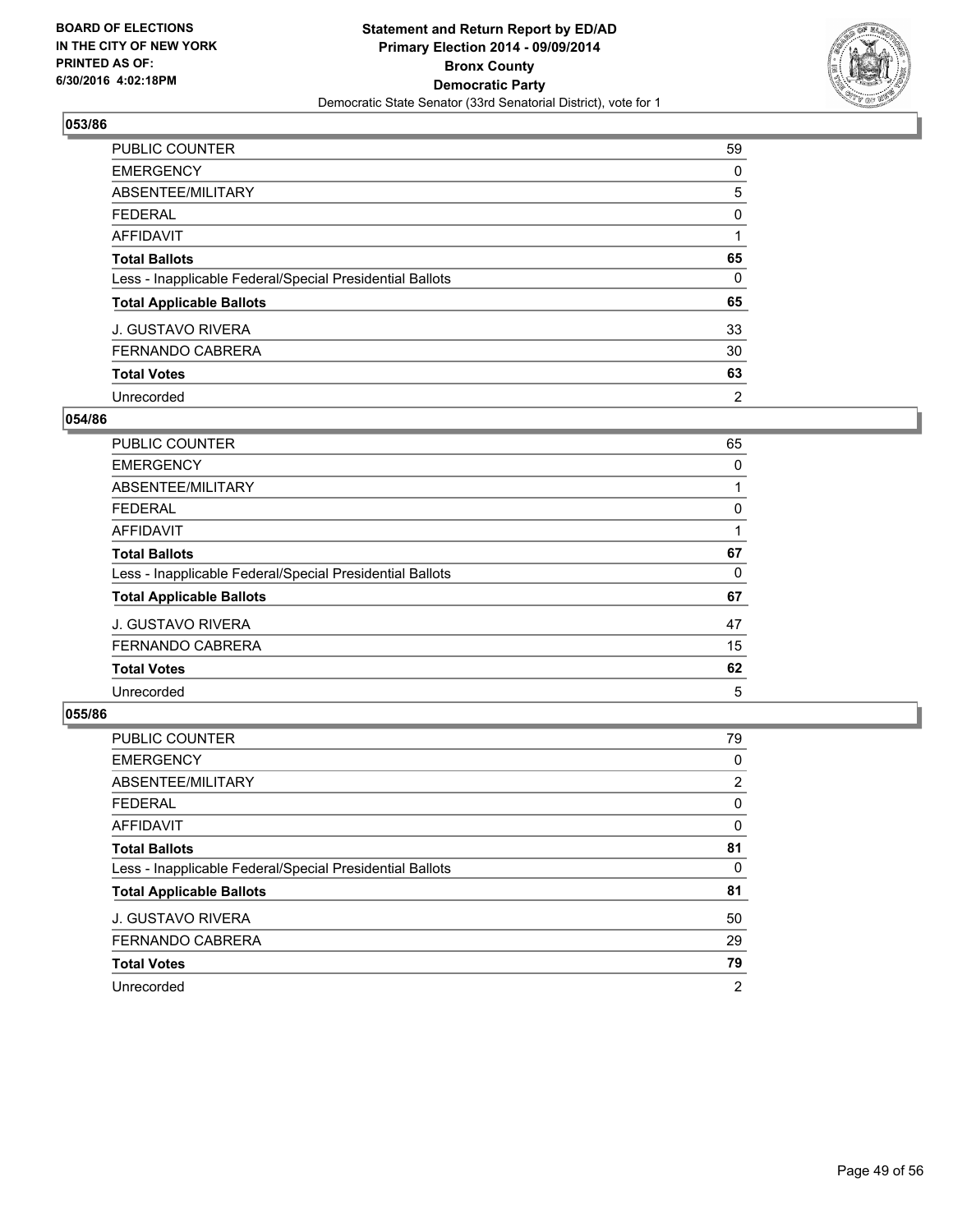

| PUBLIC COUNTER                                           | 26 |
|----------------------------------------------------------|----|
| <b>EMERGENCY</b>                                         | 0  |
| ABSENTEE/MILITARY                                        |    |
| <b>FEDERAL</b>                                           | 0  |
| <b>AFFIDAVIT</b>                                         | 0  |
| <b>Total Ballots</b>                                     | 27 |
| Less - Inapplicable Federal/Special Presidential Ballots | 0  |
| <b>Total Applicable Ballots</b>                          | 27 |
| <b>J. GUSTAVO RIVERA</b>                                 | 14 |
| <b>FERNANDO CABRERA</b>                                  | 12 |
| <b>Total Votes</b>                                       | 26 |
| Unrecorded                                               | 1  |

#### **057/86**

| PUBLIC COUNTER                                           | 54 |
|----------------------------------------------------------|----|
| <b>EMERGENCY</b>                                         | 0  |
| ABSENTEE/MILITARY                                        |    |
| <b>FEDERAL</b>                                           | 0  |
| <b>AFFIDAVIT</b>                                         | 0  |
| <b>Total Ballots</b>                                     | 55 |
| Less - Inapplicable Federal/Special Presidential Ballots | 0  |
| <b>Total Applicable Ballots</b>                          | 55 |
| <b>J. GUSTAVO RIVERA</b>                                 | 32 |
| <b>FERNANDO CABRERA</b>                                  | 22 |
| <b>Total Votes</b>                                       | 54 |
| Unrecorded                                               |    |
|                                                          |    |

| PUBLIC COUNTER                                           | 24             |
|----------------------------------------------------------|----------------|
| <b>EMERGENCY</b>                                         | 0              |
| ABSENTEE/MILITARY                                        |                |
| <b>FEDERAL</b>                                           | 0              |
| AFFIDAVIT                                                | $\overline{2}$ |
| <b>Total Ballots</b>                                     | 27             |
| Less - Inapplicable Federal/Special Presidential Ballots | 0              |
| <b>Total Applicable Ballots</b>                          | 27             |
| <b>J. GUSTAVO RIVERA</b>                                 | 13             |
| FERNANDO CABRERA                                         | 10             |
| <b>Total Votes</b>                                       | 23             |
| Unrecorded                                               | 4              |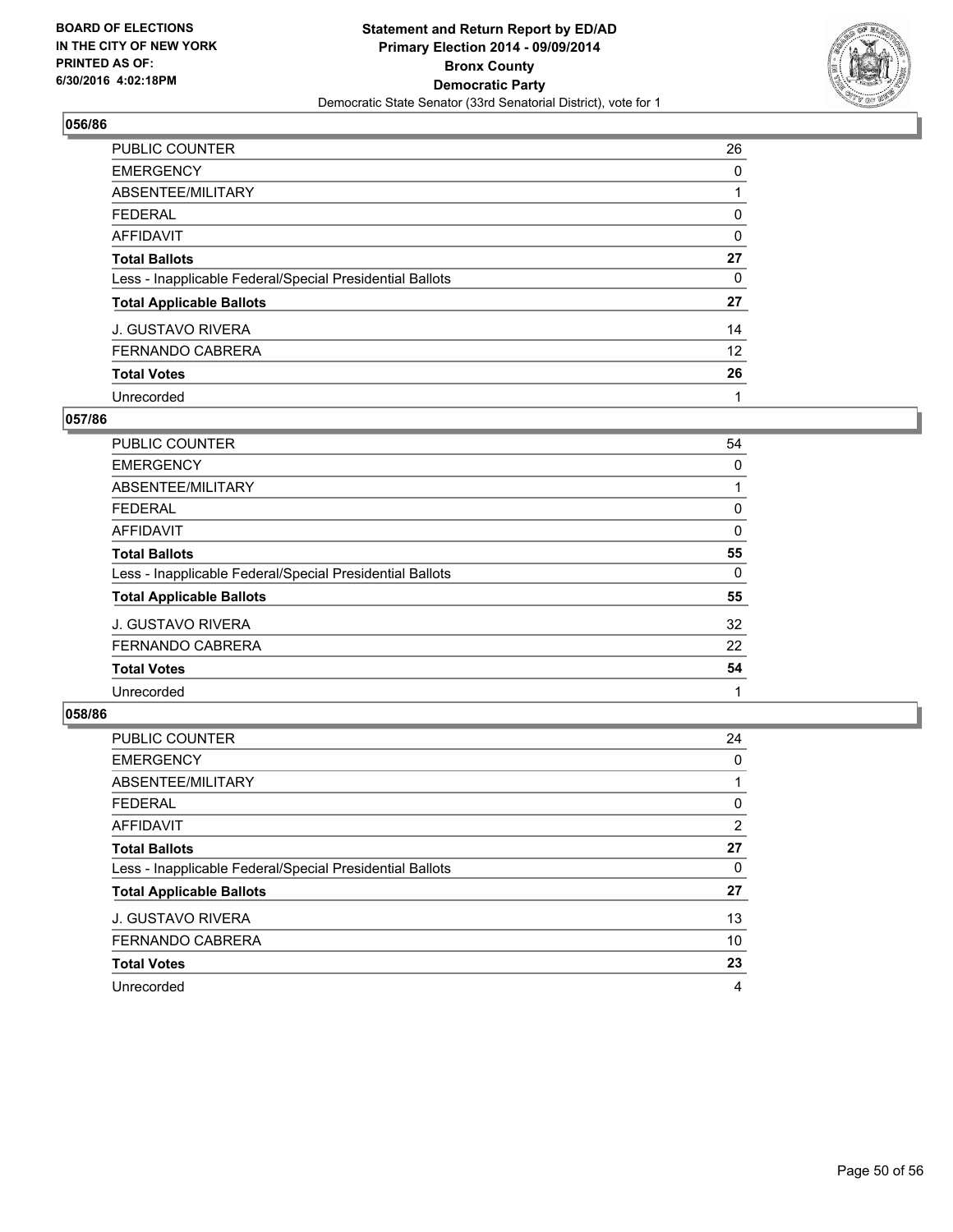

| <b>PUBLIC COUNTER</b>                                    | 17             |
|----------------------------------------------------------|----------------|
| <b>EMERGENCY</b>                                         | 0              |
| ABSENTEE/MILITARY                                        | 0              |
| <b>FEDERAL</b>                                           | 0              |
| AFFIDAVIT                                                | 0              |
| <b>Total Ballots</b>                                     | 17             |
| Less - Inapplicable Federal/Special Presidential Ballots | 0              |
| <b>Total Applicable Ballots</b>                          | 17             |
| <b>J. GUSTAVO RIVERA</b>                                 | $\overline{7}$ |
| <b>FERNANDO CABRERA</b>                                  | 10             |
| <b>Total Votes</b>                                       | 17             |
| 060/86 COMBINED into: 038/86                             |                |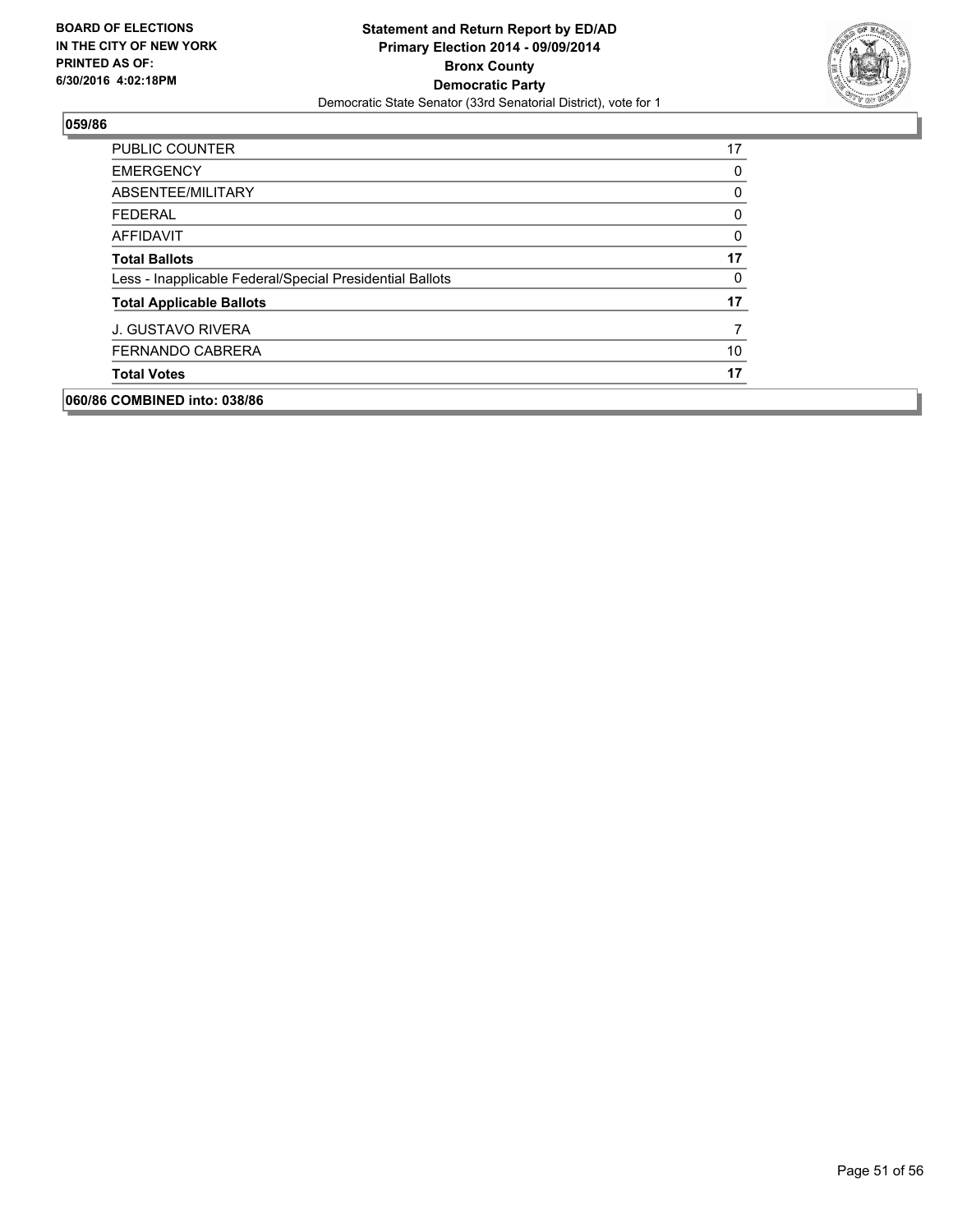

| PUBLIC COUNTER                                           |   |
|----------------------------------------------------------|---|
| EMERGENCY                                                | 0 |
| ABSENTEE/MILITARY                                        | 0 |
| FEDERAL                                                  | 0 |
| AFFIDAVIT                                                | 0 |
| Total Ballots                                            | 7 |
| Less - Inapplicable Federal/Special Presidential Ballots | 0 |
| <b>Total Applicable Ballots</b>                          |   |
| J. GUSTAVO RIVERA                                        | 6 |
| FERNANDO CABRERA                                         |   |
| <b>Total Votes</b>                                       | 7 |

## **003/87**

| PUBLIC COUNTER                                           | 22 |
|----------------------------------------------------------|----|
| <b>EMERGENCY</b>                                         | 0  |
| <b>ABSENTEE/MILITARY</b>                                 |    |
| <b>FEDERAL</b>                                           | 0  |
| AFFIDAVIT                                                | 0  |
| <b>Total Ballots</b>                                     | 23 |
| Less - Inapplicable Federal/Special Presidential Ballots | 0  |
| <b>Total Applicable Ballots</b>                          | 23 |
| J. GUSTAVO RIVERA                                        | 13 |
| FERNANDO CABRERA                                         | 9  |
| <b>Total Votes</b>                                       | 22 |
| Unrecorded                                               |    |
|                                                          |    |

| <b>PUBLIC COUNTER</b>                                    | 18 |
|----------------------------------------------------------|----|
| <b>EMERGENCY</b>                                         | 0  |
| ABSENTEE/MILITARY                                        |    |
| <b>FEDERAL</b>                                           | 0  |
| AFFIDAVIT                                                |    |
| <b>Total Ballots</b>                                     | 20 |
| Less - Inapplicable Federal/Special Presidential Ballots | 0  |
| <b>Total Applicable Ballots</b>                          | 20 |
| <b>J. GUSTAVO RIVERA</b>                                 | 13 |
| <b>FERNANDO CABRERA</b>                                  | 6  |
| <b>Total Votes</b>                                       | 19 |
| Unrecorded                                               |    |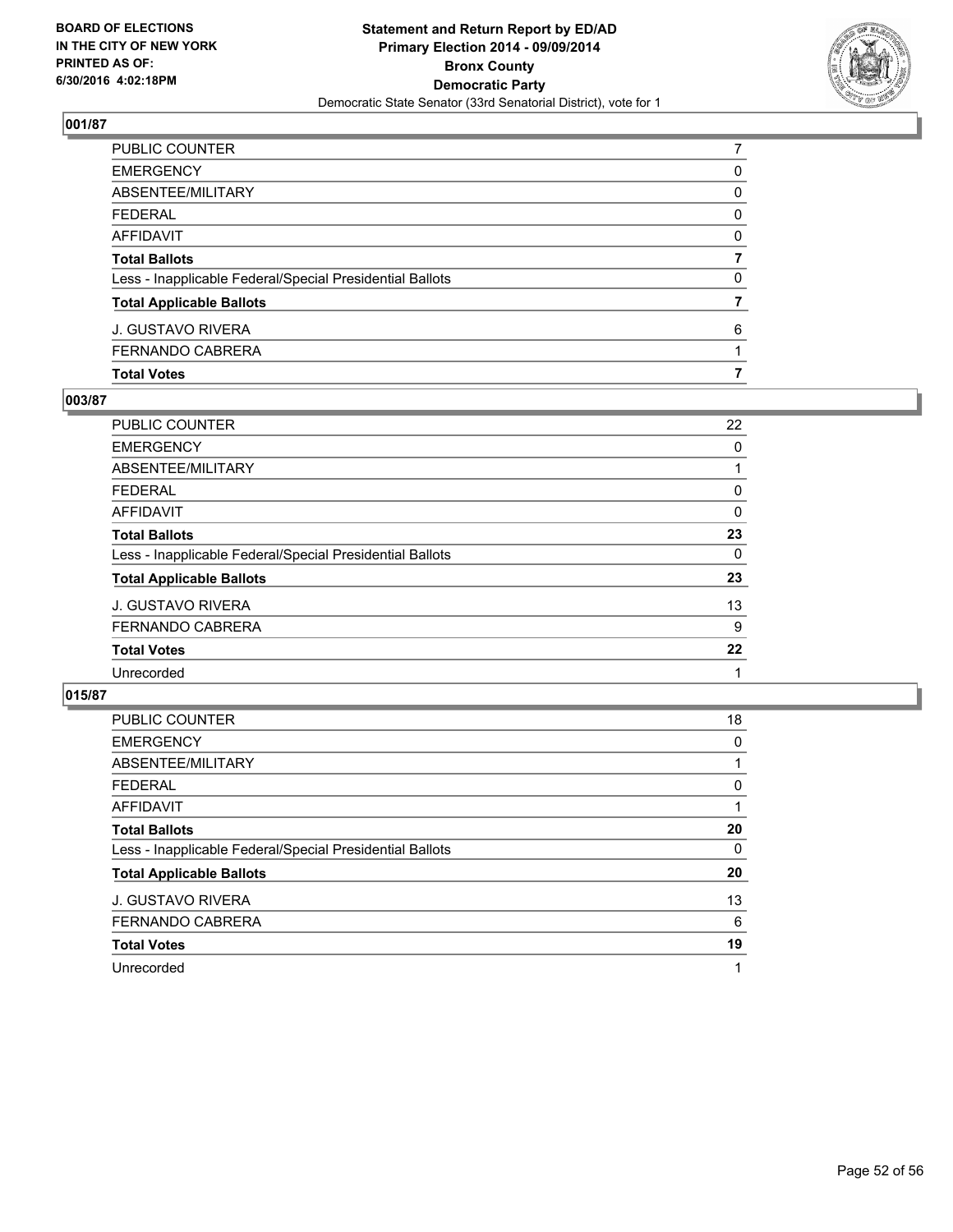

| PUBLIC COUNTER                                           | 12 <sup>2</sup> |
|----------------------------------------------------------|-----------------|
| <b>EMERGENCY</b>                                         | 0               |
| ABSENTEE/MILITARY                                        | 0               |
| <b>FEDERAL</b>                                           | 0               |
| <b>AFFIDAVIT</b>                                         | 0               |
| <b>Total Ballots</b>                                     | 12              |
| Less - Inapplicable Federal/Special Presidential Ballots | 0               |
| <b>Total Applicable Ballots</b>                          | $12 \,$         |
| J. GUSTAVO RIVERA                                        | 7               |
| FERNANDO CABRERA                                         | 5               |
| <b>Total Votes</b>                                       | 12              |

## **017/87**

| PUBLIC COUNTER                                           | 6 |
|----------------------------------------------------------|---|
| <b>EMERGENCY</b>                                         | 0 |
| <b>ABSENTEE/MILITARY</b>                                 | 0 |
| <b>FEDERAL</b>                                           | 0 |
| <b>AFFIDAVIT</b>                                         | 0 |
| <b>Total Ballots</b>                                     | 6 |
| Less - Inapplicable Federal/Special Presidential Ballots | 0 |
| <b>Total Applicable Ballots</b>                          | 6 |
| J. GUSTAVO RIVERA                                        | 5 |
| FERNANDO CABRERA                                         |   |
| <b>Total Votes</b>                                       | 6 |
|                                                          |   |

| <b>PUBLIC COUNTER</b>                                    | 32             |
|----------------------------------------------------------|----------------|
| <b>EMERGENCY</b>                                         | 0              |
| ABSENTEE/MILITARY                                        |                |
| <b>FEDERAL</b>                                           | 0              |
| <b>AFFIDAVIT</b>                                         | 0              |
| <b>Total Ballots</b>                                     | 33             |
| Less - Inapplicable Federal/Special Presidential Ballots | 0              |
| <b>Total Applicable Ballots</b>                          | 33             |
| <b>J. GUSTAVO RIVERA</b>                                 | 24             |
| <b>FERNANDO CABRERA</b>                                  | 6              |
| MYLES MILLER (WRITE-IN)                                  | 1              |
| <b>Total Votes</b>                                       | 31             |
| Unrecorded                                               | $\overline{2}$ |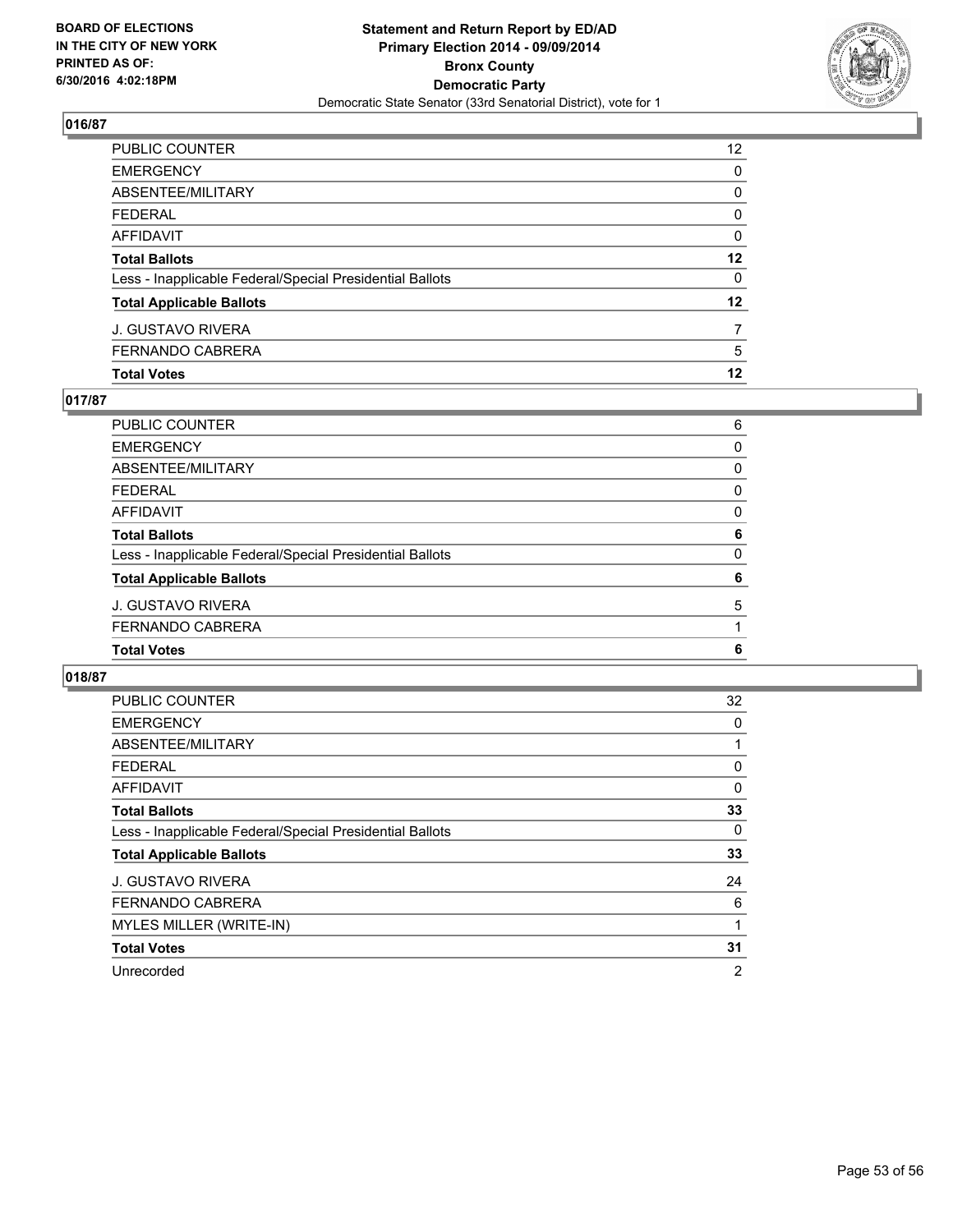

| PUBLIC COUNTER                                           | 25           |
|----------------------------------------------------------|--------------|
| <b>EMERGENCY</b>                                         | $\Omega$     |
| ABSENTEE/MILITARY                                        |              |
| FEDERAL                                                  | $\mathbf{0}$ |
| AFFIDAVIT                                                | 0            |
| <b>Total Ballots</b>                                     | 26           |
| Less - Inapplicable Federal/Special Presidential Ballots | $\mathbf{0}$ |
| <b>Total Applicable Ballots</b>                          | 26           |
| J. GUSTAVO RIVERA                                        | 21           |
| FERNANDO CABRERA                                         | 5            |
| <b>Total Votes</b>                                       | 26           |

## **020/87**

| <b>PUBLIC COUNTER</b>                                    | 23 |
|----------------------------------------------------------|----|
| <b>EMERGENCY</b>                                         | 0  |
| ABSENTEE/MILITARY                                        | 0  |
| <b>FEDERAL</b>                                           | 0  |
| <b>AFFIDAVIT</b>                                         | 0  |
| <b>Total Ballots</b>                                     | 23 |
| Less - Inapplicable Federal/Special Presidential Ballots | 0  |
| <b>Total Applicable Ballots</b>                          | 23 |
| J. GUSTAVO RIVERA                                        | 18 |
| FERNANDO CABRERA                                         | 4  |
| JEFFERY D. KLEIN (WRITE-IN)                              |    |
| <b>Total Votes</b>                                       | 23 |
|                                                          |    |

| <b>PUBLIC COUNTER</b>                                    | 17 |
|----------------------------------------------------------|----|
| <b>EMERGENCY</b>                                         | 0  |
| ABSENTEE/MILITARY                                        | 0  |
| <b>FEDERAL</b>                                           | 0  |
| AFFIDAVIT                                                | 0  |
| <b>Total Ballots</b>                                     | 17 |
| Less - Inapplicable Federal/Special Presidential Ballots | 0  |
| <b>Total Applicable Ballots</b>                          | 17 |
| <b>J. GUSTAVO RIVERA</b>                                 | 0  |
| <b>FERNANDO CABRERA</b>                                  | 0  |
| <b>Total Votes</b>                                       | 0  |
| Unrecorded                                               | 17 |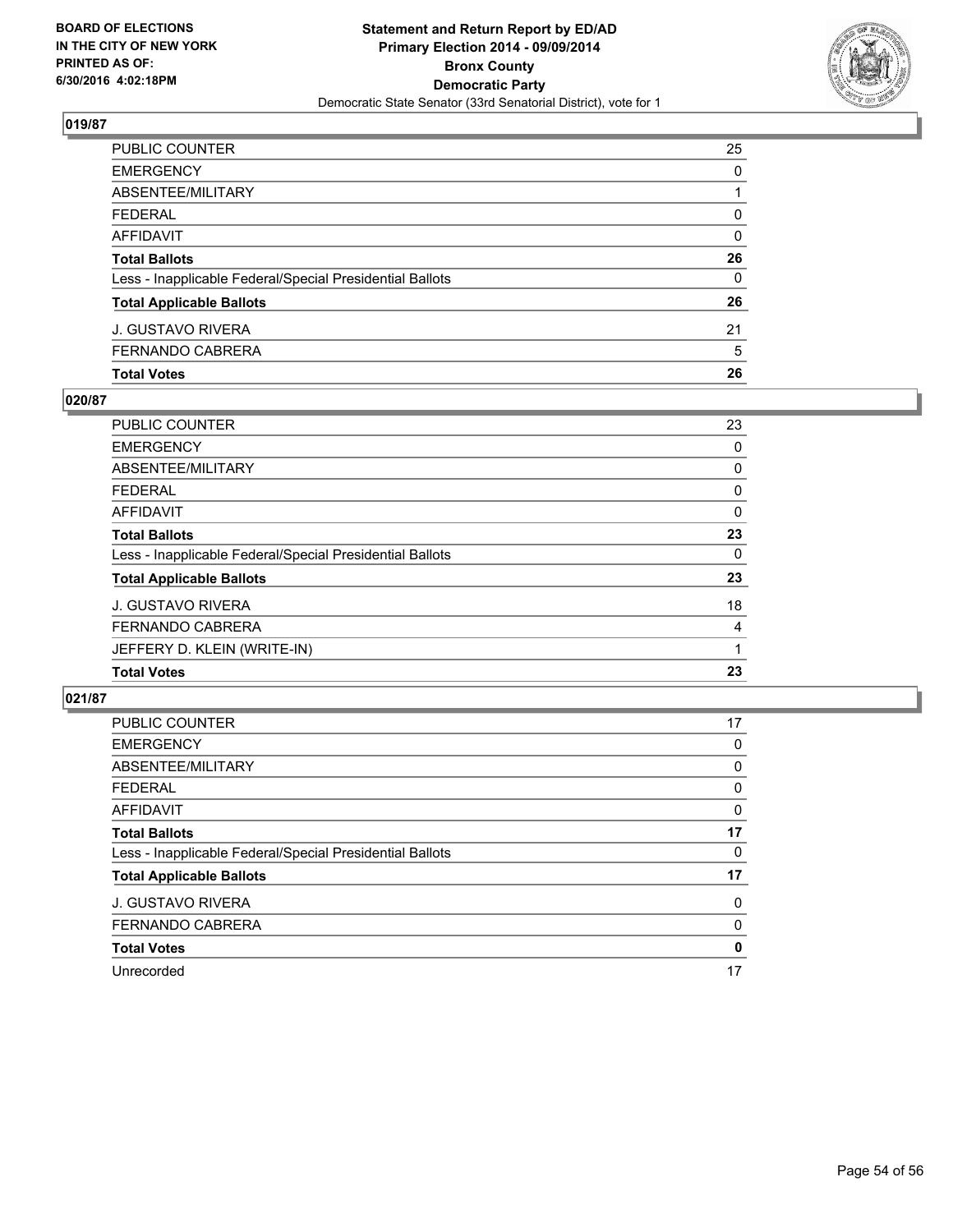

| PUBLIC COUNTER                                           | 46 |
|----------------------------------------------------------|----|
| <b>EMERGENCY</b>                                         | 0  |
| ABSENTEE/MILITARY                                        | 0  |
| <b>FEDERAL</b>                                           | 0  |
| AFFIDAVIT                                                | 0  |
| <b>Total Ballots</b>                                     | 46 |
| Less - Inapplicable Federal/Special Presidential Ballots | 0  |
| <b>Total Applicable Ballots</b>                          | 46 |
| <b>J. GUSTAVO RIVERA</b>                                 | 29 |
| <b>FERNANDO CABRERA</b>                                  | 16 |
| <b>Total Votes</b>                                       | 45 |
| Unrecorded                                               | 1  |

#### **024/87**

| <b>Total Votes</b>                                       |          |
|----------------------------------------------------------|----------|
|                                                          | 22       |
| FERNANDO CABRERA                                         | 5        |
| J. GUSTAVO RIVERA                                        | 17       |
| <b>Total Applicable Ballots</b>                          | 22       |
| Less - Inapplicable Federal/Special Presidential Ballots | $\Omega$ |
| <b>Total Ballots</b>                                     | 22       |
| <b>AFFIDAVIT</b>                                         | 0        |
| <b>FEDERAL</b>                                           | 0        |
| ABSENTEE/MILITARY                                        | 0        |
| <b>EMERGENCY</b>                                         | 0        |
| PUBLIC COUNTER                                           | 22       |

#### **025/87**

| <b>Total Ballots</b><br>Less - Inapplicable Federal/Special Presidential Ballots<br><b>Total Applicable Ballots</b><br><b>J. GUSTAVO RIVERA</b> | 22<br>$\mathbf{0}$<br>22 |
|-------------------------------------------------------------------------------------------------------------------------------------------------|--------------------------|
|                                                                                                                                                 |                          |
|                                                                                                                                                 |                          |
|                                                                                                                                                 |                          |
|                                                                                                                                                 | 15                       |
| FERNANDO CABRERA                                                                                                                                | 5                        |
| <b>Total Votes</b>                                                                                                                              | 20                       |
| Unrecorded                                                                                                                                      | 2                        |
| 043/87 COMBINED into: 017/87                                                                                                                    |                          |

**091/87 COMBINED into: 001/87**